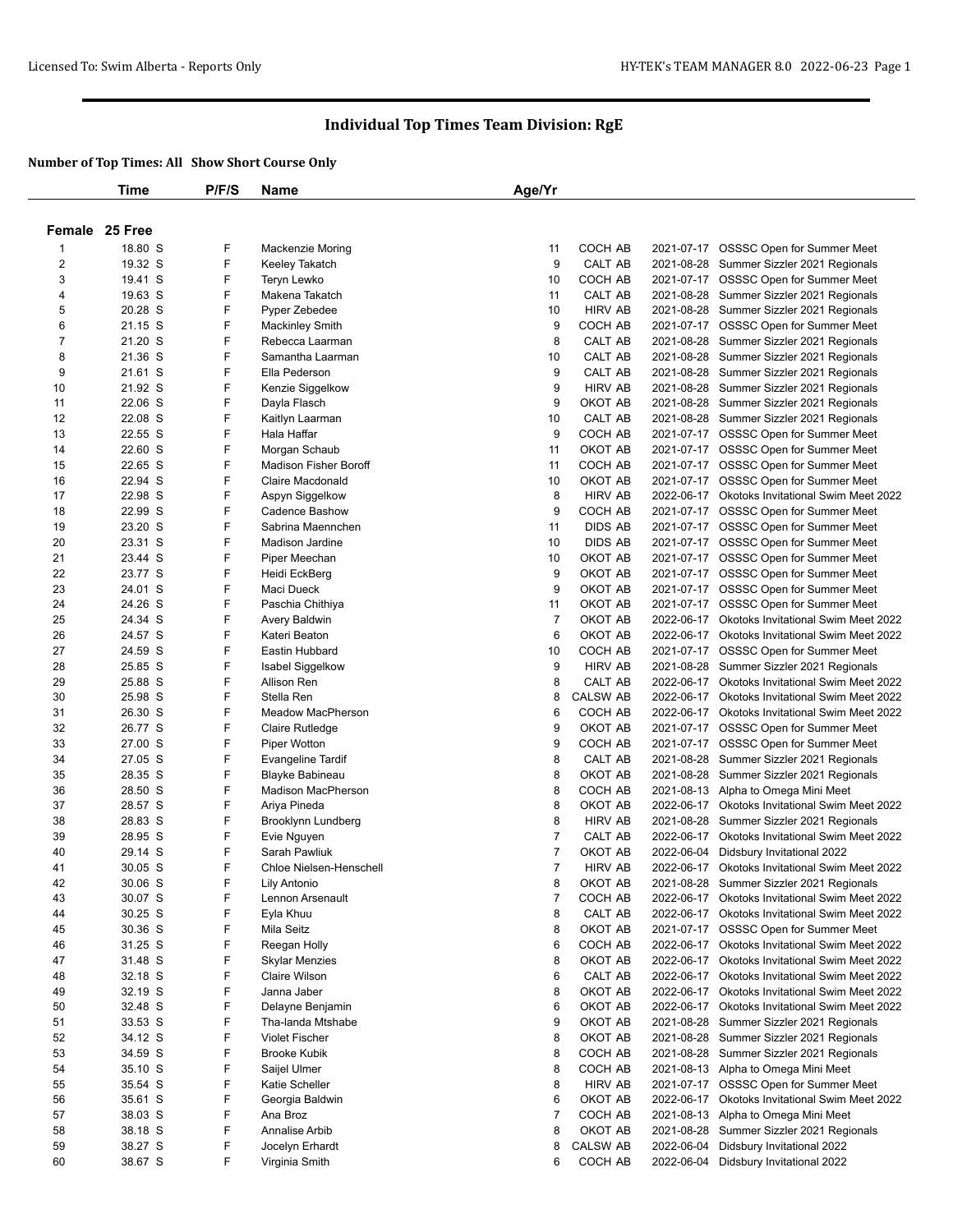|                         | Time      | P/F/S | <b>Name</b>                | Age/Yr         |                 |            |                                                |
|-------------------------|-----------|-------|----------------------------|----------------|-----------------|------------|------------------------------------------------|
|                         |           |       |                            |                |                 |            |                                                |
| 61                      | 39.03 S   | F     | Lily Eddy                  | 7              | OKOT AB         |            | 2022-06-17 Okotoks Invitational Swim Meet 2022 |
| 62                      | 39.76 S   | F     | Everly Uhrbach             | $\overline{7}$ | OKOT AB         | 2022-06-04 | Didsbury Invitational 2022                     |
| 63                      | 40.34 S   | F     | Amani Hassen               | 8              | <b>HIRV AB</b>  |            | 2021-08-28 Summer Sizzler 2021 Regionals       |
| 64                      | 40.78 S   | F     | Lauren Macdonald           | 8              | OKOT AB         |            | 2021-07-17 OSSSC Open for Summer Meet          |
| 65                      | 47.11 S   | F     | Elle Hanson                | 6              | OKOT AB         | 2022-06-17 | Okotoks Invitational Swim Meet 2022            |
| 66                      | 48.35 S   | F     |                            | 7              | <b>HIRV AB</b>  |            |                                                |
|                         |           |       | Rhylee Monteith            |                |                 |            | 2022-06-17 Okotoks Invitational Swim Meet 2022 |
| 67                      | 50.24 S   | F     | Marguerite Black           | 8              | COCH AB         |            | 2022-06-17 Okotoks Invitational Swim Meet 2022 |
| 68                      | 50.60 S   | F     | Scottie Donaldson          | 6              | OKOT AB         | 2022-06-17 | Okotoks Invitational Swim Meet 2022            |
| 69                      | 53.64 S   | F     | Bronwyn Wiwchar            | 6              | OKOT AB         |            | 2022-06-17 Okotoks Invitational Swim Meet 2022 |
| 70                      | 54.66 S   | F     | Samantha Pearson           | 8              | <b>CALSW AB</b> |            | 2022-06-17 Okotoks Invitational Swim Meet 2022 |
| 71                      | 1:09.66 S | F     | <b>Charlotte MacIntyre</b> | 6              | COCH AB         |            | 2021-08-13 Alpha to Omega Mini Meet            |
| Female                  | 50 Free   |       |                            |                |                 |            |                                                |
| $\mathbf 1$             | 30.03 S   | F     | Catherine Swedlo           | 16             | COCH AB         |            | 2021-08-13 Alpha to Omega Mini Meet            |
| $\overline{\mathbf{c}}$ | 30.40 S   | F     | Paxtyn Riehs               | 16             | CALT AB         |            | 2022-06-17 Okotoks Invitational Swim Meet 2022 |
| 3                       | 30.42 S   | F     | Lucy Hassett               | 15             | CALT AB         | 2022-06-04 | Didsbury Invitational 2022                     |
| 4                       | 30.78 S   | F     | Saydee Takatch             | 16             | CALT AB         |            | 2022-06-17 Okotoks Invitational Swim Meet 2022 |
| 5                       | 30.79 S   | F     |                            | 16             | <b>HIRV AB</b>  |            | 2022-06-17 Okotoks Invitational Swim Meet 2022 |
|                         |           |       | Georgia Stoddart           |                |                 |            |                                                |
| 6                       | 30.90 S   | F     | Arianna Flory              | 15             | CALT AB         | 2021-08-28 | Summer Sizzler 2021 Regionals                  |
| $\boldsymbol{7}$        | 31.54 S   | F     | Danica Fisher              | 14             | COCH AB         | 2022-06-04 | Didsbury Invitational 2022                     |
| 8                       | 31.84 S   | F     | Krista Fu                  | 14             | <b>CALSW AB</b> | 2022-06-04 | Didsbury Invitational 2022                     |
| 9                       | 32.43 S   | F     | <b>Rylee Bashow</b>        | 13             | COCH AB         |            | 2022-06-17 Okotoks Invitational Swim Meet 2022 |
| $10*$                   | 32.79 S   | F     | Genevyeve Lindenback       | 14             | OKOT AB         |            | 2021-07-17 OSSSC Open for Summer Meet          |
| $10*$                   | 32.79 S   | F     | Lillianna Browne           | 12             | CALT AB         |            | 2021-08-28 Summer Sizzler 2021 Regionals       |
| 12                      | 32.83 S   | F     | Sierra Higashi             | 13             | CALT AB         |            | 2022-06-17 Okotoks Invitational Swim Meet 2022 |
| 13                      | 33.16 S   | F     | Edua Malcolm-Teleky        | 12             | <b>CALSW AB</b> |            | 2022-06-17 Okotoks Invitational Swim Meet 2022 |
| 14                      | 33.59 S   | F     | Kaitlyn Eiserman           | 13             | <b>COCH AB</b>  |            | 2021-07-17 OSSSC Open for Summer Meet          |
| 15                      | 33.63 S   | F     | <b>Brooke Rousselle</b>    | 13             | COCH AB         |            | 2021-07-17 OSSSC Open for Summer Meet          |
| 16                      | 33.78 S   | F     | Mikayla Paul               | 11             | OKOT AB         |            | 2021-08-28 Summer Sizzler 2021 Regionals       |
| 17                      | 33.89 S   | F     | Ayla Milan                 | 14             | OKOT AB         |            | 2021-08-28 Summer Sizzler 2021 Regionals       |
| 18                      | 34.29 S   | F     | Haley Puhalski             | 14             | OKOT AB         |            | 2021-08-28 Summer Sizzler 2021 Regionals       |
| $19*$                   | 34.44 S   | F     | Clara Washburn             | 15             | COCH AB         |            | 2021-08-13 Alpha to Omega Mini Meet            |
| $19*$                   | 34.44 S   | F     | <b>Summer Seitz</b>        | 16             | CALT AB         |            | 2021-08-28 Summer Sizzler 2021 Regionals       |
| 21                      | 34.60 S   | F     | <b>Josie Powers</b>        | 15             | COCH AB         |            | 2021-07-17 OSSSC Open for Summer Meet          |
| 22                      | 34.64 S   | F     | Kaitlyn Zawaski            | 12             | OKOT AB         |            | 2021-08-28 Summer Sizzler 2021 Regionals       |
| 23                      | 34.69 S   | F     | Tegan Lester-Olivier       | 12             | COCH AB         |            | 2021-07-17 OSSSC Open for Summer Meet          |
| 24                      | 34.74 S   | F     | Alexandra Lee              | 15             | CALT AB         |            | 2021-08-28 Summer Sizzler 2021 Regionals       |
| 25                      | 34.79 S   | F     | Luka EckBerg               | 14             | OKOT AB         |            | 2022-06-17 Okotoks Invitational Swim Meet 2022 |
| 26                      | 34.89 S   | F     | Tessa Vander Meulen        | 12             | CALT AB         | 2022-06-04 | Didsbury Invitational 2022                     |
|                         |           | F     |                            |                |                 |            |                                                |
| 27                      | 35.04 S   |       | Anabelle Snell-Farnsworth  | 12             | CALT AB         |            | 2022-06-17 Okotoks Invitational Swim Meet 2022 |
| 28                      | 35.19 S   | F     | Annabelle Bird             | 15             | CALT AB         |            | 2021-08-28 Summer Sizzler 2021 Regionals       |
| 29                      | 35.23 S   | F     | Madeline Hrycay            | 13             | OKOT AB         |            | 2021-07-17 OSSSC Open for Summer Meet          |
| 30                      | 35.27 S   | F     | Isla Kassam                | 13             | <b>CALSW AB</b> |            | 2022-06-17 Okotoks Invitational Swim Meet 2022 |
| 31                      | 35.43 S   | F     | Daisy Button               | 14             | COCH AB         |            | 2021-08-13 Alpha to Omega Mini Meet            |
| 32                      | 35.52 S   | F     | Madison Burridge           | 16             | <b>HIRV AB</b>  |            | 2022-06-17 Okotoks Invitational Swim Meet 2022 |
| 33                      | 35.59 S   | F     | Alexis Walker              | 13             | <b>HIRV AB</b>  |            | 2021-08-28 Summer Sizzler 2021 Regionals       |
| 34                      | 35.68 S   | F     | Portia Seitz               | 15             | OKOT AB         |            | 2022-06-17 Okotoks Invitational Swim Meet 2022 |
| 35                      | 35.76 S   | F     | <b>Bronwyn Preece</b>      | 13             | CALT AB         |            | 2021-07-17 OSSSC Open for Summer Meet          |
| 36                      | 35.89 S   | F     | Eleanor Nevin              | 13             | OKOT AB         |            | 2022-06-17 Okotoks Invitational Swim Meet 2022 |
| 37                      | 36.29 S   | F     | Ava Ulmer                  | 14             | COCH AB         |            | 2022-06-17 Okotoks Invitational Swim Meet 2022 |
| 38                      | 36.35 S   | F     | Chloe Wu                   | 12             | <b>CALSW AB</b> |            | 2022-06-17 Okotoks Invitational Swim Meet 2022 |
| 39                      | 36.38 S   | F     | Summer O Brien             | 12             | OKOT AB         |            | 2021-07-17 OSSSC Open for Summer Meet          |
| 40                      | 36.50 S   | F     | Gemma Livesey              | 12             | <b>HIRV AB</b>  |            | 2022-06-17 Okotoks Invitational Swim Meet 2022 |
| 41                      | 36.52 S   | F     | Maiya Rosenke              | 13             | <b>DIDS AB</b>  |            | 2021-07-17 OSSSC Open for Summer Meet          |
| 42                      | 36.59 S   | F     | Katherine Kohn             | 10             | OKOT AB         |            | 2021-08-28 Summer Sizzler 2021 Regionals       |
| 43                      | 36.60 S   | F     | Karisa Wright              | 17             | COCH AB         |            | 2021-07-17 OSSSC Open for Summer Meet          |
| 44                      | 36.79 S   | F     | <b>Marley Hinge</b>        | 12             | OKOT AB         |            | 2021-08-28 Summer Sizzler 2021 Regionals       |
| 45                      | 36.92 S   | F     | <b>Mackenzie Moring</b>    | 12             | COCH AB         | 2022-06-04 | Didsbury Invitational 2022                     |
| 46                      | 37.20 S   | F     | Ayla Yip                   | 13             | CALT AB         |            | 2021-08-28 Summer Sizzler 2021 Regionals       |
| 47                      | 37.39 S   | F     | Avery Lange                | 13             | COCH AB         |            | 2022-06-17 Okotoks Invitational Swim Meet 2022 |
| 48                      | 37.41 S   | F     | Kayla Puhalski             | 12             | OKOT AB         |            | 2021-08-28 Summer Sizzler 2021 Regionals       |
| 49                      | 37.52 S   | F     | Angeli Chan                | 18             | OKOT AB         |            | 2021-08-28 Summer Sizzler 2021 Regionals       |
|                         |           |       |                            |                |                 |            |                                                |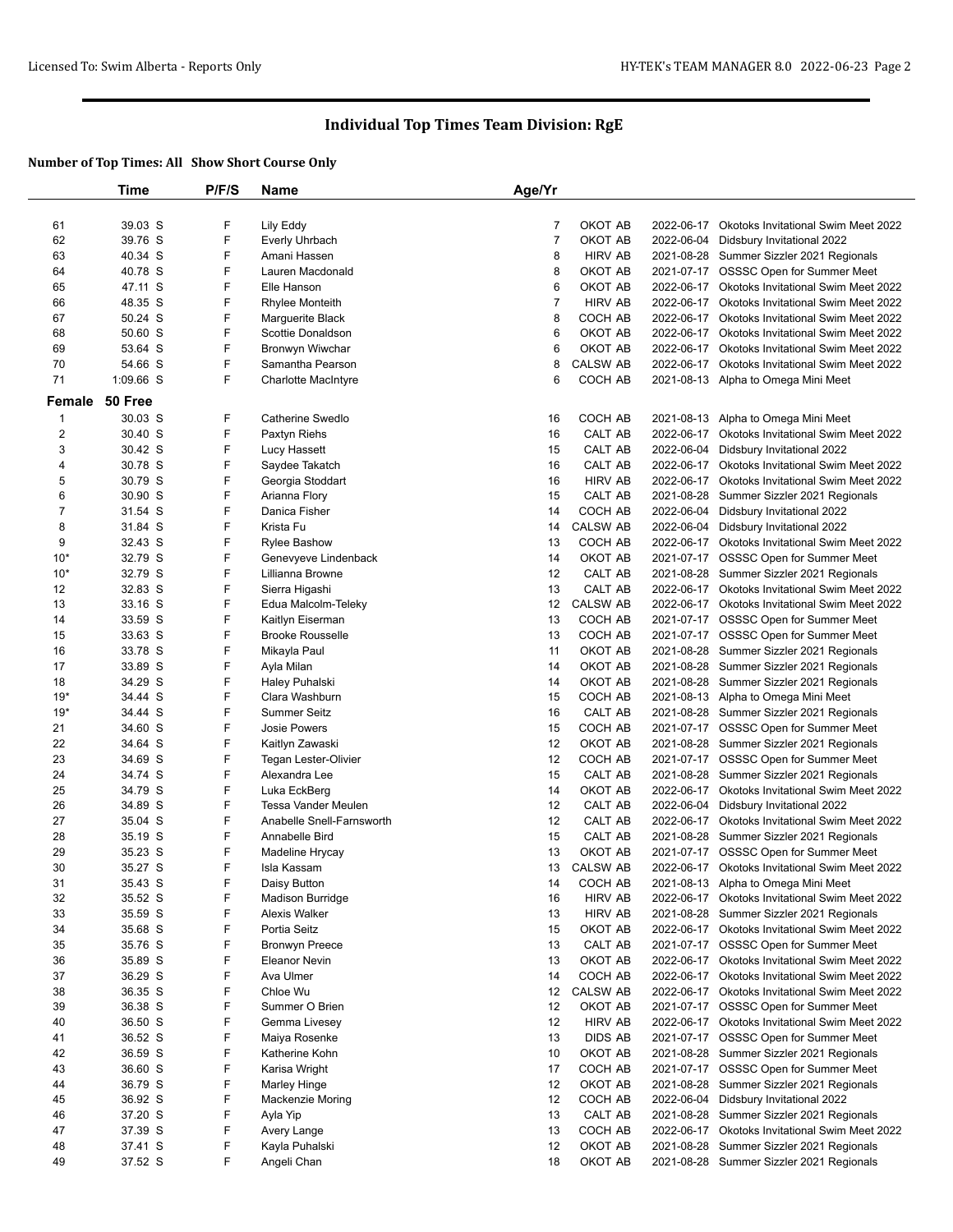|       | Time     | P/F/S | <b>Name</b>                  | Age/Yr |                 |            |                                                |
|-------|----------|-------|------------------------------|--------|-----------------|------------|------------------------------------------------|
|       |          |       |                              |        |                 |            |                                                |
| 50    | 37.56 S  | F     | Emma Saralegui Blanco        | 13     | OKOT AB         |            | 2021-07-17 OSSSC Open for Summer Meet          |
| 51    | 37.78 S  | F     | <b>Brooklynn Yorke</b>       | 12     | COCH AB         | 2022-06-17 | <b>Okotoks Invitational Swim Meet 2022</b>     |
| 52    | 37.82 S  | F     | Elin Kim                     | 10     | <b>CALSW AB</b> | 2022-06-17 | <b>Okotoks Invitational Swim Meet 2022</b>     |
| 53    | 37.83 S  | F     | <b>Grace Pawliuk</b>         | 12     | OKOT AB         | 2022-06-04 | Didsbury Invitational 2022                     |
|       | 38.41 S  | F     |                              |        |                 |            |                                                |
| 54    |          |       | Sarah Liesemer               | 13     | CALT AB         | 2022-06-17 | Okotoks Invitational Swim Meet 2022            |
| 55    | 38.49 S  | F     | <b>Emily Hoang</b>           | 12     | CALT AB         | 2021-08-28 | Summer Sizzler 2021 Regionals                  |
| 56    | 38.50 S  | F     | Keeley Takatch               | 10     | CALT AB         |            | 2022-06-17 Okotoks Invitational Swim Meet 2022 |
| 57    | 38.53 S  | F     | <b>Madison Nugent</b>        | 15     | COCH AB         | 2022-06-17 | <b>Okotoks Invitational Swim Meet 2022</b>     |
| 58    | 38.56 S  | F     | Autumn Bates-Gardiner        | 15     | <b>DIDS AB</b>  | 2022-06-17 | Okotoks Invitational Swim Meet 2022            |
| 59    | 38.62 S  | F     | Keira Broadley               | 13     | OKOT AB         | 2021-08-28 | Summer Sizzler 2021 Regionals                  |
| 60    | 38.78 S  | F     | Makena Takatch               | 12     | CALT AB         | 2022-06-17 | Okotoks Invitational Swim Meet 2022            |
| 61    | 38.84 S  | F     | Deborah Zitko                | 14     | COCH AB         | 2022-06-04 | Didsbury Invitational 2022                     |
| 62    | 38.85 S  | F     | Keira Reinhardt              | 13     | DIDS AB         | 2022-06-04 | Didsbury Invitational 2022                     |
| $63*$ | 39.09 S  | F     | <b>Riley Yeo</b>             | 11     | <b>HIRV AB</b>  | 2021-08-28 | Summer Sizzler 2021 Regionals                  |
| 63*   | 39.09 S  | F     | Madeleine Robinson           | 13     | COCH AB         | 2021-08-13 | Alpha to Omega Mini Meet                       |
| 65    | 39.18 S  | F     | <b>Emily Zhou</b>            | 12     | CALT AB         | 2021-08-28 | Summer Sizzler 2021 Regionals                  |
| 66    | 39.26 S  | F     | Elise Dechant                | 10     | OKOT AB         | 2022-06-17 | Okotoks Invitational Swim Meet 2022            |
| 67    | 39.40 S  | F     | Elora-Lynn Snell             | 11     | <b>DIDS AB</b>  |            | 2021-08-28 Summer Sizzler 2021 Regionals       |
| 68    | 39.55 S  | F     | <b>Evelyne Barber</b>        | 12     | <b>CALSW AB</b> | 2022-06-17 | Okotoks Invitational Swim Meet 2022            |
| 69    | 39.65 S  | F     | Mikaila Tabarangao           | 14     | CALT AB         | 2022-06-04 | Didsbury Invitational 2022                     |
|       | 39.77 S  | F     |                              | 15     | OKOT AB         |            |                                                |
| 70    |          |       | Likhwezi Mtshabe             |        |                 |            | 2022-06-17 Okotoks Invitational Swim Meet 2022 |
| 71    | 39.80 S  | F     | Alexis Jardine               | 15     | <b>DIDS AB</b>  |            | 2021-07-17 OSSSC Open for Summer Meet          |
| 72    | 39.88 S  | F     | Lindsay Abraham              | 12     | <b>CALSW AB</b> | 2022-06-04 | Didsbury Invitational 2022                     |
| 73    | 39.97 S  | F     | Abigail Hayhoe               | 13     | COCH AB         |            | 2021-07-17 OSSSC Open for Summer Meet          |
| 74    | 40.34 S  | F     | Peyton Kerswill              | 11     | <b>CALSW AB</b> | 2022-06-04 | Didsbury Invitational 2022                     |
| 75    | 40.41 S  | F     | <b>Estelle Bernhardt</b>     | 12     | OKOT AB         | 2022-06-17 | Okotoks Invitational Swim Meet 2022            |
| 76    | 40.52 S  | F     | <b>Mackinley Smith</b>       | 10     | COCH AB         | 2022-06-17 | Okotoks Invitational Swim Meet 2022            |
| 77    | 40.94 S  | F     | Madeline Hoang               | 11     | CALT AB         | 2021-08-28 | Summer Sizzler 2021 Regionals                  |
| 78    | 41.40 S  | F     | Adriana Velasquez            | 12     | <b>CALSW AB</b> | 2022-06-17 | Okotoks Invitational Swim Meet 2022            |
| 79    | 41.47 S  | F     | Claire Ferraro               | 12     | <b>CALSW AB</b> |            | 2022-06-17 Okotoks Invitational Swim Meet 2022 |
| 80    | 41.60 S  | F     | Kolbi-Rai McTavish           | 10     | OKOT AB         | 2021-08-28 | Summer Sizzler 2021 Regionals                  |
| 81    | 41.81 S  | F     | Sarah Weimer                 | 15     | OKOT AB         | 2022-06-17 | <b>Okotoks Invitational Swim Meet 2022</b>     |
| 82    | 42.17 S  | F     | Kassie Burton                | 11     | OKOT AB         | 2021-08-28 | Summer Sizzler 2021 Regionals                  |
| 83    | 42.38 S  | F     | Luotong Shi                  | 13     | <b>CALSW AB</b> | 2022-06-17 | Okotoks Invitational Swim Meet 2022            |
| 84    | 42.57 S  | F     | Zoe Crampton                 | 13     | <b>DIDS AB</b>  | 2022-06-04 | Didsbury Invitational 2022                     |
| 85    | 42.98 S  | F     | Teryn Lewko                  | 10     | COCH AB         | 2021-07-17 | <b>OSSSC Open for Summer Meet</b>              |
| 86    | 43.01 S  | F     | <b>Alice Nevin</b>           | 15     | OKOT AB         | 2022-06-17 | Okotoks Invitational Swim Meet 2022            |
|       |          | F     | <b>Ellie Scheller</b>        |        |                 |            |                                                |
| 87    | 43.38 S  |       |                              | 11     | <b>HIRV AB</b>  | 2021-07-17 | OSSSC Open for Summer Meet                     |
| 88    | 44.02 S  | F     | Ashley Wilson                | 12     | COCH AB         |            | 2021-07-17 OSSSC Open for Summer Meet          |
| 89    | 44.51 S  | F     | <b>Briar Jelinek</b>         | 11     | <b>DIDS AB</b>  | 2021-08-28 | Summer Sizzler 2021 Regionals                  |
| 90    | 44.80 S  | F     | Madison Jardine              | 11     | <b>DIDS AB</b>  | 2022-06-04 | Didsbury Invitational 2022                     |
| 91    | 45.00 S  | F     | Nora Kassam                  | 11     | <b>CALSW AB</b> | 2022-06-17 | Okotoks Invitational Swim Meet 2022            |
| 92    | 45.09 S  | F     | Piper Meechan                | 11     | OKOT AB         |            | 2022-06-17 Okotoks Invitational Swim Meet 2022 |
| 93    | 45.16 S  | F     | Elizabeth Loades             | 15     | <b>DIDS AB</b>  |            | 2021-07-17 OSSSC Open for Summer Meet          |
| 94    | 45.57 S  | F     | Ella Pederson                | 10     | CALT AB         |            | 2022-06-17 Okotoks Invitational Swim Meet 2022 |
| 95    | 45.59 S  | F     | Luoying Shi                  | 10     | <b>CALSW AB</b> |            | 2022-06-04 Didsbury Invitational 2022          |
| 96    | 45.60 S  | F     | Olivia Nemecek               | 11     | OKOT AB         | 2022-06-17 | Okotoks Invitational Swim Meet 2022            |
| 97    | 45.69 S  | F     | Cadence Bashow               | 10     | COCH AB         | 2022-06-04 | Didsbury Invitational 2022                     |
| 98    | 46.10 S  | F     | Olivia Graham                | 10     | OKOT AB         | 2021-08-28 | Summer Sizzler 2021 Regionals                  |
| 99    | 46.15 S  | F     | Eastin Hubbard               | 11     | COCH AB         |            | 2022-06-17 Okotoks Invitational Swim Meet 2022 |
| 100   | 46.26 S  | F     | <b>Madison Fisher Boroff</b> | 12     | COCH AB         | 2022-06-17 | Okotoks Invitational Swim Meet 2022            |
| 101   | 46.65 S  | F     | Paschia Chithiya             | 12     | OKOT AB         | 2022-06-17 | Okotoks Invitational Swim Meet 2022            |
| 102   | 46.68 S  | F     | Kaitlyn Laarman              | 11     | CALT AB         | 2022-06-17 | Okotoks Invitational Swim Meet 2022            |
| 103   | 47.03 S  | F     | Heidi EckBerg                | 10     | OKOT AB         | 2022-06-17 | Okotoks Invitational Swim Meet 2022            |
| 104   |          | F     |                              |        | OKOT AB         |            |                                                |
|       | 47.62 S  |       | Emma Hayes                   | 13     |                 | 2021-08-28 | Summer Sizzler 2021 Regionals                  |
| 105   | 47.78 S  | F     | Sabrina Maennchen            | 12     | <b>DIDS AB</b>  |            | 2022-06-04 Didsbury Invitational 2022          |
| 106   | 48.43 S  | F     | Zlata Haivoronska            | 14     | CALT AB         | 2022-06-17 | Okotoks Invitational Swim Meet 2022            |
| 107   | 49.33 S  | F     | Mia Moulder                  | 12     | COCH AB         | 2022-06-17 | <b>Okotoks Invitational Swim Meet 2022</b>     |
| 108   | 49.52 S  | F     | <b>Isabella Gow</b>          | 12     | <b>HIRV AB</b>  |            | 2022-06-17 Okotoks Invitational Swim Meet 2022 |
| 109   | 49.71 S  | F     | Elsa Andersen                | 10     | <b>CALSW AB</b> | 2022-06-04 | Didsbury Invitational 2022                     |
| 110   | x49.74 S | F     | Brooklynn Lundberg           | 9      | <b>HIRV AB</b>  |            | 2022-06-17 Okotoks Invitational Swim Meet 2022 |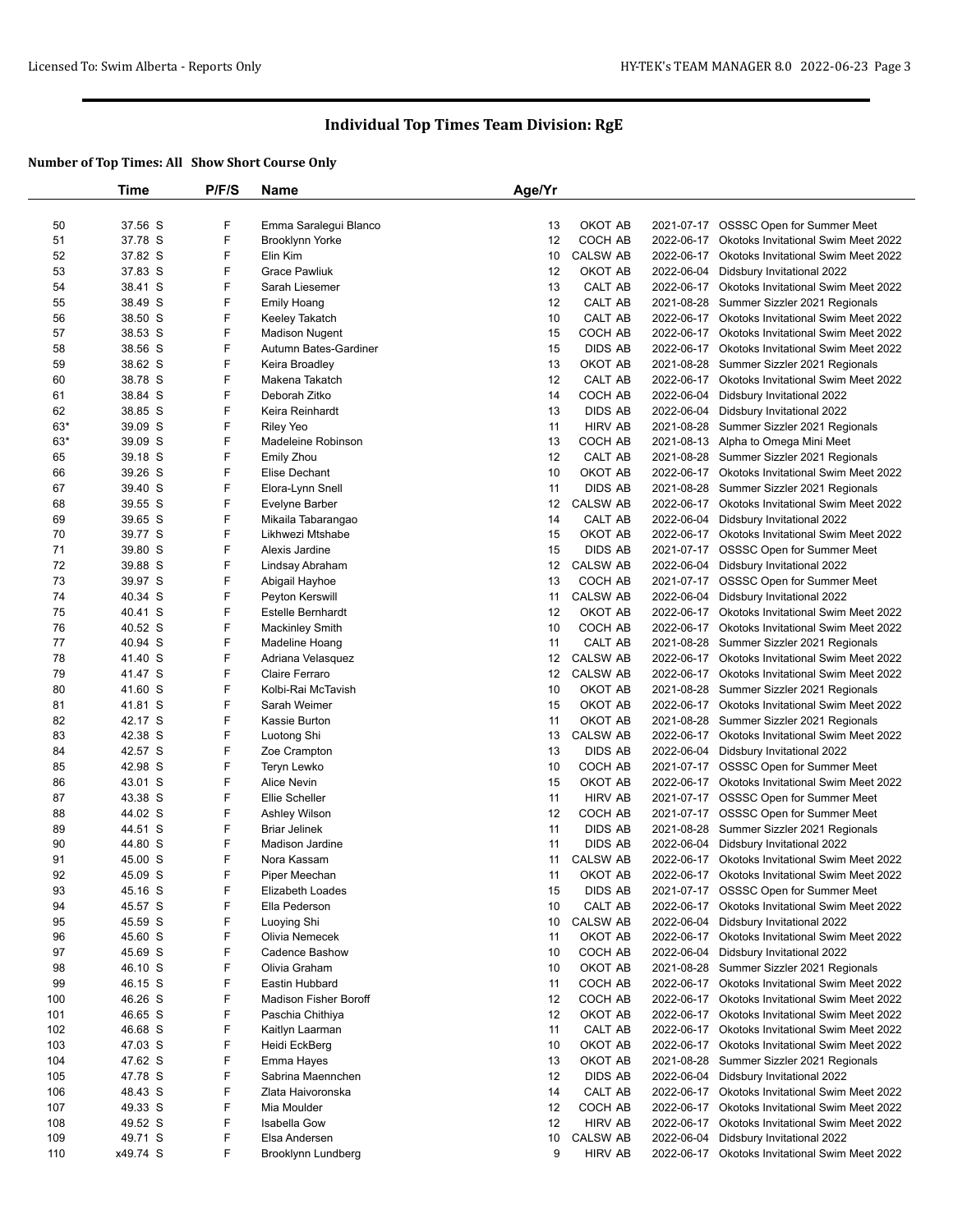|        | Time        | P/F/S | Name                                | Age/Yr         |                    |            |                                                      |
|--------|-------------|-------|-------------------------------------|----------------|--------------------|------------|------------------------------------------------------|
|        |             |       |                                     |                |                    |            |                                                      |
| 111    | 49.76 S     | F     | Keira Lee                           | 9              | OKOT AB            |            | 2022-06-17 Okotoks Invitational Swim Meet 2022       |
| 112    | 50.03 S     | F     | Morgan Schaub                       | 11             | OKOT AB            |            | 2021-07-17 OSSSC Open for Summer Meet                |
| 113    | 50.09 S     | F     | <b>Chanel Cloutier</b>              | 11             | OKOT AB            |            | 2022-06-17 Okotoks Invitational Swim Meet 2022       |
| 114    | 50.29 S     | F     | Hala Haffar                         | 9              | COCH AB            |            | 2021-07-17 OSSSC Open for Summer Meet                |
| 115    | 50.33 S     | F     | Norah Ertman                        | 11             | CALT AB            |            | 2022-06-04 Didsbury Invitational 2022                |
| $116*$ | 50.79 S     | F     | Sydney Kehoe                        | 10             | OKOT AB            |            | 2021-07-17 OSSSC Open for Summer Meet                |
| $116*$ | 50.79 S     | F     | Valerie Jones                       | 10             | CALT AB            |            | 2022-06-17 Okotoks Invitational Swim Meet 2022       |
| 118    | 51.07 S     | F     | <b>Claire Macdonald</b>             | 10             | OKOT AB            | 2021-07-17 | <b>OSSSC Open for Summer Meet</b>                    |
| 119    | 52.00 S     | F     | Sofie Nguyen                        | 10             | <b>CALSW AB</b>    |            | 2022-06-04 Didsbury Invitational 2022                |
| 120    | 52.15 S     | F     | Vanna Tidmarsh                      | 10             | OKOT AB            |            | 2022-06-17 Okotoks Invitational Swim Meet 2022       |
| 121    | 52.24 S     | F     | Annalyn Keller                      | 10             | OKOT AB            | 2022-06-04 | Didsbury Invitational 2022                           |
| 122    | 52.44 S     | F     | Kenzie Siggelkow                    | 9              | <b>HIRV AB</b>     |            | 2021-08-28 Summer Sizzler 2021 Regionals             |
| 123    | 52.46 S     | F     | Maci Dueck                          | 9              | OKOT AB            |            | 2021-07-17 OSSSC Open for Summer Meet                |
| 124    | 52.67 S     | F     | <b>Evangeline Tardif</b>            | 9              | CALT AB            | 2022-06-04 | Didsbury Invitational 2022                           |
| 125    | 53.22 S     | F     | Dayla Flasch                        | 9              | OKOT AB            |            | 2021-08-20 Innisfail Dolphins 2021 Invitational Meet |
| 126    | 53.55 S     | F     | Aspyn Siggelkow                     | 8              | <b>HIRV AB</b>     | 2022-06-17 | Okotoks Invitational Swim Meet 2022                  |
| 127    | 53.77 S     | F     | <b>Halle Trieu</b>                  | 11             | CALT AB            |            | 2022-06-17 Okotoks Invitational Swim Meet 2022       |
| 128    | 53.96 S     | F     | Aspen English                       | 9              | <b>CALSW AB</b>    |            | 2022-06-04 Didsbury Invitational 2022                |
| 129    | 54.00 S     | F     | Pyper Zebedee                       | 10             | <b>HIRV AB</b>     |            | 2021-08-28 Summer Sizzler 2021 Regionals             |
| 130    | 54.15 S     | F     | <b>Elliott Hefferan</b>             | 10             | OKOT AB            |            | 2021-07-17 OSSSC Open for Summer Meet                |
| 131    | 54.53 S     | F     | <b>Brooke Kubik</b>                 | 9              | COCH AB            |            | 2022-06-17 Okotoks Invitational Swim Meet 2022       |
| 132    | 54.79 S     | F     | Blayke Babineau                     | 9              | OKOT AB            | 2022-06-17 | <b>Okotoks Invitational Swim Meet 2022</b>           |
| 133    | 56.60 S     | F     | Avery Baldwin                       | $\overline{7}$ | OKOT AB            |            | 2022-06-17 Okotoks Invitational Swim Meet 2022       |
| 134    | 56.64 S     | F     | <b>Brielle Josiak</b>               | 9              | COCH AB            |            | 2022-06-17 Okotoks Invitational Swim Meet 2022       |
| 135    | 56.72 S     | F     | Angela Li                           | 9              | <b>CALSW AB</b>    |            | 2022-06-04 Didsbury Invitational 2022                |
| 136    | 57.17 S     | F     | Madison MacPherson                  | 9              | COCH AB            |            | 2022-06-17 Okotoks Invitational Swim Meet 2022       |
| 137    | 57.26 S     | F     | Cyra Breeze                         | 10             | COCH AB            |            | 2022-06-17 Okotoks Invitational Swim Meet 2022       |
| 138    | 57.65 S     | F     | <b>Piper Wotton</b>                 | 9              | COCH AB            |            | 2021-08-13 Alpha to Omega Mini Meet                  |
| 139    | 58.70 S     | F     | Kateri Beaton                       | 6              | OKOT AB            |            | 2022-06-17 Okotoks Invitational Swim Meet 2022       |
| 140    | 59.07 S     | F     | Nyima Hodel                         | 9              | <b>CALSW AB</b>    |            | 2022-06-17 Okotoks Invitational Swim Meet 2022       |
| 141    | 59.79 S     | F     | Martina Saralegui Blanco            | 9              | OKOT AB            |            | 2021-07-17 OSSSC Open for Summer Meet                |
| 142    | $1:00.51$ S | F     | Emily Shumka                        | 10             | COCH AB            |            | 2022-06-04 Didsbury Invitational 2022                |
| $143*$ | $1:00.89$ S | F     | Stella Ren                          | 8              | <b>CALSW AB</b>    |            | 2022-06-17 Okotoks Invitational Swim Meet 2022       |
| $143*$ | $1:00.89$ S | F     | Annalise Arbib                      | 9              | OKOT AB            | 2022-06-17 | <b>Okotoks Invitational Swim Meet 2022</b>           |
| 145    | $1:00.93$ S | F     | Meadow MacPherson                   | 6              | COCH AB            |            | 2022-06-17 Okotoks Invitational Swim Meet 2022       |
| 146    | $1:01.05$ S | F     | Seren Broadley                      | 10             | OKOT AB            |            | 2021-07-17 OSSSC Open for Summer Meet                |
| 147    | $1:01.41$ S | F     | Isabel Siggelkow                    | 9              | <b>HIRV AB</b>     |            | 2021-08-28 Summer Sizzler 2021 Regionals             |
| 148    | $1:01.90$ S | F     | Isabella Anastasiadis               | 10             | CALT AB            |            | 2022-06-04 Didsbury Invitational 2022                |
| 149    | $1:03.45$ S | F     | <b>Blair Kassam</b>                 | 9              | <b>CALSW AB</b>    |            | 2022-06-17 Okotoks Invitational Swim Meet 2022       |
| 150    | $1:03.51$ S | F     | Millie Flora                        | 10             | OKOT AB            | 2022-06-17 | <b>Okotoks Invitational Swim Meet 2022</b>           |
| 151    | $1:03.85$ S | F     | Frankee Smith                       | 9              | <b>HIRV AB</b>     |            | 2022-06-17 Okotoks Invitational Swim Meet 2022       |
| 152    | $1:04.36$ S | F     | Marie MacIntyre                     | 10             | COCH AB            |            | 2021-08-13 Alpha to Omega Mini Meet                  |
| 153    | $1:05.50$ S | F     | Mila Seitz                          | 8              | OKOT AB            |            | 2021-07-17 OSSSC Open for Summer Meet                |
| 154    | 1:05.91 S   | F     | Nicola Abraham                      | 9              | <b>CALSW AB</b>    |            | 2022-06-04 Didsbury Invitational 2022                |
| 155    | $1:08.41$ S | F     | Lily Antonio                        | 8              | OKOT AB            |            | 2021-08-28 Summer Sizzler 2021 Regionals             |
| 156    | $1:09.11$ S | F     | Sarah Pawliuk                       | $\overline{7}$ | OKOT AB            |            | 2022-06-04 Didsbury Invitational 2022                |
| 157    | $1:09.30$ S | F     | Lennon Arsenault                    | $\overline{7}$ | COCH AB            |            | 2022-06-17 Okotoks Invitational Swim Meet 2022       |
|        |             | F     |                                     | 9              | OKOT AB            |            | 2021-07-17 OSSSC Open for Summer Meet                |
| 158    | $1:09.81$ S | F     | Claire Rutledge                     | 9              | OKOT AB            | 2022-06-04 |                                                      |
| 159    | $1:10.61$ S | F     | Amani Hassen                        |                |                    |            | Didsbury Invitational 2022                           |
| 160    | $1:11.75$ S |       | Eyla Khuu                           | 8              | CALT AB<br>OKOT AB |            | 2022-06-17 Okotoks Invitational Swim Meet 2022       |
| 161    | $1:11.86$ S | F     | Janna Jaber                         | 8              |                    |            | 2022-06-17 Okotoks Invitational Swim Meet 2022       |
| 162    | $1:13.23$ S | F     | <b>Claire Wilson</b><br>Ella Shumka | 6              | CALT AB            | 2022-06-17 | Okotoks Invitational Swim Meet 2022                  |
| 163    | $1:13.86$ S | F     |                                     | 9              | COCH AB            |            | 2022-06-04 Didsbury Invitational 2022                |
| 164    | $1:14.19$ S | F     | <b>Brookelyn Armsworthy</b>         | 9              | OKOT AB            |            | 2022-06-17 Okotoks Invitational Swim Meet 2022       |
| 165    | $1:15.46$ S | F     | <b>Skylar Menzies</b>               | 8              | OKOT AB            | 2022-06-17 | Okotoks Invitational Swim Meet 2022                  |
| 166    | $1:16.82$ S | F     | Delayne Benjamin                    | 6              | OKOT AB            |            | 2022-06-17 Okotoks Invitational Swim Meet 2022       |
| 167    | $1:18.06$ S | F     | Georgia Baldwin                     | 6              | OKOT AB            | 2022-06-17 | Okotoks Invitational Swim Meet 2022                  |
| 168    | $1:18.51$ S | F     | Ellie Soper                         | 9              | <b>HIRV AB</b>     |            | 2022-06-17 Okotoks Invitational Swim Meet 2022       |
| 169    | $1:19.95$ S | F     | Evie Nguyen                         | $\overline{7}$ | CALT AB            |            | 2022-06-17 Okotoks Invitational Swim Meet 2022       |
| 170    | $1:21.06$ S | F     | Saijel Ulmer                        | 9              | COCH AB            | 2022-06-17 | Okotoks Invitational Swim Meet 2022                  |
| 171    | 1:21.59 S   | F     | Violet Fischer                      | 8              | OKOT AB            |            | 2021-08-28 Summer Sizzler 2021 Regionals             |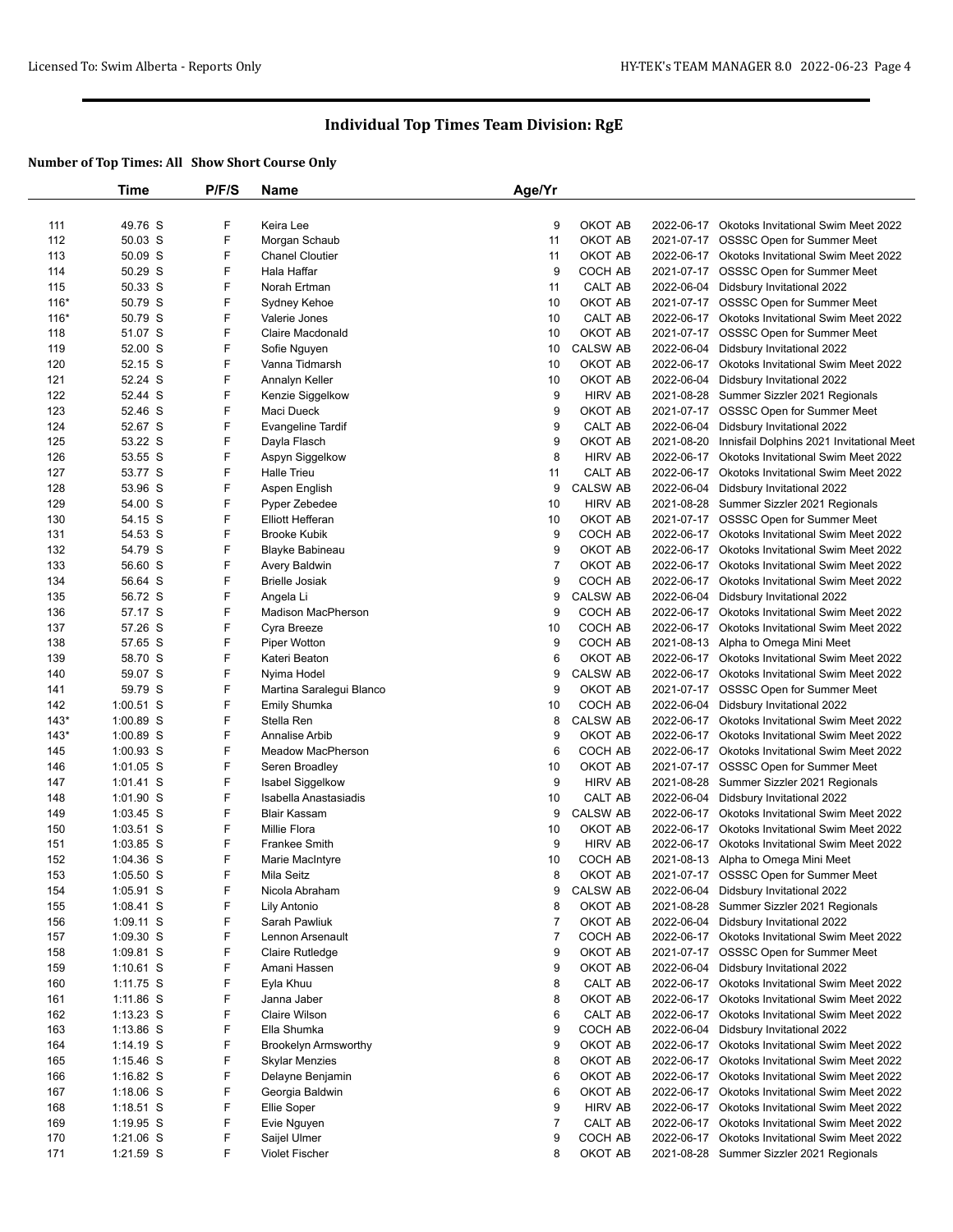|                | Time        | P/F/S | Name                      | Age/Yr         |                 |            |                                                |
|----------------|-------------|-------|---------------------------|----------------|-----------------|------------|------------------------------------------------|
|                |             |       |                           |                |                 |            |                                                |
| 172            | $1:22.16$ S | F     | Tha-landa Mtshabe         | 9              | OKOT AB         |            | 2021-08-28 Summer Sizzler 2021 Regionals       |
| 173            | $1:25.25$ S | F     | Ana Broz                  | $\overline{7}$ | COCH AB         |            | 2021-08-13 Alpha to Omega Mini Meet            |
| 174            | $1:27.11$ S | F     | <b>Katie Scheller</b>     | 8              | <b>HIRV AB</b>  |            | 2021-07-17 OSSSC Open for Summer Meet          |
| 175            | 1:28.89 S   | F     | Lily Eddy                 | 7              | OKOT AB         |            | 2022-06-17 Okotoks Invitational Swim Meet 2022 |
| 176            | 1:30.78 S   | F     | Willow Johnson            | 9              | <b>HIRV AB</b>  | 2022-06-17 | <b>Okotoks Invitational Swim Meet 2022</b>     |
| 177            | $1:36.71$ S | F     | Everly Uhrbach            | $\overline{7}$ | OKOT AB         | 2022-06-17 | Okotoks Invitational Swim Meet 2022            |
| 178            | 1:38.54 S   | F     | Elle Hanson               | 6              | OKOT AB         |            | 2022-06-17 Okotoks Invitational Swim Meet 2022 |
|                | 100 Free    |       |                           |                |                 |            |                                                |
| Female         |             |       |                           |                |                 |            |                                                |
| $\mathbf{1}$   | $1:06.95$ S | F     | Lucy Hassett              | 15             | CALT AB         | 2022-06-17 | <b>Okotoks Invitational Swim Meet 2022</b>     |
| $\overline{2}$ | $1:07.21$ S | F     | Catherine Swedlo          | 16             | COCH AB         |            | 2021-07-17 OSSSC Open for Summer Meet          |
| 3              | 1:07.24 S   | F     | Paxtyn Riehs              | 16             | CALT AB         | 2022-06-17 | Okotoks Invitational Swim Meet 2022            |
| 4              | $1:08.47$ S | F     | Karen Smith-Vo            | 16             | CALT AB         |            | 2021-08-28 Summer Sizzler 2021 Regionals       |
| 5              | $1:09.63$ S | F     | Arianna Flory             | 15             | CALT AB         | 2021-08-28 | Summer Sizzler 2021 Regionals                  |
| 6              | $1:11.32$ S | F     | Krista Fu                 | 14             | <b>CALSW AB</b> | 2022-06-04 | Didsbury Invitational 2022                     |
| 7              | $1:11.57$ S | F     | Haley Puhalski            | 15             | CALT AB         | 2022-06-04 | Didsbury Invitational 2022                     |
| 8              | $1:11.84$ S | F     | Danica Fisher             | 13             | COCH AB         | 2021-08-13 | Alpha to Omega Mini Meet                       |
| 9              | $1:12.01$ S | F     | Lillianna Browne          | 12             | CALT AB         | 2021-08-28 | Summer Sizzler 2021 Regionals                  |
| 10             | $1:13.09$ S | F     | Genevyeve Lindenback      | 14             | OKOT AB         |            | 2021-08-28 Summer Sizzler 2021 Regionals       |
| 11             | $1:15.62$ S | F     | <b>Brooke Rousselle</b>   | 13             | COCH AB         |            | 2021-07-17 OSSSC Open for Summer Meet          |
| 12             | $1:15.69$ S | F     | Anika Zelinka-Miller      | 12             | <b>CALSW AB</b> | 2022-06-04 | Didsbury Invitational 2022                     |
| 13             | $1:15.84$ S | F     | <b>Rylee Bashow</b>       | 13             | COCH AB         |            | 2022-06-17 Okotoks Invitational Swim Meet 2022 |
| 14             | $1:16.02$ S | F     | Alexandra Lee             | 15             | CALT AB         | 2021-08-28 | Summer Sizzler 2021 Regionals                  |
| 15             | $1:16.13$ S | F     | Edua Malcolm-Teleky       | 12             | CALSW AB        | 2022-06-04 | Didsbury Invitational 2022                     |
| 16             | $1:16.16$ S | F     | Avery Takatch             | 17             | CALT AB         | 2022-06-04 | Didsbury Invitational 2022                     |
| 17             | $1:16.78$ S | F     | Sierra Higashi            | 13             | CALT AB         | 2022-06-04 | Didsbury Invitational 2022                     |
| 18             | $1:16.82$ S | F     | Tessa Vander Meulen       | 12             | CALT AB         | 2022-06-17 | Okotoks Invitational Swim Meet 2022            |
| 19             | $1:16.89$ S | F     | Ayla Milan                | 14             | OKOT AB         | 2021-08-28 | Summer Sizzler 2021 Regionals                  |
| 20             | $1:17.53$ S | F     | Kate Bishop               | 13             | CALT AB         |            | 2022-06-04 Didsbury Invitational 2022          |
| 21             | $1:18.19$ S | F     | Annabelle Bird            | 15             | CALT AB         |            | 2021-07-17 OSSSC Open for Summer Meet          |
| 22             | 1:18.52 $S$ | F     | Kaitlyn Zawaski           | 12             | OKOT AB         |            | 2021-07-17 OSSSC Open for Summer Meet          |
| 23             | $1:18.79$ S | F     | Clara Washburn            | 15             | COCH AB         |            | 2021-07-17 OSSSC Open for Summer Meet          |
| 24             | $1:19.90$ S | F     | <b>Summer Seitz</b>       | 17             | OKOT AB         | 2022-06-17 | Okotoks Invitational Swim Meet 2022            |
| 25             | $1:20.12$ S | F     | Tegan Lester-Olivier      | 12             | COCH AB         |            | 2021-07-17 OSSSC Open for Summer Meet          |
| 26             | $1:20.24$ S | F     | Luka EckBerg              | 14             | OKOT AB         |            | 2022-06-17 Okotoks Invitational Swim Meet 2022 |
| 27             | 1:20.89 S   | F     | Madeline Hrycay           | 13             | OKOT AB         | 2021-08-28 | Summer Sizzler 2021 Regionals                  |
| 28             | $1:21.05$ S | F     | Karisa Wright             | 17             | COCH AB         |            | 2021-07-17 OSSSC Open for Summer Meet          |
| 29             | 1:21.21 S   | F     | Angeli Chan               | 18             | OKOT AB         |            | 2021-08-28 Summer Sizzler 2021 Regionals       |
| 30             | 1:21.37 S   | F     | Sarah Liesemer            | 13             | CALT AB         | 2022-06-04 | Didsbury Invitational 2022                     |
| 31             | 1:21.79 S   | F     | Daisy Button              | 14             | COCH AB         | 2021-08-28 | Summer Sizzler 2021 Regionals                  |
| 32             | 1:21.82 S   | F     | Ava Miller                | 15             | CALT AB         |            | 2022-06-17 Okotoks Invitational Swim Meet 2022 |
| 33             | 1:21.88 S   | F     | Gemma Livesey             | 12             | <b>HIRV AB</b>  |            | 2022-06-17 Okotoks Invitational Swim Meet 2022 |
| 34             | $1:21.99$ S | F     | Mattea Fazio              | 15             | CALT AB         |            | 2021-07-17 OSSSC Open for Summer Meet          |
| 35             | 1:22.27 S   | F     | Mackenzie Moring          | 12             | COCH AB         |            | 2022-06-04 Didsbury Invitational 2022          |
| 36             | $1:22.37$ S | F     | Emily Zhou                | 13             | CALT AB         |            | 2022-06-17 Okotoks Invitational Swim Meet 2022 |
| 37             | 1:22.49 S   | F     | Mikayla Paul              | 11             | OKOT AB         |            | 2021-07-17 OSSSC Open for Summer Meet          |
| 38             | 1:22.74 S   | F     | Ayla Yip                  | 13             | CALT AB         |            | 2021-08-28 Summer Sizzler 2021 Regionals       |
| 39             | $1:23.28$ S | F     | Kayla Puhalski            | 12             | OKOT AB         |            | 2021-08-28 Summer Sizzler 2021 Regionals       |
| 40             | 1:23.89 S   | F     | Avery Lange               | 13             | COCH AB         |            | 2022-06-17 Okotoks Invitational Swim Meet 2022 |
| 41             | 1:23.99 S   | F     | Ava Ulmer                 | 14             | COCH AB         |            | 2022-06-17 Okotoks Invitational Swim Meet 2022 |
| 42             | $1:24.35$ S | F     | Estelle Bernhardt         | 12             | OKOT AB         |            | 2022-06-17 Okotoks Invitational Swim Meet 2022 |
| 43             | $1:25.05$ S | F     | Marley Hinge              | 12             | OKOT AB         | 2021-08-28 | Summer Sizzler 2021 Regionals                  |
| 44             | $1:26.12$ S | F     | Isla Kassam               | 13             | <b>CALSW AB</b> | 2022-06-04 | Didsbury Invitational 2022                     |
| 45             | $1:26.23$ S | F     | Madeleine Robinson        | 13             | COCH AB         |            | 2021-08-13 Alpha to Omega Mini Meet            |
| 46             | $1:26.35$ S | F     | Keeley Takatch            | 10             | CALT AB         |            | 2022-06-04 Didsbury Invitational 2022          |
| 47             | 1:26.60 S   | F     | Summer O Brien            | 12             | OKOT AB         |            | 2021-07-17 OSSSC Open for Summer Meet          |
| 48             | $1:27.12$ S | F     | Portia Seitz              | 15             | OKOT AB         |            | 2022-06-17 Okotoks Invitational Swim Meet 2022 |
| 49             | $1:27.14$ S | F     | Chloe Wu                  | 12             | <b>CALSW AB</b> |            | 2022-06-17 Okotoks Invitational Swim Meet 2022 |
| 50             | 1:27.45 S   | F     | <b>Brooklynn Yorke</b>    | 12             | COCH AB         |            | 2022-06-17 Okotoks Invitational Swim Meet 2022 |
| 51             | $1:27.46$ S | F     | Anabelle Snell-Farnsworth | 12             | CALT AB         |            | 2022-06-17 Okotoks Invitational Swim Meet 2022 |
| 52             | 1:27.99 S   | F     | London Clingman           | 11             | OKOT AB         |            | 2021-07-17 OSSSC Open for Summer Meet          |
| 53             | $1:28.03$ S | F     | Emma Saralegui Blanco     | 13             | OKOT AB         |            | 2021-07-17 OSSSC Open for Summer Meet          |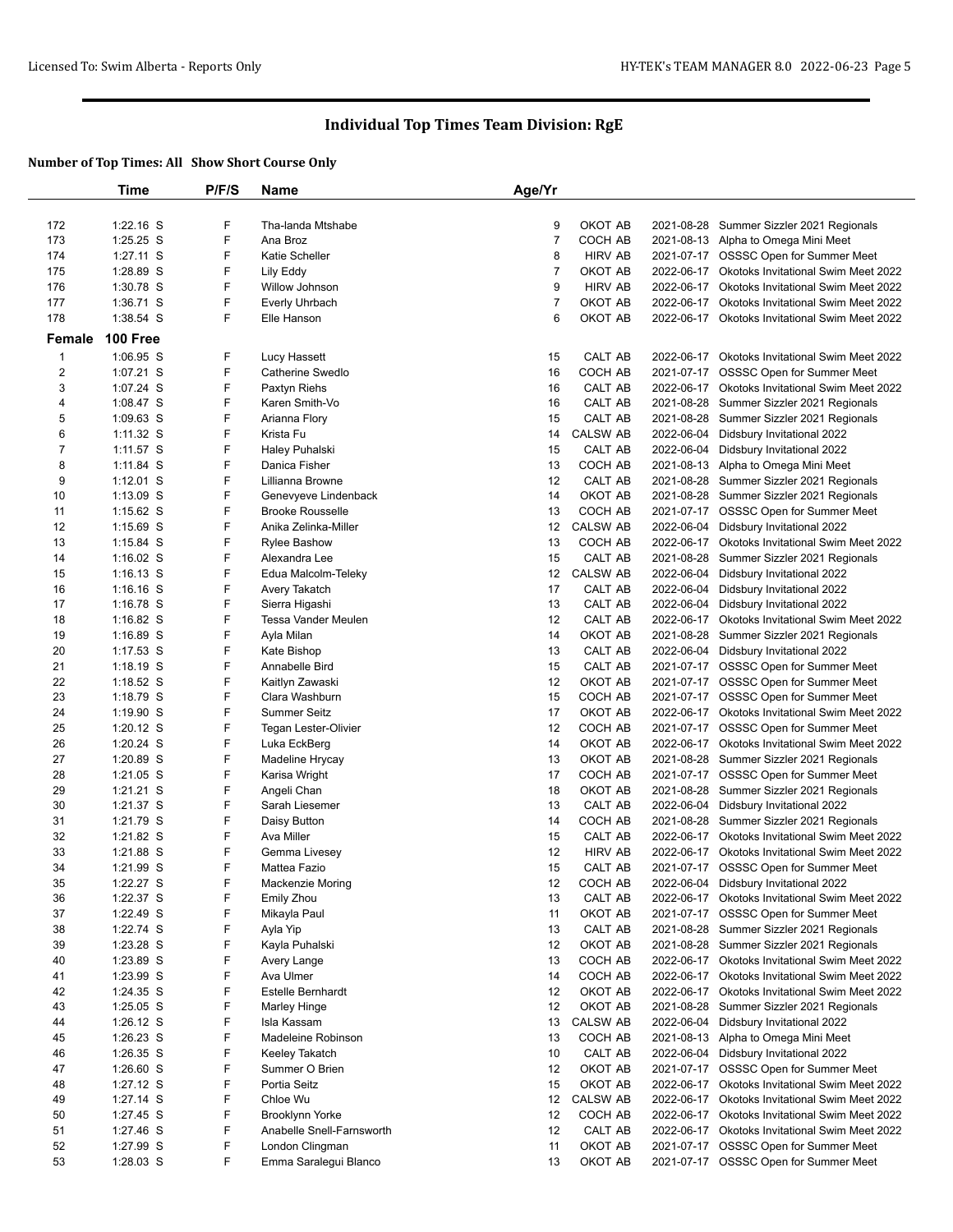|     | Time        | P/F/S | Name                         | Age/Yr |                 |            |                                                |
|-----|-------------|-------|------------------------------|--------|-----------------|------------|------------------------------------------------|
|     |             |       |                              |        |                 |            |                                                |
| 54  | $1:28.63$ S | F     | Katherine Kohn               | 10     | OKOT AB         | 2021-08-20 | Innisfail Dolphins 2021 Invitational Meet      |
| 55  | 1:29.20 S   | F     | Autumn Bates-Gardiner        | 14     | <b>DIDS AB</b>  | 2021-08-28 | Summer Sizzler 2021 Regionals                  |
| 56  | 1:29.23 S   | F     | Keira Reinhardt              | 13     | <b>DIDS AB</b>  |            | 2022-06-04 Didsbury Invitational 2022          |
| 57  | $1:29.33$ S | F     | Elora-Lynn Snell             | 11     | <b>DIDS AB</b>  | 2021-08-28 | Summer Sizzler 2021 Regionals                  |
| 58  | 1:29.94 S   | F     | Makena Takatch               | 12     | CALT AB         | 2022-06-17 | Okotoks Invitational Swim Meet 2022            |
| 59  | 1:30.39 S   | F     | Lindsay Abraham              | 12     | <b>CALSW AB</b> | 2022-06-04 | Didsbury Invitational 2022                     |
| 60  | $1:30.41$ S | F     | Elin Kim                     | 10     | <b>CALSW AB</b> |            | 2022-06-17 Okotoks Invitational Swim Meet 2022 |
| 61  | 1:31.77 S   | F     | Keira Broadley               | 13     | OKOT AB         |            | 2021-07-17 OSSSC Open for Summer Meet          |
| 62  | $1:32.10$ S | F     | Adriana Velasquez            | 12     | <b>CALSW AB</b> |            | 2022-06-17 Okotoks Invitational Swim Meet 2022 |
| 63  | 1:33.85 S   | F     | Teryn Lewko                  | 11     | COCH AB         |            | 2022-06-17 Okotoks Invitational Swim Meet 2022 |
| 64  | 1:33.95 S   | F     | <b>Mackinley Smith</b>       | 10     | COCH AB         |            | 2022-06-17 Okotoks Invitational Swim Meet 2022 |
| 65  | $1:34.04$ S | F     | Abigail Hayhoe               | 13     | COCH AB         |            | 2021-07-17 OSSSC Open for Summer Meet          |
| 66  | 1:35.41 S   | F     | Madeline Hoang               | 11     | CALT AB         | 2021-08-28 | Summer Sizzler 2021 Regionals                  |
| 67  | 1:35.83 S   | F     | <b>Grace Pawliuk</b>         | 11     | OKOT AB         | 2021-08-20 | Innisfail Dolphins 2021 Invitational Meet      |
| 68  | 1:35.87 S   | F     | Sarah Weimer                 | 15     | OKOT AB         |            | 2022-06-17 Okotoks Invitational Swim Meet 2022 |
| 69  | 1:36.36 S   | F     | Elizabeth Loades             | 15     | <b>DIDS AB</b>  | 2021-08-20 | Innisfail Dolphins 2021 Invitational Meet      |
| 70  | 1:37.49 S   | F     | Kassie Burton                | 11     | OKOT AB         | 2021-08-20 | Innisfail Dolphins 2021 Invitational Meet      |
| 71  | $1:38.46$ S | F     | Nina Bernhardt               | 10     | OKOT AB         |            | 2022-06-17 Okotoks Invitational Swim Meet 2022 |
| 72  | 1:38.57 S   | F     | Likhwezi Mtshabe             | 15     | OKOT AB         |            | 2022-06-17 Okotoks Invitational Swim Meet 2022 |
| 73  | 1:39.48 S   | F     | Claire Ferraro               | 12     | <b>CALSW AB</b> | 2022-06-17 | <b>Okotoks Invitational Swim Meet 2022</b>     |
| 74  | $1:39.60$ S | F     | Kolbi-Rai McTavish           | 10     | OKOT AB         |            | 2021-08-28 Summer Sizzler 2021 Regionals       |
| 75  | $1:40.12$ S | F     | Samantha Laarman             | 11     | CALT AB         |            | 2022-06-17 Okotoks Invitational Swim Meet 2022 |
| 76  | $1:40.60$ S | F     | Sabrina Maennchen            | 12     | <b>DIDS AB</b>  |            | 2022-06-17 Okotoks Invitational Swim Meet 2022 |
| 77  | 1:40.89 S   | F     | Ashley Wilson                | 12     | COCH AB         |            | 2021-07-17 OSSSC Open for Summer Meet          |
| 78  | 1:41.25 S   | F     | Luoying Shi                  | 10     | <b>CALSW AB</b> |            | 2022-06-17 Okotoks Invitational Swim Meet 2022 |
| 79  | 1:41.55 S   | F     | Olivia Nemecek               | 11     | OKOT AB         |            | 2022-06-17 Okotoks Invitational Swim Meet 2022 |
| 80  | 1:42.88 S   | F     | Luotong Shi                  | 13     | <b>CALSW AB</b> |            | 2022-06-17 Okotoks Invitational Swim Meet 2022 |
| 81  | 1:43.56 S   | F     | Olivia Graham                | 10     | OKOT AB         |            | 2021-08-28 Summer Sizzler 2021 Regionals       |
| 82  | 1:46.21 S   | F     | Cadence Bashow               | 10     | COCH AB         |            | 2022-06-17 Okotoks Invitational Swim Meet 2022 |
| 83  | 1:46.36 S   | F     | Zoe Crampton                 | 12     | <b>DIDS AB</b>  |            | 2021-07-17 OSSSC Open for Summer Meet          |
| 84  | 1:46.64 S   | F     | Piper Meechan                | 11     | OKOT AB         |            | 2022-06-17 Okotoks Invitational Swim Meet 2022 |
| 85  | 1:46.81 S   | F     | Eastin Hubbard               | 11     | COCH AB         |            | 2022-06-17 Okotoks Invitational Swim Meet 2022 |
| 86  | 1:47.03 S   | F     | <b>Briar Jelinek</b>         | 11     | <b>DIDS AB</b>  |            | 2021-08-28 Summer Sizzler 2021 Regionals       |
| 87  | 1:48.17 S   | F     | Elise Dechant                | 9      | OKOT AB         |            | 2021-07-17 OSSSC Open for Summer Meet          |
| 88  | 1:49.40 S   | F     | Kaitlyn Laarman              | 11     | CALT AB         |            | 2022-06-17 Okotoks Invitational Swim Meet 2022 |
| 89  | 1:49.49 S   | F     | Isabella Gow                 | 12     | <b>HIRV AB</b>  |            | 2022-06-17 Okotoks Invitational Swim Meet 2022 |
| 90  | $1:50.19$ S | F     | Nora Kassam                  | 11     | <b>CALSW AB</b> |            | 2022-06-04 Didsbury Invitational 2022          |
| 91  | $1:50.41$ S | F     | <b>Madison Fisher Boroff</b> | 12     | COCH AB         | 2022-06-17 | <b>Okotoks Invitational Swim Meet 2022</b>     |
| 92  | 1:51.98 S   | F     | Rebecca Laarman              | 9      | CALT AB         | 2022-06-04 | Didsbury Invitational 2022                     |
| 93  | $1:52.16$ S | F     | Ella Pederson                | 10     | CALT AB         |            | 2022-06-04 Didsbury Invitational 2022          |
| 94  | 1:52.87 S   | F     | Zlata Haivoronska            | 14     | CALT AB         |            | 2022-06-17 Okotoks Invitational Swim Meet 2022 |
| 95  | 1:52.97 S   | F     | <b>Chanel Cloutier</b>       | 11     | OKOT AB         |            | 2022-06-17 Okotoks Invitational Swim Meet 2022 |
| 96  | 1:54.91 S   | F     | Sydney Kehoe                 | 10     | OKOT AB         |            | 2021-07-17 OSSSC Open for Summer Meet          |
| 97  | 1:54.92 S   | F     | Mia Moulder                  | 12     | COCH AB         |            | 2022-06-17 Okotoks Invitational Swim Meet 2022 |
| 98  | 1:55.98 S   | F     | Adelaide Thompson            | 9      | OKOT AB         | 2022-06-17 | Okotoks Invitational Swim Meet 2022            |
| 99  | $1:56.00$ S | F     | <b>Hilary Pawluk</b>         | 14     | <b>DIDS AB</b>  | 2021-08-28 | Summer Sizzler 2021 Regionals                  |
| 100 | 1:56.33 S   | F     | <b>Evangeline Tardif</b>     | 9      | CALT AB         |            | 2022-06-04 Didsbury Invitational 2022          |
| 101 | 1:56.68 S   | F     | Keira Lee                    | 9      | OKOT AB         | 2022-06-04 | Didsbury Invitational 2022                     |
| 102 | 1:56.76 S   | F     | <b>Halle Trieu</b>           | 11     | CALT AB         | 2022-06-17 | Okotoks Invitational Swim Meet 2022            |
| 103 | 1:56.89 S   | F     | Emma Hayes                   | 13     | OKOT AB         |            | 2021-08-28 Summer Sizzler 2021 Regionals       |
| 104 | $2:00.28$ S | F     | Valerie Jones                | 10     | CALT AB         |            | 2022-06-17 Okotoks Invitational Swim Meet 2022 |
| 105 | 2:02.27 S   | F     | Vanna Tidmarsh               | 10     | OKOT AB         | 2022-06-17 | Okotoks Invitational Swim Meet 2022            |
| 106 | $2:02.46$ S | F     | Blayke Babineau              | 9      | OKOT AB         |            | 2022-06-17 Okotoks Invitational Swim Meet 2022 |
| 107 | 2:05.85 S   | F     | Jocelyn Yeo                  | 10     | CALSW AB        | 2022-06-04 | Didsbury Invitational 2022                     |
| 108 | 2:06.82 S   | F     | Paschia Chithiya             | 11     | OKOT AB         | 2021-08-28 | Summer Sizzler 2021 Regionals                  |
| 109 | 2:08.22 S   | F     | <b>Brooke Kubik</b>          | 9      | COCH AB         |            | 2022-06-17 Okotoks Invitational Swim Meet 2022 |
| 110 | 2:08.26 S   | F     | Isabella Anastasiadis        | 10     | CALT AB         | 2022-06-04 | Didsbury Invitational 2022                     |
| 111 | 2:08.95 S   | F     | <b>Madison MacPherson</b>    | 9      | COCH AB         | 2022-06-17 | Okotoks Invitational Swim Meet 2022            |
| 112 | $2:11.83$ S | F     | Angela Li                    | 9      | <b>CALSW AB</b> |            | 2022-06-17 Okotoks Invitational Swim Meet 2022 |
| 113 | 2:11.98 S   | F     | Millie Flora                 | 10     | OKOT AB         | 2022-06-17 | <b>Okotoks Invitational Swim Meet 2022</b>     |
| 114 | 2:14.34 S   | F     | <b>Brielle Josiak</b>        | 9      | COCH AB         |            | 2022-06-17 Okotoks Invitational Swim Meet 2022 |
|     |             |       |                              |        |                 |            |                                                |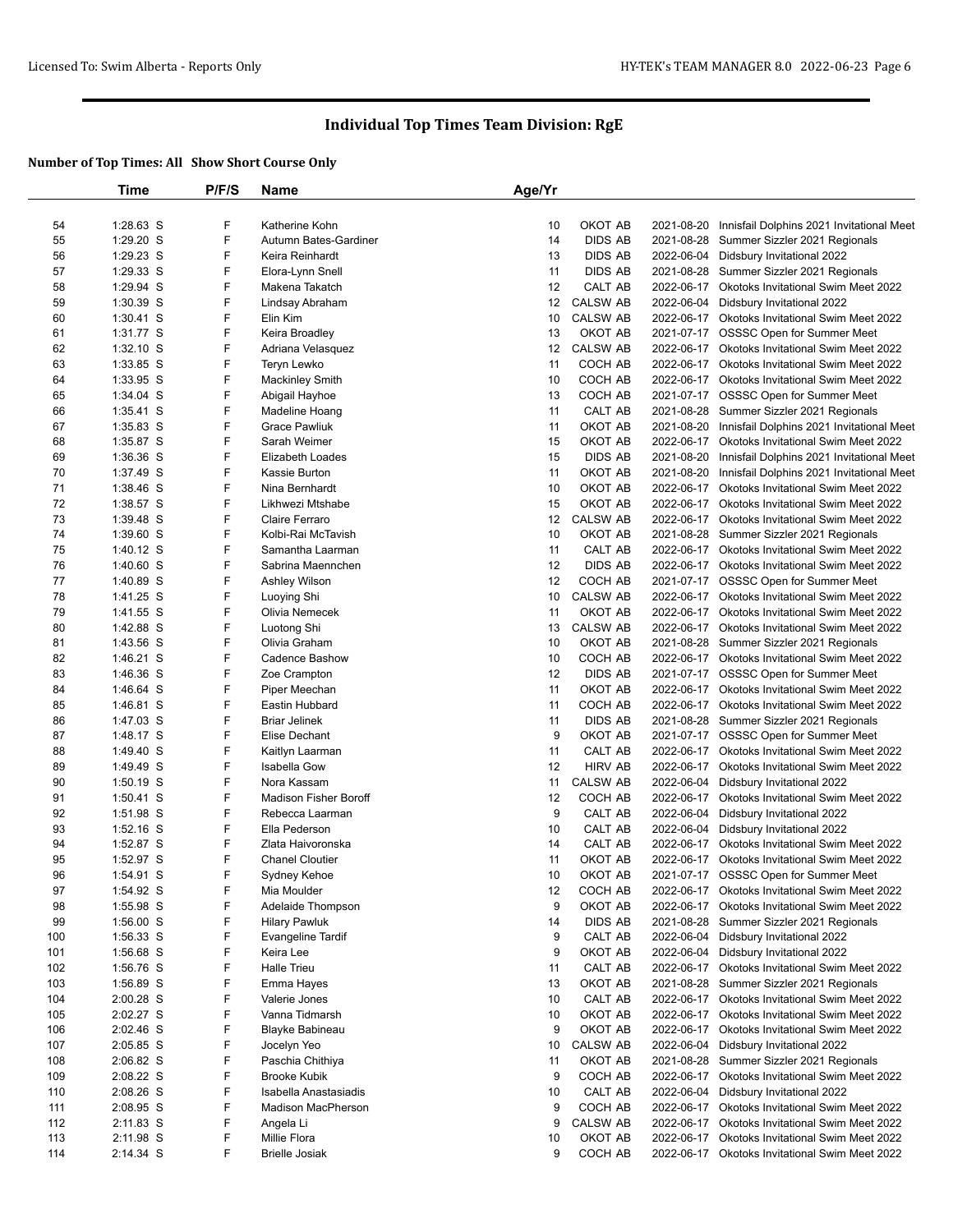|                | Time            | P/F/S | Name                         | Age/Yr |                 |            |                                                      |
|----------------|-----------------|-------|------------------------------|--------|-----------------|------------|------------------------------------------------------|
|                |                 |       |                              |        |                 |            |                                                      |
| 115            | 2:18.89 S       | F     | Seren Broadley               | 10     | OKOT AB         |            | 2021-07-17 OSSSC Open for Summer Meet                |
| 116            | 2:20.78 S       | F     | Cyra Breeze                  | 10     | COCH AB         | 2022-06-17 | <b>Okotoks Invitational Swim Meet 2022</b>           |
| 117            | 2:22.98 S       | F     | Nyima Hodel                  | 9      | <b>CALSW AB</b> |            | 2022-06-17 Okotoks Invitational Swim Meet 2022       |
| 118            | $2:33.10$ S     | F     | Blair Kassam                 | 9      | <b>CALSW AB</b> |            | 2022-06-17 Okotoks Invitational Swim Meet 2022       |
|                | <b>200 Free</b> |       |                              |        |                 |            |                                                      |
| Female         |                 |       |                              |        |                 |            |                                                      |
| $\mathbf 1$    | 2:31.38 S       | F     | Lucy Hassett                 | 15     | CALT AB         |            | 2022-06-17 Okotoks Invitational Swim Meet 2022       |
| 2              | 2:32.79 S       | F     | Saydee Takatch               | 16     | CALT AB         | 2022-06-17 | Okotoks Invitational Swim Meet 2022                  |
| 3              | 2:33.65 S       | F     | Georgia Stoddart             | 16     | <b>HIRV AB</b>  | 2022-06-17 | <b>Okotoks Invitational Swim Meet 2022</b>           |
| 4              | 2:33.95 S       | F     | Catherine Swedlo             | 17     | COCH AB         |            | 2022-06-17 Okotoks Invitational Swim Meet 2022       |
| 5              | 2:34.06 S       | F     | Haley Puhalski               | 15     | CALT AB         |            | 2022-06-04 Didsbury Invitational 2022                |
| 6              | 2:38.60 S       | F     | Genevyeve Lindenback         | 14     | OKOT AB         |            | 2021-08-20 Innisfail Dolphins 2021 Invitational Meet |
| $\overline{7}$ | 2:40.44 S       | F     | Danica Fisher                | 14     | COCH AB         |            | 2022-06-04 Didsbury Invitational 2022                |
| 8              | 2:46.17 S       | F     | <b>Rylee Bashow</b>          | 13     | COCH AB         |            | 2022-06-04 Didsbury Invitational 2022                |
| 9              | 2:47.01 S       | F     | Josie Powers                 | 15     | COCH AB         |            | 2021-07-17 OSSSC Open for Summer Meet                |
| 10             | $2:50.61$ S     | F     | Alexandra Lee                | 15     | CALT AB         |            | 2021-08-28 Summer Sizzler 2021 Regionals             |
| 11             | $2:53.14$ S     | F     | Avery Takatch                | 17     | CALT AB         |            | 2022-06-17 Okotoks Invitational Swim Meet 2022       |
| 12             | 2:53.17 S       | F     | <b>Alexis Walker</b>         | 13     | <b>HIRV AB</b>  |            | 2021-08-28 Summer Sizzler 2021 Regionals             |
| 13             | 2:53.39 S       | F     | Kaitlyn Eiserman             | 13     | COCH AB         |            | 2021-07-17 OSSSC Open for Summer Meet                |
| 14             | 2:54.80 S       | F     | Kate Bishop                  | 13     | CALT AB         |            | 2022-06-17 Okotoks Invitational Swim Meet 2022       |
| 15             | 2:56.31 S       | F     | Edua Malcolm-Teleky          | 12     | <b>CALSW AB</b> |            | 2022-06-04 Didsbury Invitational 2022                |
| 16             | $2:58.55$ S     | F     | Sarah Liesemer               | 13     | CALT AB         |            | 2022-06-04 Didsbury Invitational 2022                |
| 17             | 2:58.83 S       | F     | Kaitlyn Zawaski              | 12     | OKOT AB         |            | 2021-07-17 OSSSC Open for Summer Meet                |
| 18             | 2:59.71 S       | F     | Kayla Puhalski               | 12     | OKOT AB         |            | 2021-08-28 Summer Sizzler 2021 Regionals             |
| 19             | $3:00.18$ S     | F     | <b>Mackenzie Moring</b>      | 12     | COCH AB         |            | 2022-06-04 Didsbury Invitational 2022                |
| 20             | $3:00.86$ S     | F     | Mikayla Paul                 | 11     | OKOT AB         |            | 2021-08-28 Summer Sizzler 2021 Regionals             |
| 21             | 3:03.97 S       | F     | Ava Miller                   | 15     | CALT AB         |            | 2022-06-17 Okotoks Invitational Swim Meet 2022       |
| 22             | $3:04.58$ S     | F     | Mattea Fazio                 | 16     | CALT AB         |            | 2022-06-17 Okotoks Invitational Swim Meet 2022       |
| 23             | $3:05.24$ S     | F     | Marley Hinge                 | 12     | OKOT AB         |            | 2021-08-28 Summer Sizzler 2021 Regionals             |
| 24             | $3:05.35$ S     | F     | Angeli Chan                  | 18     | OKOT AB         |            | 2021-08-28 Summer Sizzler 2021 Regionals             |
| 25             | $3:06.73$ S     | F     | Gemma Livesey                | 12     | <b>HIRV AB</b>  |            | 2022-06-17 Okotoks Invitational Swim Meet 2022       |
| 26             | $3:07.00$ S     | F     | <b>Eleanor Nevin</b>         | 12     | OKOT AB         |            | 2021-08-20 Innisfail Dolphins 2021 Invitational Meet |
| 27             | $3:10.48$ S     | F     | Avery Lange                  | 13     | COCH AB         |            | 2022-06-04 Didsbury Invitational 2022                |
| 28             | $3:10.75$ S     | F     | <b>Emily Zhou</b>            | 13     | CALT AB         |            | 2022-06-17 Okotoks Invitational Swim Meet 2022       |
| 29             | $3:11.77$ S     | F     | Isla Kassam                  | 13     | <b>CALSW AB</b> |            | 2022-06-04 Didsbury Invitational 2022                |
| 30             | $3:12.66$ S     | F     | Keira Reinhardt              | 13     | DIDS AB         |            | 2022-06-04 Didsbury Invitational 2022                |
| 31             | $3:12.80$ S     | F     | Ava Ulmer                    | 14     | COCH AB         | 2022-06-04 | Didsbury Invitational 2022                           |
| 32             | $3:20.67$ S     | F     | Brooklynn Yorke              | 12     | COCH AB         |            | 2022-06-04 Didsbury Invitational 2022                |
| 33             | 3:21.77 S       | F     | Autumn Bates-Gardiner        | 14     | DIDS AB         |            | 2021-08-28 Summer Sizzler 2021 Regionals             |
| 34             | 3:22.29 S       | F     | Deborah Zitko                | 14     | COCH AB         |            | 2022-06-04 Didsbury Invitational 2022                |
| 35             | $3:22.91$ S     | F     | Alexis Jardine               | 15     | DIDS AB         |            | 2021-07-17 OSSSC Open for Summer Meet                |
| 36             | $3:33.81$ S     | F     | <b>Mackinley Smith</b>       | 10     | COCH AB         |            | 2022-06-04 Didsbury Invitational 2022                |
| 37             | $3:42.14$ S     | F     | Ellie Scheller               | 11     | <b>HIRV AB</b>  |            | 2021-08-28 Summer Sizzler 2021 Regionals             |
| 38             | 3:48.17 S       |       | Cadence Bashow               | 10     | COCH AB         |            | 2022-06-04 Didsbury Invitational 2022                |
| 39             | 3:48.52 S       | F     | <b>Madison Fisher Boroff</b> | 12     | COCH AB         |            | 2022-06-04 Didsbury Invitational 2022                |
| 40             | 3:48.87 S       | F     | Eastin Hubbard               | 11     | COCH AB         |            | 2022-06-04 Didsbury Invitational 2022                |
| 41             | $3:50.69$ S     | F     | Teryn Lewko                  | 11     | COCH AB         |            | 2022-06-04 Didsbury Invitational 2022                |
| 42             | $3:54.59$ S     | F     | <b>Riley Yeo</b>             | 11     | <b>HIRV AB</b>  |            | 2021-08-28 Summer Sizzler 2021 Regionals             |
| 43             | 4:03.36 S       | F     | Rebecca Laarman              | 9      | CALT AB         |            | 2022-06-17 Okotoks Invitational Swim Meet 2022       |
| 44             | 4:18.82 S       | F     | Mia Moulder                  | 12     | COCH AB         |            | 2022-06-04 Didsbury Invitational 2022                |
| Female         | 400 Free        |       |                              |        |                 |            |                                                      |
| $\mathbf{1}$   | 5:30.15 S       | F     | Haley Puhalski               | 15     | CALT AB         |            | 2022-06-17 Okotoks Invitational Swim Meet 2022       |
| 2              | 5:32.23 S       | F     | Georgia Stoddart             | 16     | HIRV AB         |            | 2022-06-17 Okotoks Invitational Swim Meet 2022       |
| 3              | 5:45.38 S       | F     | Danica Fisher                | 14     | COCH AB         |            | 2022-06-17 Okotoks Invitational Swim Meet 2022       |
| 4              | 5:58.97 S       | F     | Alexis Walker                | 13     | HIRV AB         |            | 2021-08-28 Summer Sizzler 2021 Regionals             |
| 5              | 5:59.65 S       | F     | Annabelle Bird               | 15     | CALT AB         |            | 2021-08-28 Summer Sizzler 2021 Regionals             |
| 6              | 6:02.87 S       | F     | Sierra Higashi               | 13     | CALT AB         |            | 2022-06-17 Okotoks Invitational Swim Meet 2022       |
| $\overline{7}$ | $6:05.84$ S     | F     | Sarah Liesemer               | 13     | CALT AB         |            | 2022-06-17 Okotoks Invitational Swim Meet 2022       |
| 8              | 6:12.77 S       | F     | <b>Rylee Bashow</b>          | 13     | COCH AB         |            | 2022-06-17 Okotoks Invitational Swim Meet 2022       |
| 9              | 6:21.35 S       | F     | Kaitlyn Zawaski              | 12     | OKOT AB         |            | 2021-08-28 Summer Sizzler 2021 Regionals             |
| 10             | 6:28.04 S       | F     | Gemma Livesey                | 12     | HIRV AB         |            | 2022-06-17 Okotoks Invitational Swim Meet 2022       |
|                |                 |       |                              |        |                 |            |                                                      |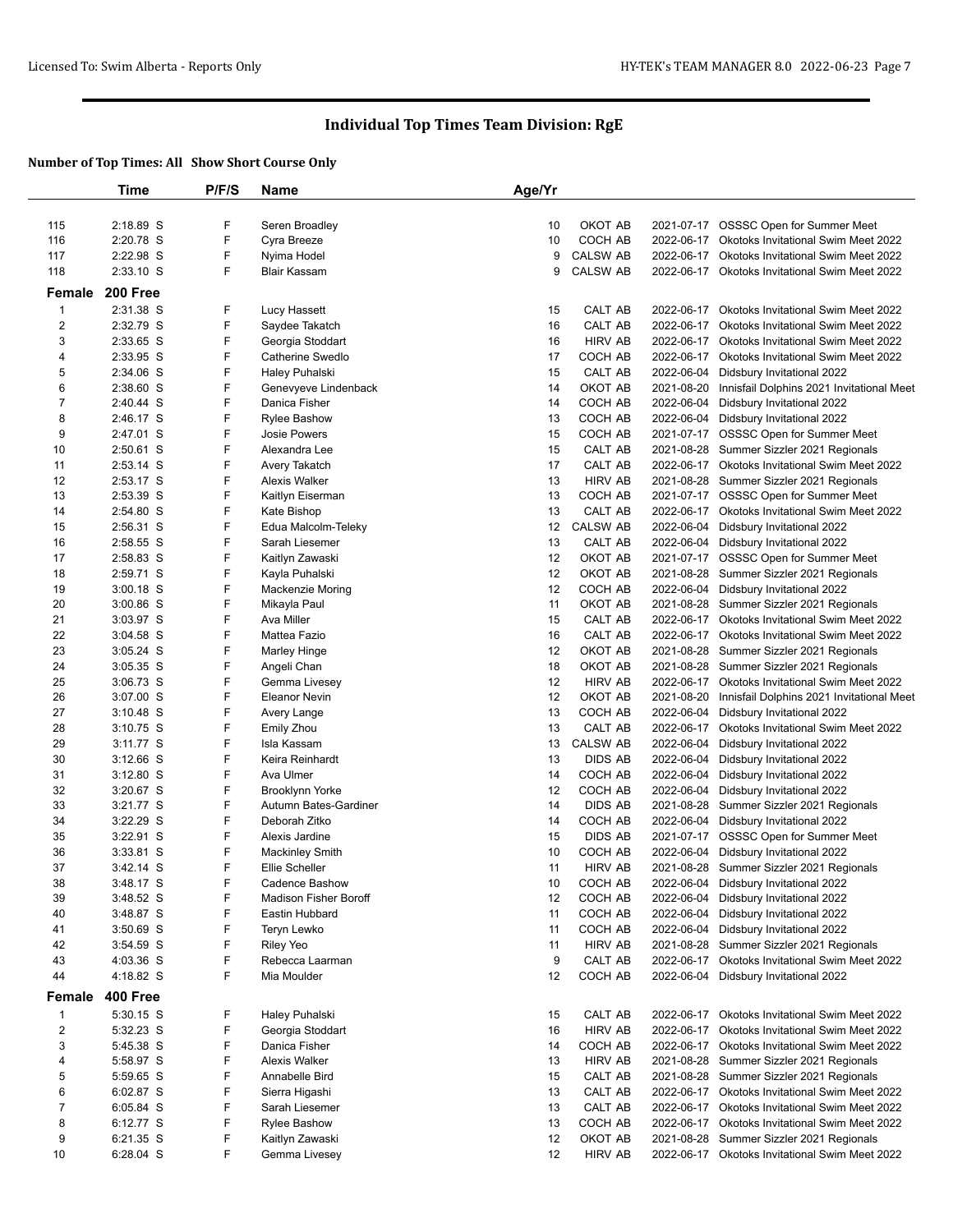|                         | Time               | P/F/S  | Name                             | Age/Yr         |                                   |                          |                                                                                                  |
|-------------------------|--------------------|--------|----------------------------------|----------------|-----------------------------------|--------------------------|--------------------------------------------------------------------------------------------------|
|                         |                    |        |                                  |                |                                   |                          |                                                                                                  |
| 11                      | 6:43.57 S          | F      | Maiya Rosenke                    | 13             | <b>DIDS AB</b>                    |                          | 2021-08-28 Summer Sizzler 2021 Regionals                                                         |
| 12                      | 7:44.60 S          | F      | <b>Cadence Bashow</b>            | 10             | COCH AB                           |                          | 2022-06-17 Okotoks Invitational Swim Meet 2022                                                   |
|                         | Female 25 Back     |        |                                  |                |                                   |                          |                                                                                                  |
| 1                       | 21.23 S            | F      | <b>Emily Zhou</b>                | 12             | CALT AB                           |                          | 2021-08-28 Summer Sizzler 2021 Regionals                                                         |
| $\overline{\mathbf{c}}$ | 21.60 S            | F      | Elin Kim                         | 10             | <b>CALSW AB</b>                   | 2022-06-17               | <b>Okotoks Invitational Swim Meet 2022</b>                                                       |
| 3                       | 22.62 S            | F      | Luoying Shi                      | 10             | <b>CALSW AB</b>                   | 2022-06-04               | Didsbury Invitational 2022                                                                       |
| 4                       | 23.45 S            | F      | Ella Pederson                    | 10             | CALT AB                           |                          | 2022-06-17 Okotoks Invitational Swim Meet 2022                                                   |
| 5                       | 23.46 S            | F      | Isabella Anastasiadis            | 10             | CALT AB                           | 2022-06-04               | Didsbury Invitational 2022                                                                       |
| 6                       | 23.55 S            | F      | Sofie Nguyen                     | 10             | <b>CALSW AB</b>                   | 2022-06-04               | Didsbury Invitational 2022                                                                       |
| $\overline{7}$          | 23.62 S            | F      | Rebecca Laarman                  | 9              | <b>CALT AB</b>                    |                          | 2022-06-17 Okotoks Invitational Swim Meet 2022                                                   |
| 8                       | 23.93 S            | F      | <b>Mackenzie Moring</b>          | 11             | COCH AB                           |                          | 2021-07-17 OSSSC Open for Summer Meet                                                            |
| 9                       | 24.04 S            | F      | Dayla Flasch                     | 9              | OKOT AB                           |                          | 2021-07-17 OSSSC Open for Summer Meet                                                            |
| 10                      | 24.20 S            | F      | Heidi EckBerg                    | 10             | OKOT AB                           | 2022-06-04               | Didsbury Invitational 2022                                                                       |
| 11                      | 24.21 S            | F      | Keeley Takatch                   | 9              | CALT AB                           |                          | 2021-08-28 Summer Sizzler 2021 Regionals                                                         |
| 12                      | 24.45 S            | F      | <b>Mackinley Smith</b>           | 9              | COCH AB                           |                          | 2021-07-17 OSSSC Open for Summer Meet                                                            |
| 13                      | 24.64 S            | F      | Teryn Lewko                      | 10             | COCH AB                           |                          | 2021-07-17 OSSSC Open for Summer Meet                                                            |
| 14                      | 24.65 S            | F      | Kenzie Siggelkow                 | 10             | <b>HIRV AB</b>                    |                          | 2022-06-17 Okotoks Invitational Swim Meet 2022                                                   |
| 15                      | 24.73 S            | F      | Olivia Graham                    | 10             | OKOT AB                           |                          | 2021-08-28 Summer Sizzler 2021 Regionals                                                         |
| 16                      | 25.00 S            | F      | Makena Takatch                   | 11             | CALT AB                           |                          | 2021-08-28 Summer Sizzler 2021 Regionals                                                         |
| 17                      | 25.33 S            | F      | Aspyn Siggelkow                  | 8              | <b>HIRV AB</b>                    |                          | 2022-06-17 Okotoks Invitational Swim Meet 2022                                                   |
| 18                      | 25.49 S            | F      | Maci Dueck                       | 9              | OKOT AB                           | 2021-08-20               | Innisfail Dolphins 2021 Invitational Meet                                                        |
| 19                      | 25.61 S            | F      | <b>Brooke Kubik</b>              | 9              | COCH AB                           | 2022-06-04               | Didsbury Invitational 2022                                                                       |
| 20                      | 25.79 S            | F      | Aspen English                    | 9              | <b>CALSW AB</b>                   | 2022-06-04               | Didsbury Invitational 2022                                                                       |
| 21                      | 25.83 S            | F      | Eastin Hubbard                   | 10             | COCH AB                           |                          | 2021-07-17 OSSSC Open for Summer Meet                                                            |
| 22                      | 25.88 S            | F      | Elsa Andersen                    | 10             | <b>CALSW AB</b>                   | 2022-06-17               | Okotoks Invitational Swim Meet 2022                                                              |
| $23*$                   | 26.03 S            | F<br>F | <b>Evangeline Tardif</b>         | 9              | CALT AB<br>OKOT AB                | 2022-06-04               | Didsbury Invitational 2022                                                                       |
| $23*$                   | 26.03 S            | F      | Adelaide Thompson                | 9              |                                   |                          | 2022-06-17 Okotoks Invitational Swim Meet 2022                                                   |
| $23*$<br>26             | 26.03 S<br>26.09 S | F      | Jocelyn Yeo                      | 10<br>10       | <b>CALSW AB</b><br><b>HIRV AB</b> | 2022-06-17<br>2021-08-28 | Okotoks Invitational Swim Meet 2022                                                              |
| 27                      | 26.50 S            | F      | Pyper Zebedee<br>Keira Lee       | 9              | OKOT AB                           | 2022-06-04               | Summer Sizzler 2021 Regionals<br>Didsbury Invitational 2022                                      |
| 28                      | 26.60 S            | F      | Olivia Nemecek                   | 10             | OKOT AB                           |                          | 2021-08-28 Summer Sizzler 2021 Regionals                                                         |
| 29                      | 26.61 S            | F      | Vanna Tidmarsh                   | 10             | OKOT AB                           | 2022-06-17               | <b>Okotoks Invitational Swim Meet 2022</b>                                                       |
| 30                      | 26.85 S            | F      | Annalyn Keller                   | 10             | OKOT AB                           | 2022-06-04               | Didsbury Invitational 2022                                                                       |
| 31                      | 27.04 S            | F      | Avery Baldwin                    | $\overline{7}$ | OKOT AB                           |                          | 2022-06-04 Didsbury Invitational 2022                                                            |
| 32                      | 27.24 S            | F      | Claire Macdonald                 | 10             | OKOT AB                           |                          | 2021-07-17 OSSSC Open for Summer Meet                                                            |
| 33                      | 27.64 S            | F      | Madison Fisher Boroff            | 11             | COCH AB                           |                          | 2021-07-17 OSSSC Open for Summer Meet                                                            |
| 34                      | 27.66 S            | F      | <b>Cadence Bashow</b>            | 9              | COCH AB                           |                          | 2021-07-17 OSSSC Open for Summer Meet                                                            |
| 35                      | 27.91 S            | F      | <b>Brookelyn Armsworthy</b>      | 9              | OKOT AB                           |                          | 2022-06-04 Didsbury Invitational 2022                                                            |
| 36                      | 27.95 S            | F      | Paschia Chithiya                 | 11             | OKOT AB                           |                          | 2021-07-17 OSSSC Open for Summer Meet                                                            |
| 37                      | x28.00 S           | F      | Brooklynn Lundberg               | 9              | <b>HIRV AB</b>                    |                          | 2022-06-17 Okotoks Invitational Swim Meet 2022                                                   |
| 38                      | 28.05 S            | F      | Blayke Babineau                  | 9              | OKOT AB                           |                          | 2022-06-17 Okotoks Invitational Swim Meet 2022                                                   |
| 39                      | 28.26 S            | F      | Nyima Hodel                      | 9              | <b>CALSW AB</b>                   |                          | 2022-06-17 Okotoks Invitational Swim Meet 2022                                                   |
| 40                      | 28.28 S            | F      | Kateri Beaton                    |                | OKOT AB                           |                          | 2022-06-17 Okotoks Invitational Swim Meet 2022                                                   |
| 41                      | 28.39 S            | F      | Sarah Pawliuk                    | 7              | OKOT AB                           |                          | 2022-06-04 Didsbury Invitational 2022                                                            |
| 42                      | 28.49 S            | F      | Cyra Breeze                      | 10             | COCH AB                           |                          | 2022-06-17 Okotoks Invitational Swim Meet 2022                                                   |
| 43                      | 28.66 S            | F      | Piper Wotton                     | 9              | COCH AB                           |                          | 2021-07-17 OSSSC Open for Summer Meet                                                            |
| 44                      | 28.78 S            | F      | Piper Meechan                    | 10             | OKOT AB                           |                          | 2021-08-28 Summer Sizzler 2021 Regionals                                                         |
| $45*$                   | 28.99 S            | F      | Nicola Abraham                   | 9              | <b>CALSW AB</b>                   |                          | 2022-06-04 Didsbury Invitational 2022                                                            |
| $45*$                   | 28.99 S            | F      | Hala Haffar                      | 9              | COCH AB                           |                          | 2021-07-17 OSSSC Open for Summer Meet                                                            |
| 47                      | 29.00 S            | F      | Stella Ren                       | 8              | <b>CALSW AB</b>                   |                          | 2022-06-17 Okotoks Invitational Swim Meet 2022                                                   |
| 48                      | 29.15 S            | F      | Allison Ren                      | 8              | CALT AB                           | 2022-06-17               | Okotoks Invitational Swim Meet 2022                                                              |
| 49                      | 29.29 S            | F      | Meadow MacPherson                | 6              | <b>COCH AB</b>                    |                          | 2022-06-17 Okotoks Invitational Swim Meet 2022                                                   |
| 50                      | 29.33 S            | F      | <b>Madison MacPherson</b>        | 8              | COCH AB                           |                          | 2021-08-28 Summer Sizzler 2021 Regionals                                                         |
| 51                      | 29.34 S            | F      | Isabel Siggelkow                 | 9              | <b>HIRV AB</b>                    |                          | 2021-08-28 Summer Sizzler 2021 Regionals                                                         |
| 52                      | 29.58 S            | F      | Claire Wilson                    | 6              | CALT AB                           |                          | 2022-06-17 Okotoks Invitational Swim Meet 2022                                                   |
| 53                      | 29.73 S            | F      | <b>Brielle Josiak</b>            | 9              | COCH AB                           |                          | 2022-06-17 Okotoks Invitational Swim Meet 2022                                                   |
| 54                      | 29.94 S            | F      | Ella Shumka                      | 9              | COCH AB                           |                          | 2022-06-04 Didsbury Invitational 2022                                                            |
| 55                      | 30.36 S            | F<br>F | Marie MacIntyre                  | 10             | COCH AB                           |                          | 2021-08-13 Alpha to Omega Mini Meet                                                              |
| 56                      | 30.48 S            | F      | Angela Li                        | 9              | <b>CALSW AB</b><br>OKOT AB        |                          | 2022-06-17 Okotoks Invitational Swim Meet 2022                                                   |
| 57<br>58                | 30.74 S<br>30.75 S | F      | Delayne Benjamin<br>Ariya Pineda | 6<br>8         | OKOT AB                           |                          | 2022-06-17 Okotoks Invitational Swim Meet 2022<br>2022-06-17 Okotoks Invitational Swim Meet 2022 |
|                         |                    |        |                                  |                |                                   |                          |                                                                                                  |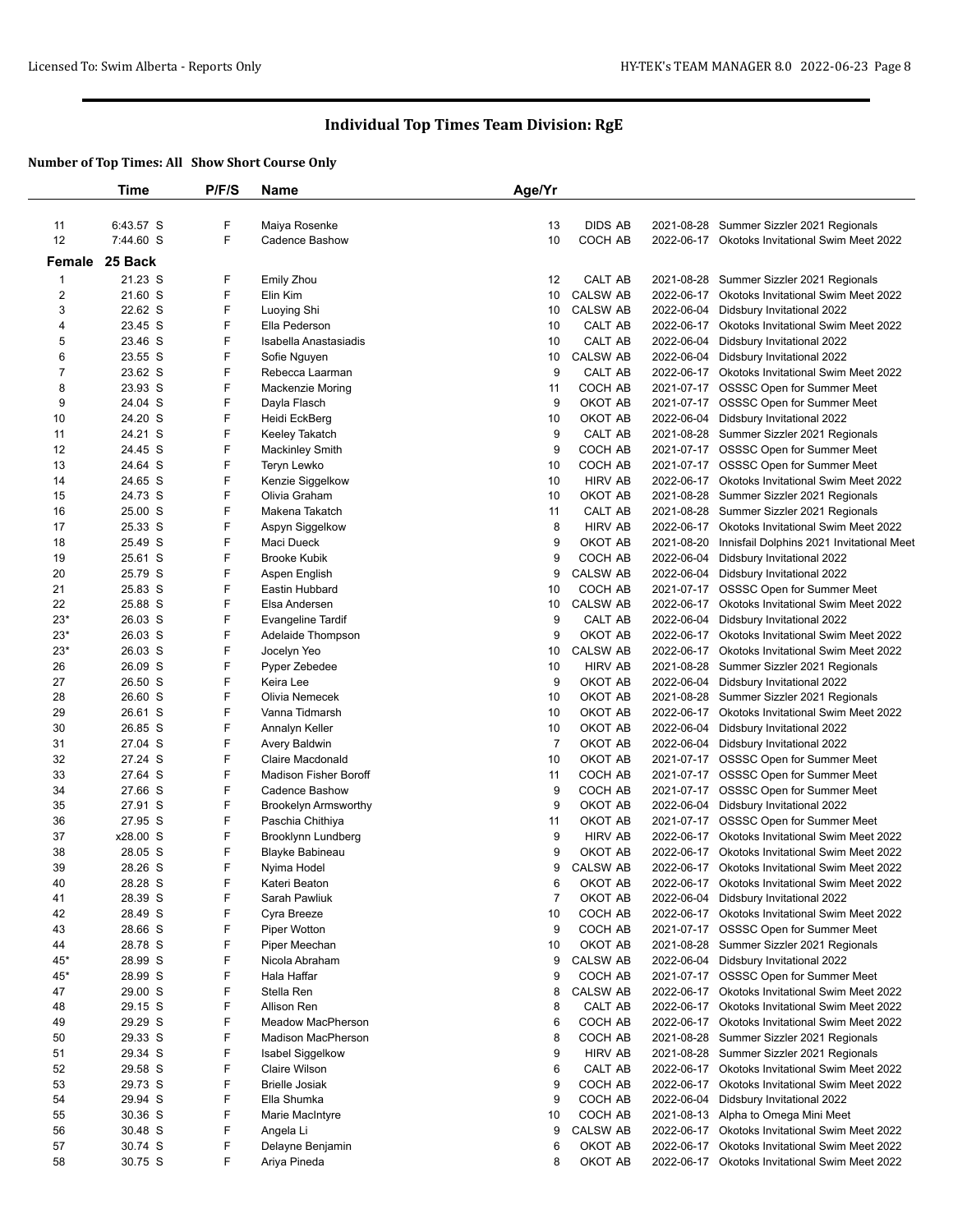|                | Time               | P/F/S  | <b>Name</b>                          | Age/Yr              |                           |            |                                                                                         |
|----------------|--------------------|--------|--------------------------------------|---------------------|---------------------------|------------|-----------------------------------------------------------------------------------------|
|                |                    |        |                                      |                     |                           |            |                                                                                         |
| 59             | 30.95 S            | F      | Frankee Smith                        | 9                   | <b>HIRV AB</b>            |            | 2022-06-04 Didsbury Invitational 2022                                                   |
| 60             | 31.09 S            | F      | Martina Saralegui Blanco             | 9                   | OKOT AB                   |            | 2021-07-17 OSSSC Open for Summer Meet                                                   |
| $61*$          | 31.14 S            | F      | Emily Shumka                         | 10                  | COCH AB                   |            | 2022-06-04 Didsbury Invitational 2022                                                   |
| $61*$          | 31.14 S            | F      | Chloe Nielsen-Henschell              | $\overline{7}$      | <b>HIRV AB</b>            |            | 2022-06-17 Okotoks Invitational Swim Meet 2022                                          |
| 63             | 31.38 S            | F      | Georgia Baldwin                      | 6                   | OKOT AB                   | 2022-06-17 | <b>Okotoks Invitational Swim Meet 2022</b>                                              |
| 64             | 31.89 S            | F      | Eyla Khuu                            | 8                   | CALT AB                   |            | 2022-06-17 Okotoks Invitational Swim Meet 2022                                          |
| 65             | 32.53 S            | F      | Evie Nguyen                          | $\overline{7}$      | CALT AB                   |            | 2022-06-17 Okotoks Invitational Swim Meet 2022                                          |
| 66             | 32.73 S            | F      | <b>Blair Kassam</b>                  | 9                   | <b>CALSW AB</b>           | 2022-06-17 | Okotoks Invitational Swim Meet 2022                                                     |
| 67             | 32.76 S            | F      | Saijel Ulmer                         | 9                   | COCH AB                   |            | 2022-06-17 Okotoks Invitational Swim Meet 2022                                          |
| 68             | 32.92 S            | F      | Tha-landa Mtshabe                    | 10                  | OKOT AB                   |            | 2022-06-17 Okotoks Invitational Swim Meet 2022                                          |
| 69             | 32.93 S            | F      | Katie Scheller                       | 8                   | <b>HIRV AB</b><br>OKOT AB |            | 2021-07-17 OSSSC Open for Summer Meet                                                   |
| 70<br>71       | 33.40 S            | F<br>F | Mila Seitz                           | 8<br>$\overline{7}$ | OKOT AB                   |            | 2021-07-17 OSSSC Open for Summer Meet<br>2022-06-17 Okotoks Invitational Swim Meet 2022 |
| 72             | 33.71 S<br>33.73 S | F      | Everly Uhrbach<br>Lennon Arsenault   | $\overline{7}$      | COCH AB                   | 2022-06-17 |                                                                                         |
| 73             | 34.32 S            | F      | Lily Antonio                         | 8                   | OKOT AB                   |            | Okotoks Invitational Swim Meet 2022<br>2021-08-28 Summer Sizzler 2021 Regionals         |
| 74             | 34.64 S            | F      | Ellie Soper                          | 9                   | <b>HIRV AB</b>            |            | 2022-06-17 Okotoks Invitational Swim Meet 2022                                          |
| 75             | 35.13 S            | F      | Reegan Holly                         | 6                   | COCH AB                   |            | 2022-06-04 Didsbury Invitational 2022                                                   |
| 76             | 35.56 S            | F      | Amani Hassen                         | 8                   | <b>HIRV AB</b>            |            | 2021-08-28 Summer Sizzler 2021 Regionals                                                |
| 77             | x35.56 S           | F      | Janna Jaber                          | 8                   | OKOT AB                   |            | 2022-06-17 Okotoks Invitational Swim Meet 2022                                          |
| 78             | 36.09 S            | F      | Annalise Arbib                       | 9                   | OKOT AB                   |            | 2022-06-17 Okotoks Invitational Swim Meet 2022                                          |
| 79             | 36.46 S            | F      | <b>Violet Fischer</b>                | 8                   | OKOT AB                   |            | 2021-08-28 Summer Sizzler 2021 Regionals                                                |
| 80             | 37.25 S            | F      | Elle Hanson                          | 6                   | OKOT AB                   |            | 2022-06-17 Okotoks Invitational Swim Meet 2022                                          |
| 81             | 37.41 S            | F      | Willow Johnson                       | 9                   | <b>HIRV AB</b>            |            | 2022-06-17 Okotoks Invitational Swim Meet 2022                                          |
| 82             | 38.49 S            | F      | Scottie Donaldson                    | 6                   | OKOT AB                   |            | 2022-06-17 Okotoks Invitational Swim Meet 2022                                          |
| 83             | 42.08 S            | F      | Lily Eddy                            | $\overline{7}$      | OKOT AB                   |            | 2022-06-17 Okotoks Invitational Swim Meet 2022                                          |
| 84             | 42.38 S            | F      | Lauren Macdonald                     | 8                   | OKOT AB                   |            | 2021-07-17 OSSSC Open for Summer Meet                                                   |
| 85             | 49.89 S            | F      | Marguerite Black                     | 8                   | COCH AB                   |            | 2022-06-17 Okotoks Invitational Swim Meet 2022                                          |
| 86             | 50.72 S            | F      | Samantha Pearson                     | 8                   | <b>CALSW AB</b>           |            | 2022-06-17 Okotoks Invitational Swim Meet 2022                                          |
| 87             | 53.38 S            | F      | Rhylee Monteith                      | $\overline{7}$      | <b>HIRV AB</b>            |            | 2022-06-17 Okotoks Invitational Swim Meet 2022                                          |
| 88             | 56.77 S            | F      | <b>Charlotte MacIntyre</b>           | 6                   | COCH AB                   |            | 2021-08-13 Alpha to Omega Mini Meet                                                     |
| 89             | 57.46 S            | F      | Bronwyn Wiwchar                      | 6                   | OKOT AB                   |            | 2022-06-17 Okotoks Invitational Swim Meet 2022                                          |
| 90             | 1:25.59 S          | F      | Virginia Smith                       | 6                   | COCH AB                   |            | 2022-06-04 Didsbury Invitational 2022                                                   |
|                | Female 50 Back     |        |                                      |                     |                           |            |                                                                                         |
| $\mathbf{1}$   | 33.11 S            | F      | Paxtyn Riehs                         | 16                  | CALT AB                   | 2022-06-17 | <b>Okotoks Invitational Swim Meet 2022</b>                                              |
| $\overline{c}$ | 34.57 S            | F      | Saydee Takatch                       | 16                  | CALT AB                   |            | 2022-06-04 Didsbury Invitational 2022                                                   |
| 3              | 36.68 S            | F      | Arianna Flory                        | 16                  | CALT AB                   |            | 2022-06-17 Okotoks Invitational Swim Meet 2022                                          |
| 4              | 37.05 S            | F      | Genevyeve Lindenback                 | 14                  | OKOT AB                   |            | 2021-08-20 Innisfail Dolphins 2021 Invitational Meet                                    |
| 5              | 37.13 S            | F      | Ella Kruger                          | 15                  | COCH AB                   |            | 2021-08-13 Alpha to Omega Mini Meet                                                     |
| 6              | 37.56 S            | F      | Catherine Swedlo                     | 16                  | COCH AB                   |            | 2021-08-13 Alpha to Omega Mini Meet                                                     |
| $\overline{7}$ | 38.07 S            | F      | Danica Fisher                        | 13                  | COCH AB                   |            | 2021-08-28 Summer Sizzler 2021 Regionals                                                |
| 8              | 38.25 S            | F      | Haley Puhalski                       | 15                  | CALT AB                   |            | 2022-06-17 Okotoks Invitational Swim Meet 2022                                          |
| 9              | 38.94 S            | F      | Alexandra Lee                        | 15                  | CALT AB                   |            | 2021-08-28 Summer Sizzler 2021 Regionals                                                |
| 10             | 38.99 S            | F      | Summer Seitz                         | 17                  | OKOT AB                   |            | 2022-06-17 Okotoks Invitational Swim Meet 2022                                          |
| 11             | 39.30 S            | F      | Tessa Vander Meulen                  | 12                  | CALT AB                   |            | 2022-06-04 Didsbury Invitational 2022                                                   |
| 12             | 39.91 S            | F      | Edua Malcolm-Teleky                  | 12                  | <b>CALSW AB</b>           |            | 2022-06-17 Okotoks Invitational Swim Meet 2022                                          |
| 13             | 39.92 S            | F      | <b>Brooke Rousselle</b>              | 13                  | COCH AB                   |            | 2021-07-17 OSSSC Open for Summer Meet                                                   |
| 14             | 39.97 S            | F      | Kaitlyn Zawaski                      | 12                  | OKOT AB                   |            | 2021-08-28 Summer Sizzler 2021 Regionals                                                |
| 15             | 40.22 S            | F      | Avery Takatch                        | 17                  | CALT AB                   |            | 2022-06-17 Okotoks Invitational Swim Meet 2022                                          |
| 16             | 40.38 S            | F      | Mikayla Paul                         | 11                  | OKOT AB                   |            | 2021-07-17 OSSSC Open for Summer Meet                                                   |
| 17             | 40.59 S            | F      | Sierra Higashi                       | 12                  | CALT AB                   |            | 2021-08-28 Summer Sizzler 2021 Regionals                                                |
| 18             | 40.66 S            | F      | Eleanor Nevin                        | 13                  | OKOT AB                   |            | 2022-06-04 Didsbury Invitational 2022                                                   |
| 19             | 40.75 S            | F      | Kaitlyn Eiserman                     | 13                  | COCH AB                   |            | 2021-08-13 Alpha to Omega Mini Meet                                                     |
| 20             | 40.78 S            | F      | Bronwyn Preece                       | 13                  | CALT AB                   |            | 2021-08-28 Summer Sizzler 2021 Regionals                                                |
| 21             | 40.87 S            | F<br>F | Annabelle Bird                       | 15                  | CALT AB                   |            | 2021-07-17 OSSSC Open for Summer Meet                                                   |
| 22<br>23       | 41.28 S<br>41.30 S | F      | Emily Zhou                           | 13<br>12            | CALT AB<br>COCH AB        |            | 2022-06-17 Okotoks Invitational Swim Meet 2022                                          |
| 24             | 41.37 S            | F      | Tegan Lester-Olivier<br>Luka EckBerg | 14                  | OKOT AB                   |            | 2021-07-17 OSSSC Open for Summer Meet<br>2022-06-04 Didsbury Invitational 2022          |
| 25             | 41.94 S            | F      | Mattea Fazio                         | 15                  | CALT AB                   |            | 2021-07-17 OSSSC Open for Summer Meet                                                   |
| 26             | 42.02 S            | F      | Ayla Milan                           | 14                  | OKOT AB                   |            | 2021-08-28 Summer Sizzler 2021 Regionals                                                |
| 27             | 42.08 S            | F      | Ava Ulmer                            | 13                  | COCH AB                   |            | 2021-08-13 Alpha to Omega Mini Meet                                                     |
| 28             | 42.09 S            | F      | Alexis Walker                        | 13                  | HIRV AB                   |            | 2021-07-17 OSSSC Open for Summer Meet                                                   |
|                |                    |        |                                      |                     |                           |            |                                                                                         |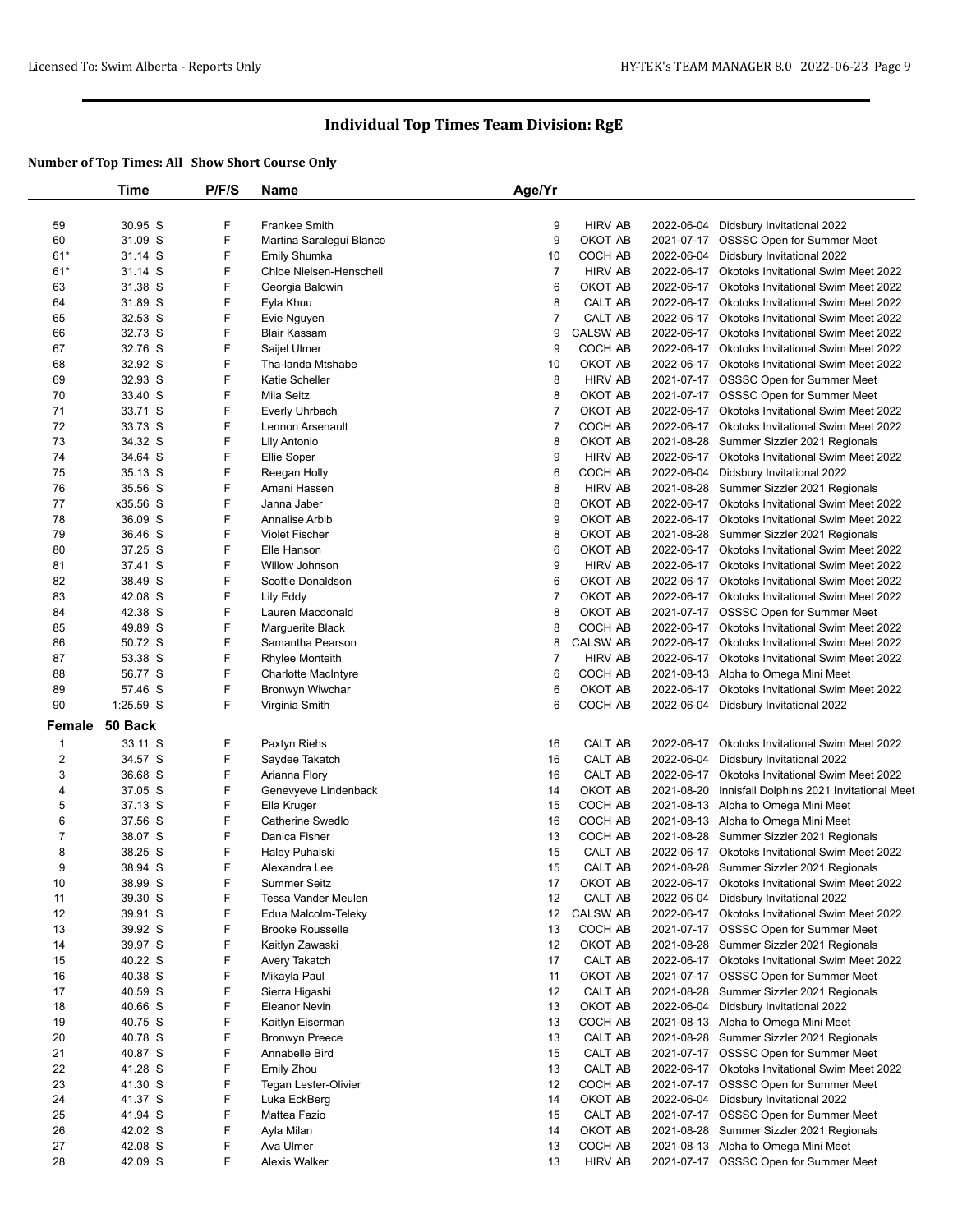|    | Time    | P/F/S | Name                      | Age/Yr          |                 |            |                                                |
|----|---------|-------|---------------------------|-----------------|-----------------|------------|------------------------------------------------|
|    |         |       |                           |                 |                 |            |                                                |
| 29 | 42.20 S | F     | Madeline Hrycay           | 13              | OKOT AB         | 2021-08-28 | Summer Sizzler 2021 Regionals                  |
| 30 | 42.24 S | F     | <b>Madison Burridge</b>   | 16              | <b>HIRV AB</b>  | 2022-06-17 | <b>Okotoks Invitational Swim Meet 2022</b>     |
| 31 | 42.43 S | F     | <b>Grace Pawliuk</b>      | 12              | OKOT AB         | 2022-06-17 | Okotoks Invitational Swim Meet 2022            |
| 32 | 42.46 S | F     | Marley Hinge              | 12              | OKOT AB         | 2021-08-20 | Innisfail Dolphins 2021 Invitational Meet      |
| 33 | 42.89 S | F     | Keira Broadley            | 14              | OKOT AB         | 2022-06-17 | <b>Okotoks Invitational Swim Meet 2022</b>     |
| 34 | 42.94 S | F     | Katherine Kohn            | 10              | OKOT AB         | 2021-08-28 | Summer Sizzler 2021 Regionals                  |
| 35 | 43.27 S | F     | Isla Kassam               | 13              | <b>CALSW AB</b> | 2022-06-04 | Didsbury Invitational 2022                     |
| 36 | 43.57 S | F     | Summer O Brien            | 12              | OKOT AB         |            | 2021-08-28 Summer Sizzler 2021 Regionals       |
| 37 | 43.62 S | F     | Anabelle Snell-Farnsworth | 12              | CALT AB         |            | 2022-06-17 Okotoks Invitational Swim Meet 2022 |
| 38 | 43.70 S | F     | Daisy Button              | 14              | COCH AB         |            | 2021-08-13 Alpha to Omega Mini Meet            |
| 39 | 43.89 S | F     | Keira Reinhardt           | 13              | <b>DIDS AB</b>  | 2022-06-17 | Okotoks Invitational Swim Meet 2022            |
| 40 | 43.95 S | F     | Portia Seitz              | 15              | OKOT AB         |            | 2022-06-17 Okotoks Invitational Swim Meet 2022 |
| 41 | 43.96 S | F     | London Clingman           | 11              | OKOT AB         |            | 2021-07-17 OSSSC Open for Summer Meet          |
| 42 | 44.88 S | F     | Peyton Kerswill           | 11              | <b>CALSW AB</b> |            | 2022-06-04 Didsbury Invitational 2022          |
| 43 | 44.97 S | F     | Maiya Rosenke             | 13              | <b>DIDS AB</b>  |            | 2021-07-17 OSSSC Open for Summer Meet          |
| 44 | 45.04 S | F     | Clara Washburn            | 15              | COCH AB         |            | 2021-08-13 Alpha to Omega Mini Meet            |
| 45 | 45.64 S | F     | Madeleine Robinson        | 13              | COCH AB         |            | 2021-07-17 OSSSC Open for Summer Meet          |
| 46 | 45.72 S | F     | Angeli Chan               | 18              | OKOT AB         |            | 2021-08-28 Summer Sizzler 2021 Regionals       |
| 47 | 45.78 S | F     | Elise Dechant             | 10              | OKOT AB         | 2022-06-17 | <b>Okotoks Invitational Swim Meet 2022</b>     |
| 48 | 46.32 S | F     | Anika Zelinka-Miller      | 12              | <b>CALSW AB</b> | 2022-06-04 | Didsbury Invitational 2022                     |
| 49 | 46.59 S | F     | Lindsay Abraham           | 12              | <b>CALSW AB</b> |            | 2022-06-04 Didsbury Invitational 2022          |
| 50 | 46.72 S | F     | Abigail Hayhoe            | 13              | COCH AB         | 2021-07-17 | <b>OSSSC Open for Summer Meet</b>              |
| 51 | 46.73 S | F     | Keeley Takatch            | 10              | CALT AB         | 2022-06-04 | Didsbury Invitational 2022                     |
| 52 | 46.85 S | F     | Brooklynn Yorke           | 12              | COCH AB         | 2022-06-17 | Okotoks Invitational Swim Meet 2022            |
| 53 | 46.91 S | F     | Nora Kassam               | 11              | <b>CALSW AB</b> | 2022-06-04 | Didsbury Invitational 2022                     |
| 54 | 47.16 S | F     | Samantha Laarman          | 11              | CALT AB         | 2022-06-04 | Didsbury Invitational 2022                     |
| 55 | 47.67 S | F     | Claire Ferraro            | 12 <sup>°</sup> | <b>CALSW AB</b> | 2022-06-04 | Didsbury Invitational 2022                     |
| 56 | 47.92 S | F     | <b>Mackenzie Moring</b>   | 11              | COCH AB         | 2021-08-13 | Alpha to Omega Mini Meet                       |
| 57 | 48.06 S | F     | Elora-Lynn Snell          | 11              | <b>DIDS AB</b>  | 2021-08-28 | Summer Sizzler 2021 Regionals                  |
| 58 | 48.28 S | F     | Makena Takatch            | 12              | CALT AB         |            | 2022-06-17 Okotoks Invitational Swim Meet 2022 |
| 59 | 48.81 S | F     | Mikaila Tabarangao        | 14              | CALT AB         | 2022-06-04 | Didsbury Invitational 2022                     |
| 60 | 48.90 S | F     | Deborah Zitko             | 13              | COCH AB         | 2021-08-13 | Alpha to Omega Mini Meet                       |
| 61 | 49.36 S | F     | Likhwezi Mtshabe          | 15              | OKOT AB         |            | 2022-06-17 Okotoks Invitational Swim Meet 2022 |
| 62 | 49.70 S | F     | Kierra Siggelkow          | 12              | <b>HIRV AB</b>  | 2021-08-28 | Summer Sizzler 2021 Regionals                  |
| 63 | 49.75 S | F     | Kassie Burton             | 11              | OKOT AB         | 2021-08-28 | Summer Sizzler 2021 Regionals                  |
| 64 | 49.79 S | F     | Sarah Weimer              | 15              | OKOT AB         |            | 2022-06-17 Okotoks Invitational Swim Meet 2022 |
| 65 | 49.83 S | F     | Sarah Liesemer            | 12              | CALT AB         |            | 2021-08-28 Summer Sizzler 2021 Regionals       |
| 66 | 49.96 S | F     | Gemma Livesey             | 11              | <b>HIRV AB</b>  | 2021-08-28 | Summer Sizzler 2021 Regionals                  |
| 67 | 50.14 S | F     | Piper Meechan             | 11              | OKOT AB         |            | 2022-06-17 Okotoks Invitational Swim Meet 2022 |
| 68 | 50.69 S | F     | Olivia Nemecek            | 11              | OKOT AB         | 2022-06-17 | Okotoks Invitational Swim Meet 2022            |
| 69 | 50.85 S | F     | Autumn Bates-Gardiner     | 14              | <b>DIDS AB</b>  | 2021-08-20 | Innisfail Dolphins 2021 Invitational Meet      |
| 70 | 51.15 S | F     | Kolbi-Rai McTavish        | 10              | OKOT AB         |            | 2021-07-17 OSSSC Open for Summer Meet          |
| 71 | 51.44 S | F     | Avery Lange               | 12              | COCH AB         |            | 2021-07-17 OSSSC Open for Summer Meet          |
| 72 | 51.92 S | F     | Kaitlyn Laarman           | 11              | CALT AB         |            | 2022-06-17 Okotoks Invitational Swim Meet 2022 |
| 73 | 51.94 S | F     | Aspyn Siggelkow           | 8               | <b>HIRV AB</b>  |            | 2022-06-17 Okotoks Invitational Swim Meet 2022 |
| 74 | 51.98 S | F     | Olivia Graham             | 10              | OKOT AB         |            | 2021-07-17 OSSSC Open for Summer Meet          |
| 75 | 52.78 S | F     | Elizabeth Loades          | 15              | <b>DIDS AB</b>  |            | 2021-07-17 OSSSC Open for Summer Meet          |
| 76 | 53.33 S | F     | Eastin Hubbard            | 11              | COCH AB         |            | 2022-06-17 Okotoks Invitational Swim Meet 2022 |
| 77 | 54.09 S | F     | Heidi EckBerg             | 10              | OKOT AB         |            | 2022-06-04 Didsbury Invitational 2022          |
| 78 | 54.38 S | F     | Teryn Lewko               | 10              | COCH AB         |            | 2021-07-17 OSSSC Open for Summer Meet          |
| 79 | 54.53 S | F     | <b>Hilary Pawluk</b>      | 14              | DIDS AB         |            | 2021-08-28 Summer Sizzler 2021 Regionals       |
| 80 | 54.63 S | F     | Ellie Scheller            | 11              | <b>HIRV AB</b>  |            | 2021-07-17 OSSSC Open for Summer Meet          |
| 81 | 55.03 S | F     | <b>Mackinley Smith</b>    | 9               | COCH AB         |            | 2021-07-17 OSSSC Open for Summer Meet          |
| 82 | 55.64 S | F     | Morgan Schaub             | 11              | OKOT AB         |            | 2021-07-17 OSSSC Open for Summer Meet          |
| 83 | 56.15 S | F     | <b>Chanel Cloutier</b>    | 11              | OKOT AB         |            | 2022-06-17 Okotoks Invitational Swim Meet 2022 |
| 84 | 56.18 S | F     | Ashley Wilson             | 12              | COCH AB         |            | 2021-07-17 OSSSC Open for Summer Meet          |
| 85 | 56.88 S | F     | Kenzie Siggelkow          | 9               | <b>HIRV AB</b>  | 2021-08-28 | Summer Sizzler 2021 Regionals                  |
| 86 | 56.98 S | F     | Avery Baldwin             | $\overline{7}$  | OKOT AB         | 2022-06-04 | Didsbury Invitational 2022                     |
| 87 |         | F     | Isabella Gow              |                 | <b>HIRV AB</b>  |            |                                                |
|    | 57.22 S | F     | Millie Flora              | 12              | OKOT AB         | 2022-06-17 | 2022-06-17 Okotoks Invitational Swim Meet 2022 |
| 88 | 57.40 S |       |                           | 10              |                 |            | Okotoks Invitational Swim Meet 2022            |
| 89 | 57.41 S | F     | <b>Evangeline Tardif</b>  | 9               | CALT AB         |            | 2022-06-04 Didsbury Invitational 2022          |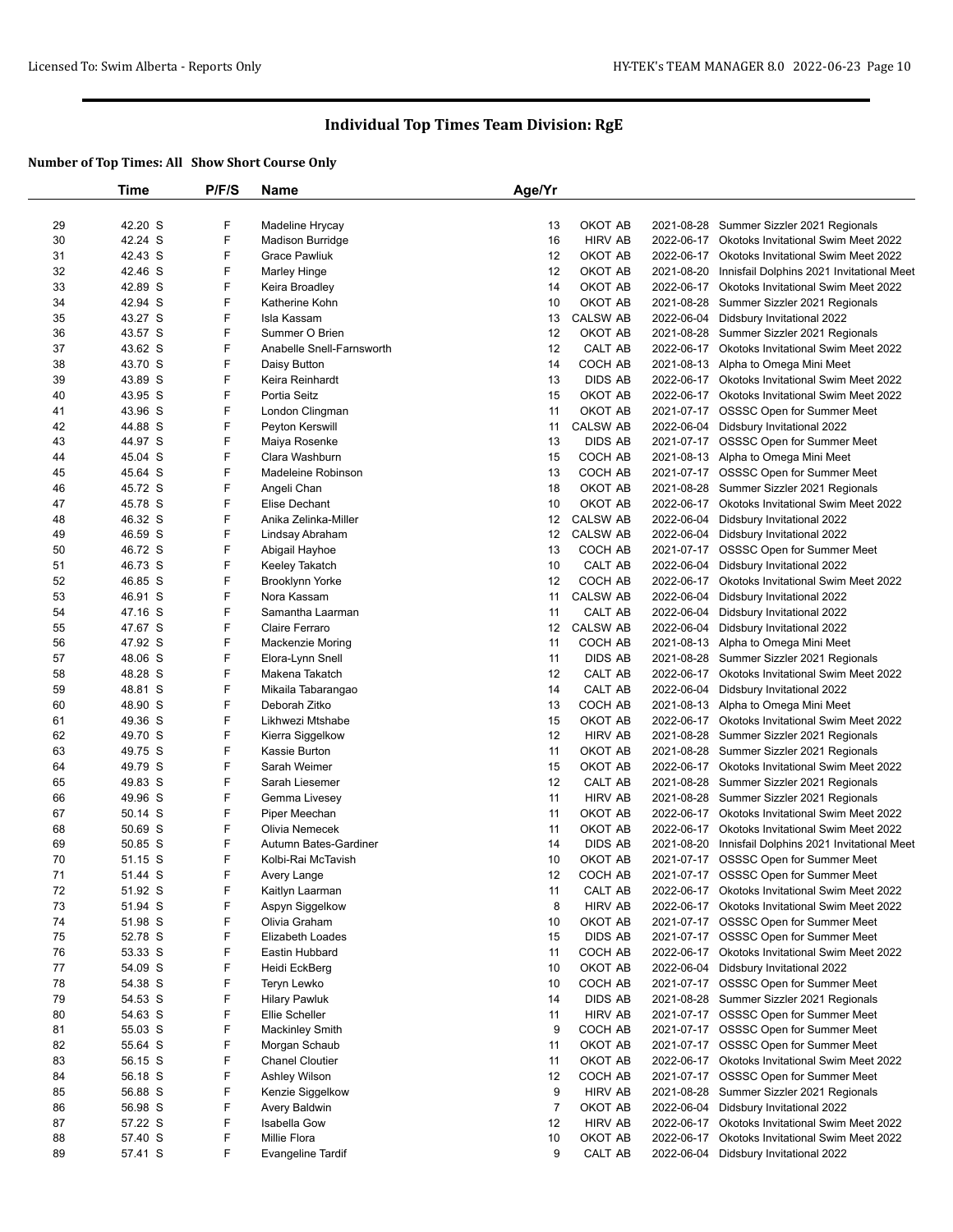|                  | Time                       | P/F/S  | <b>Name</b>                                          | Age/Yr  |                    |            |                                                                                                  |
|------------------|----------------------------|--------|------------------------------------------------------|---------|--------------------|------------|--------------------------------------------------------------------------------------------------|
|                  |                            |        |                                                      |         |                    |            |                                                                                                  |
| 90               | 57.57 S                    | F      | Pyper Zebedee                                        | 10      | <b>HIRV AB</b>     | 2021-08-28 | Summer Sizzler 2021 Regionals                                                                    |
| 91               | 57.72 S                    | F      | Dayla Flasch                                         | 9       | OKOT AB            | 2021-08-20 | Innisfail Dolphins 2021 Invitational Meet                                                        |
| 92               | 57.82 S                    | F      | Emma Hayes                                           | 13      | OKOT AB            |            | 2021-08-28 Summer Sizzler 2021 Regionals                                                         |
| 93               | 58.09 S                    | F      | Paschia Chithiya                                     | 12      | OKOT AB            |            | 2022-06-17 Okotoks Invitational Swim Meet 2022                                                   |
| 94               | 58.29 S                    | F      | Ella Pederson                                        | 9       | CALT AB            |            | 2021-08-28 Summer Sizzler 2021 Regionals                                                         |
| 95               | 58.62 S                    | F      | <b>Brooke Kubik</b>                                  | 9       | COCH AB            | 2022-06-04 | Didsbury Invitational 2022                                                                       |
| 96               | 59.53 S                    | F      | Mia Moulder                                          | 12      | COCH AB            | 2022-06-04 | Didsbury Invitational 2022                                                                       |
| 97               | 59.55 S                    | F      | Sabrina Maennchen                                    | 12      | <b>DIDS AB</b>     | 2022-06-17 | Okotoks Invitational Swim Meet 2022                                                              |
| 98               | $1:00.10$ S                | F      | Keira Lee                                            | 9       | OKOT AB            | 2022-06-04 | Didsbury Invitational 2022                                                                       |
| 99               | 1:01.78 S                  | F      | Annalyn Keller                                       | 10      | OKOT AB            |            | 2022-06-17 Okotoks Invitational Swim Meet 2022                                                   |
| 100              | 1:02.34 S                  | F      | Vanna Tidmarsh                                       | 10      | OKOT AB            | 2022-06-17 | <b>Okotoks Invitational Swim Meet 2022</b>                                                       |
| 101              | 1:02.61 S                  | F      | Sarah Pawliuk                                        | 6       | OKOT AB            | 2021-08-20 | Innisfail Dolphins 2021 Invitational Meet                                                        |
| 102              | $1:02.91$ S                | F<br>F | <b>Elliott Hefferan</b>                              | 10      | OKOT AB            |            | 2021-07-17 OSSSC Open for Summer Meet                                                            |
| 103              | $1:03.15$ S                | F      | <b>Brookelyn Armsworthy</b><br>Madison Fisher Boroff | 9       | OKOT AB<br>COCH AB |            | 2022-06-17 Okotoks Invitational Swim Meet 2022                                                   |
| 104              | $1:03.60$ S                | F      |                                                      | 11      |                    |            | 2021-07-17 OSSSC Open for Summer Meet                                                            |
| $105*$<br>$105*$ | $1:03.81$ S<br>$1:03.81$ S | F      | Kateri Beaton<br>Maci Dueck                          | 6<br>9  | OKOT AB<br>OKOT AB | 2021-08-28 | 2022-06-17 Okotoks Invitational Swim Meet 2022<br>Summer Sizzler 2021 Regionals                  |
| 107              | 1:04.69 S                  | F      | Isabel Siggelkow                                     | 9       | <b>HIRV AB</b>     |            |                                                                                                  |
| 108              | 1:05.49 S                  | F      |                                                      |         |                    |            | 2021-08-28 Summer Sizzler 2021 Regionals<br>2021-07-17 OSSSC Open for Summer Meet                |
| 109              | $1:06.08$ S                | F      | Norah Ertman<br><b>Brielle Josiak</b>                | 10<br>9 | CALT AB<br>COCH AB | 2022-06-04 |                                                                                                  |
|                  | 1:06.84 S                  | F      | <b>Claire Wilson</b>                                 | 6       | CALT AB            |            | Didsbury Invitational 2022                                                                       |
| 110<br>111       | 1:06.97 S                  | F      |                                                      | 10      | <b>CALSW AB</b>    |            | 2022-06-17 Okotoks Invitational Swim Meet 2022<br>2022-06-17 Okotoks Invitational Swim Meet 2022 |
| 112              | $1:07.10$ S                | F      | Jocelyn Yeo<br>Annalise Arbib                        | 9       | OKOT AB            |            | 2022-06-17 Okotoks Invitational Swim Meet 2022                                                   |
| 113              | 1:07.26 S                  | F      | Georgia Baldwin                                      | 6       | OKOT AB            |            | 2022-06-17 Okotoks Invitational Swim Meet 2022                                                   |
| 114              | 1:07.38 S                  | F      | Seren Broadley                                       | 10      | OKOT AB            |            | 2021-07-17 OSSSC Open for Summer Meet                                                            |
| 115              | 1:07.55 S                  | F      | Brooklynn Lundberg                                   | 8       | <b>HIRV AB</b>     | 2021-08-28 | Summer Sizzler 2021 Regionals                                                                    |
| 116              | $1:08.14$ S                | F      | Emily Shumka                                         | 10      | COCH AB            | 2022-06-04 | Didsbury Invitational 2022                                                                       |
| 117              | 1:08.75 S                  | F      | Ariya Pineda                                         | 8       | OKOT AB            |            | 2022-06-17 Okotoks Invitational Swim Meet 2022                                                   |
| 118              | 1:10.97 $S$                | F      | Claire Rutledge                                      | 9       | OKOT AB            |            | 2021-07-17 OSSSC Open for Summer Meet                                                            |
| 119              | $1:11.06$ S                | F      | Delayne Benjamin                                     | 6       | OKOT AB            |            | 2022-06-17 Okotoks Invitational Swim Meet 2022                                                   |
| 120              | $1:12.05$ S                | F      | Blayke Babineau                                      | 8       | OKOT AB            |            | 2021-08-28 Summer Sizzler 2021 Regionals                                                         |
| 121              | $1:12.71$ S                | F      | Saijel Ulmer                                         | 9       | COCH AB            |            | 2022-06-17 Okotoks Invitational Swim Meet 2022                                                   |
| 122              | $1:14.35$ S                | F      | Ella Shumka                                          | 9       | COCH AB            | 2022-06-04 | Didsbury Invitational 2022                                                                       |
| 123              | 1:14.77 S                  | F      | Katie Scheller                                       | 8       | <b>HIRV AB</b>     | 2021-08-28 | Summer Sizzler 2021 Regionals                                                                    |
| 124              | $1:16.08$ S                | F      | Tha-landa Mtshabe                                    | 9       | OKOT AB            | 2021-08-20 | Innisfail Dolphins 2021 Invitational Meet                                                        |
| 125              | $1:19.54$ S                | F      | Janna Jaber                                          | 8       | OKOT AB            |            | 2022-06-17 Okotoks Invitational Swim Meet 2022                                                   |
| 126              | 1:19.71 $S$                | F      | <b>Everly Uhrbach</b>                                | 7       | OKOT AB            |            | 2022-06-17 Okotoks Invitational Swim Meet 2022                                                   |
| 127              | 1:23.54 S                  | F      | <b>Skylar Menzies</b>                                | 8       | OKOT AB            |            | 2022-06-17 Okotoks Invitational Swim Meet 2022                                                   |
| 128              | 1:25.98 S                  | F      | Lily Eddy                                            | 7       | OKOT AB            |            | 2022-06-17 Okotoks Invitational Swim Meet 2022                                                   |
| 129              | $1:30.96$ S                | F      | <b>Violet Fischer</b>                                | 8       | OKOT AB            |            | 2021-08-28 Summer Sizzler 2021 Regionals                                                         |
| 130              | 1:34.45 S                  | F      | Elle Hanson                                          | 6       | OKOT AB            |            | 2022-06-17 Okotoks Invitational Swim Meet 2022                                                   |
| 131              | 1:36.07 S                  | F      | <b>Scottie Donaldson</b>                             | 6       | OKOT AB            |            | 2022-06-17 Okotoks Invitational Swim Meet 2022                                                   |
| Female           | 100 Back                   |        |                                                      |         |                    |            |                                                                                                  |
| $\mathbf 1$      | $1:12.64$ S                | F      | Paxtyn Riehs                                         | 16      | CALT AB            |            | 2022-06-17 Okotoks Invitational Swim Meet 2022                                                   |
| $\overline{c}$   | 1:12.72 S                  | F      | Saydee Takatch                                       | 16      | CALT AB            | 2022-06-17 | Okotoks Invitational Swim Meet 2022                                                              |
| 3                | $1:17.39$ S                | F      | Karen Smith-Vo                                       | 16      | CALT AB            |            | 2021-08-28 Summer Sizzler 2021 Regionals                                                         |
| 4                | $1:19.39$ S                | F      | Genevyeve Lindenback                                 | 14      | OKOT AB            |            | 2021-07-17 OSSSC Open for Summer Meet                                                            |
| 5                | $1:20.83$ S                | F      | Arianna Flory                                        | 15      | CALT AB            |            | 2021-08-28 Summer Sizzler 2021 Regionals                                                         |
| 6                | 1:24.80 S                  | F      | <b>Brooke Rousselle</b>                              | 13      | COCH AB            |            | 2021-07-17 OSSSC Open for Summer Meet                                                            |
| $\overline{7}$   | 1:25.40 S                  | F      | Tessa Vander Meulen                                  | 12      | CALT AB            | 2022-06-04 | Didsbury Invitational 2022                                                                       |
| 8                | $1:25.92$ S                | F      | Kaitlyn Zawaski                                      | 12      | OKOT AB            |            | 2021-07-17 OSSSC Open for Summer Meet                                                            |
| 9                | $1:26.29$ S                | F      | Sierra Higashi                                       | 13      | CALT AB            | 2022-06-04 | Didsbury Invitational 2022                                                                       |
| 10               | 1:26.45 S                  | F      | Danica Fisher                                        | 13      | COCH AB            |            | 2021-08-28 Summer Sizzler 2021 Regionals                                                         |
| 11               | 1:26.88 S                  | F      | Avery Takatch                                        | 17      | CALT AB            |            | 2022-06-17 Okotoks Invitational Swim Meet 2022                                                   |
| 12               | $1:27.03$ S                | F      | Alexandra Lee                                        | 15      | CALT AB            |            | 2021-07-17 OSSSC Open for Summer Meet                                                            |
| 13               | 1:27.31 S                  | F      | Annabelle Bird                                       | 15      | CALT AB            |            | 2021-07-17 OSSSC Open for Summer Meet                                                            |
| 14               | 1:27.67 S                  | F      | Summer Seitz                                         | 16      | CALT AB            |            | 2021-07-17 OSSSC Open for Summer Meet                                                            |
| 15               | $1:29.55$ S                | F      | Lillianna Browne                                     | 12      | CALT AB            | 2021-08-28 | Summer Sizzler 2021 Regionals                                                                    |
| 16               | 1:29.77 S                  | F      | Mikayla Paul                                         | 11      | OKOT AB            | 2021-08-28 | Summer Sizzler 2021 Regionals                                                                    |
| 17               | $1:30.61$ S                | F      | Kate Bishop                                          | 13      | CALT AB            | 2022-06-04 | Didsbury Invitational 2022                                                                       |
| 18               | 1:31.00 S                  | F      | Ayla Milan                                           | 14      | OKOT AB            |            | 2021-08-28 Summer Sizzler 2021 Regionals                                                         |
|                  |                            |        |                                                      |         |                    |            |                                                                                                  |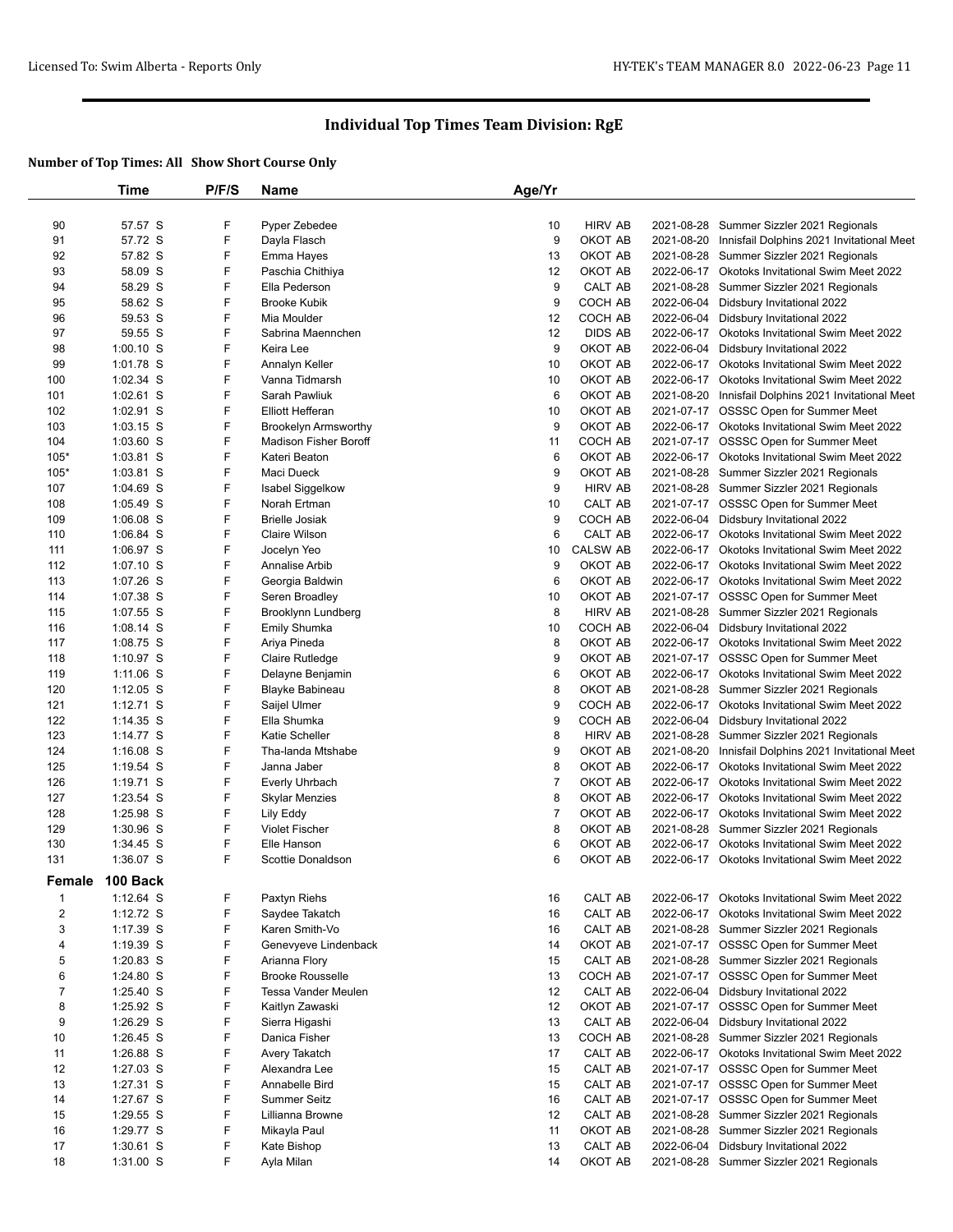|                | Time             | P/F/S | <b>Name</b>               | Age/Yr |                 |            |                                                      |
|----------------|------------------|-------|---------------------------|--------|-----------------|------------|------------------------------------------------------|
|                |                  |       |                           |        |                 |            |                                                      |
| 19             | $1:31.16$ S      | F     | Alexis Walker             | 13     | <b>HIRV AB</b>  |            | 2021-08-28 Summer Sizzler 2021 Regionals             |
| 20             | 1:31.58 S        | F     | Mattea Fazio              | 15     | CALT AB         |            | 2021-07-17 OSSSC Open for Summer Meet                |
| 21             | $1:31.63$ S      | F     | Madeline Hrycay           | 13     | OKOT AB         |            | 2021-07-17 OSSSC Open for Summer Meet                |
| 22             | $1:32.10$ S      | F     | Luka EckBerg              | 14     | OKOT AB         |            | 2022-06-04 Didsbury Invitational 2022                |
| 23             | 1:32.74 S        | F     | Ava Ulmer                 | 14     | COCH AB         |            | 2022-06-17 Okotoks Invitational Swim Meet 2022       |
| 24             | $1:33.16$ S      | F     | Keira Broadley            | 14     | OKOT AB         |            | 2022-06-17 Okotoks Invitational Swim Meet 2022       |
| 25             | $1:33.83$ S      | F     | <b>Eleanor Nevin</b>      | 12     | OKOT AB         |            | 2021-08-20 Innisfail Dolphins 2021 Invitational Meet |
| 26             | 1:34.87 S        | F     | <b>Grace Pawliuk</b>      | 12     | OKOT AB         |            | 2022-06-17 Okotoks Invitational Swim Meet 2022       |
| 27             | 1:35.09 S        | F     | Tegan Lester-Olivier      | 12     | COCH AB         |            | 2021-07-17 OSSSC Open for Summer Meet                |
| 28             | 1:36.54 S        | F     | Karisa Wright             | 17     | COCH AB         |            | 2021-07-17 OSSSC Open for Summer Meet                |
| 29             | 1:37.24 S        | F     | Anabelle Snell-Farnsworth | 12     | CALT AB         |            | 2022-06-04 Didsbury Invitational 2022                |
| 30             | 1:37.94 S        | F     | Katherine Kohn            | 10     | OKOT AB         |            | 2021-08-20 Innisfail Dolphins 2021 Invitational Meet |
| 31             | 1:38.75 S        | F     | Summer O Brien            | 12     | OKOT AB         |            | 2021-07-17 OSSSC Open for Summer Meet                |
| 32             | 1:39.70 S        | F     | Peyton Kerswill           | 11     | <b>CALSW AB</b> | 2022-06-04 | Didsbury Invitational 2022                           |
| 33             | 1:41.45 S        | F     | Kassie Burton             | 11     | OKOT AB         | 2021-08-20 | Innisfail Dolphins 2021 Invitational Meet            |
| 34             | 1:47.53 S        | F     | Claire Ferraro            | 12     | <b>CALSW AB</b> | 2022-06-04 | Didsbury Invitational 2022                           |
| 35             | 1:48.56 S        | F     | Makena Takatch            | 12     | CALT AB         |            | 2022-06-04 Didsbury Invitational 2022                |
| 36             | $1:49.00$ S      | F     | Keeley Takatch            | 9      | CALT AB         |            | 2021-08-28 Summer Sizzler 2021 Regionals             |
| 37             | 1:52.27 S        | F     | Likhwezi Mtshabe          | 14     | OKOT AB         |            | 2021-08-28 Summer Sizzler 2021 Regionals             |
| 38             | 1:53.32 S        | F     | Adriana Velasquez         | 12     | <b>CALSW AB</b> |            | 2022-06-17 Okotoks Invitational Swim Meet 2022       |
| 39             | 1:55.94 S        | F     | Kolbi-Rai McTavish        | 10     | OKOT AB         |            | 2021-08-28 Summer Sizzler 2021 Regionals             |
| 40             | $1:59.15$ S      | F     | Ellie Scheller            | 11     | <b>HIRV AB</b>  |            | 2021-07-17 OSSSC Open for Summer Meet                |
| 41             | $2:12.40$ S      | F     | Paschia Chithiya          | 12     | OKOT AB         |            | 2022-06-17 Okotoks Invitational Swim Meet 2022       |
|                | Female 25 Breast |       |                           |        |                 |            |                                                      |
| $\mathbf{1}$   | 22.22 S          | F     | <b>Riley Yeo</b>          | 11     | <b>HIRV AB</b>  |            | 2021-08-28 Summer Sizzler 2021 Regionals             |
| $\overline{2}$ | 24.01 S          | F     | Madison Jardine           | 10     | <b>DIDS AB</b>  |            | 2021-08-20 Innisfail Dolphins 2021 Invitational Meet |
| 3              | 25.81 S          | F     | <b>Cadence Bashow</b>     | 10     | COCH AB         |            | 2022-06-17 Okotoks Invitational Swim Meet 2022       |
| 4              | 25.82 S          | F     | Emily Zhou                | 12     | CALT AB         |            | 2021-08-28 Summer Sizzler 2021 Regionals             |
| 5              | 25.87 S          | F     | Kenzie Siggelkow          | 10     | <b>HIRV AB</b>  |            | 2022-06-17 Okotoks Invitational Swim Meet 2022       |
| 6              | 26.33 S          | F     | Elsa Andersen             | 10     | <b>CALSW AB</b> |            | 2022-06-17 Okotoks Invitational Swim Meet 2022       |
| $\overline{7}$ | 26.57 S          | F     | Ella Pederson             | 9      | CALT AB         |            | 2021-08-28 Summer Sizzler 2021 Regionals             |
| 8              | 27.40 S          | F     | Paschia Chithiya          | 11     | OKOT AB         |            | 2021-07-17 OSSSC Open for Summer Meet                |
| 9              | 27.43 S          | F     | Piper Wotton              | 9      | COCH AB         |            | 2021-08-13 Alpha to Omega Mini Meet                  |
| 10             | 27.47 S          | F     | <b>Mackinley Smith</b>    | 10     | COCH AB         |            | 2022-06-17 Okotoks Invitational Swim Meet 2022       |
| 11             | 27.62 S          | F     | <b>Brooke Kubik</b>       | 8      | COCH AB         |            | 2021-08-28 Summer Sizzler 2021 Regionals             |
| 12             | 27.84 S          | F     | Makena Takatch            | 11     | CALT AB         |            | 2021-08-28 Summer Sizzler 2021 Regionals             |
| 13             | 27.87 S          | F     | Keeley Takatch            | 9      | CALT AB         |            | 2021-08-28 Summer Sizzler 2021 Regionals             |
| 14             | 28.31 S          | F     | Elliott Hefferan          | 10     | OKOT AB         |            | 2021-07-17 OSSSC Open for Summer Meet                |
| 15             | 28.51 S          | F     | Piper Meechan             | 10     | OKOT AB         |            | 2021-08-28 Summer Sizzler 2021 Regionals             |
| 16             | 28.85 S          | F     | Martina Saralegui Blanco  | 9      | OKOT AB         |            | 2021-07-17 OSSSC Open for Summer Meet                |
| 17             | 29.23 S          | F     | Dayla Flasch              | 9      | OKOT AB         |            | 2021-08-28 Summer Sizzler 2021 Regionals             |
| 18             | 29.36 S          | F     | Samantha Laarman          | 10     | CALT AB         |            | 2021-08-28 Summer Sizzler 2021 Regionals             |
| 19             | 29.73 S          | F     | Madison MacPherson        | 8      | COCH AB         |            | 2021-07-17 OSSSC Open for Summer Meet                |
| 20             | x29.91 S         | F     | Brooklynn Lundberg        | 9      | <b>HIRV AB</b>  |            | 2022-06-17 Okotoks Invitational Swim Meet 2022       |
| 21             | 30.76 S          | F     | Heidi EckBerg             | 10     | OKOT AB         |            | 2022-06-17 Okotoks Invitational Swim Meet 2022       |
| 22             | 31.36 S          | F     | Kaitlyn Laarman           | 10     | CALT AB         |            | 2021-08-28 Summer Sizzler 2021 Regionals             |
| 23             | 31.50 S          | F     | Olivia Nemecek            | 10     | OKOT AB         |            | 2021-08-28 Summer Sizzler 2021 Regionals             |
| 24             | 31.71 S          | F     | Rebecca Laarman           | 8      | CALT AB         |            | 2021-08-28 Summer Sizzler 2021 Regionals             |
| 25             | 32.04 S          | F     | Valerie Jones             | 10     | CALT AB         |            | 2022-06-17 Okotoks Invitational Swim Meet 2022       |
| 26             | 32.06 S          | F     | Jocelyn Yeo               | 10     | <b>CALSW AB</b> |            | 2022-06-04 Didsbury Invitational 2022                |
| 27             | 32.09 S          | F     | Sarah Pawliuk             | 6      | OKOT AB         |            | 2021-08-28 Summer Sizzler 2021 Regionals             |
| 28             | 32.87 S          | F     | Norah Ertman              | 10     | CALT AB         |            | 2021-07-17 OSSSC Open for Summer Meet                |
| 29             | 33.12 S          | F     | Madison Fisher Boroff     | 11     | COCH AB         |            | 2021-07-17 OSSSC Open for Summer Meet                |
| 30             | 33.23 S          | F     | Sabrina Maennchen         | 11     | <b>DIDS AB</b>  |            | 2021-07-17 OSSSC Open for Summer Meet                |
| 31             | 33.47 S          | F     | Hala Haffar               | 9      | COCH AB         |            | 2021-07-17 OSSSC Open for Summer Meet                |
| 32             | 33.62 S          | F     | Olivia Graham             | 10     | OKOT AB         |            | 2021-07-17 OSSSC Open for Summer Meet                |
| 33             | 34.74 S          | F     | Sofie Nguyen              | 10     | <b>CALSW AB</b> |            | 2022-06-04 Didsbury Invitational 2022                |
| 34             | 34.86 S          | F     | Aspen English             | 9      | <b>CALSW AB</b> |            | 2022-06-04 Didsbury Invitational 2022                |
| 35             | 35.15 S          | F     | Millie Flora              | 10     | OKOT AB         |            | 2022-06-17 Okotoks Invitational Swim Meet 2022       |
| 36             | 35.22 S          | F     | <b>Evangeline Tardif</b>  | 8      | CALT AB         |            | 2021-07-17 OSSSC Open for Summer Meet                |
| 37             | 35.23 S          | F     | Pyper Zebedee             | 10     | <b>HIRV AB</b>  |            | 2021-08-28 Summer Sizzler 2021 Regionals             |
|                |                  |       |                           |        |                 |            |                                                      |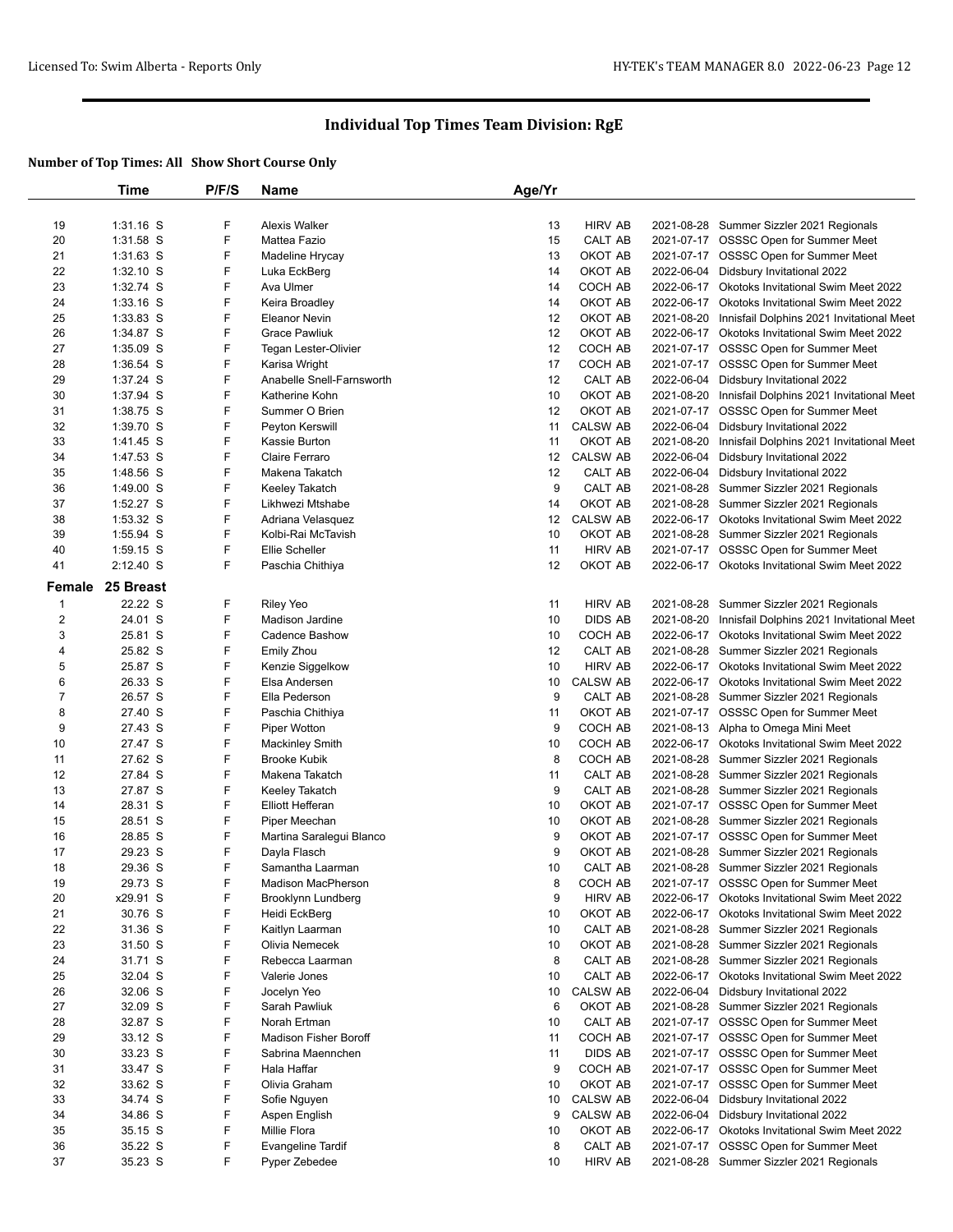|                | Time             | P/F/S | Name                        | Age/Yr |                 |            |                                                      |
|----------------|------------------|-------|-----------------------------|--------|-----------------|------------|------------------------------------------------------|
|                |                  |       |                             |        |                 |            |                                                      |
| 38             | 35.38 S          | F     | Claire Macdonald            | 10     | OKOT AB         |            | 2021-07-17 OSSSC Open for Summer Meet                |
| 39             | 36.51 S          | F     | Frankee Smith               | 9      | <b>HIRV AB</b>  | 2022-06-17 | Okotoks Invitational Swim Meet 2022                  |
| 40             | 37.57 S          | F     | Marie MacIntyre             | 10     | COCH AB         |            | 2021-08-13 Alpha to Omega Mini Meet                  |
| 41             | 38.28 S          | F     | Keira Lee                   | 9      | OKOT AB         |            | 2022-06-17 Okotoks Invitational Swim Meet 2022       |
| 42             | 38.64 S          | F     | Meadow MacPherson           | 5      | COCH AB         |            | 2021-07-17 OSSSC Open for Summer Meet                |
| 43             | 41.37 S          | F     | <b>Brookelyn Armsworthy</b> | 9      | OKOT AB         |            | 2022-06-17 Okotoks Invitational Swim Meet 2022       |
| 44             | 42.25 S          | F     | <b>Violet Fischer</b>       | 8      | OKOT AB         |            | 2021-08-28 Summer Sizzler 2021 Regionals             |
| 45             | 42.29 S          | F     | Maci Dueck                  | 9      | OKOT AB         |            | 2021-07-17 OSSSC Open for Summer Meet                |
| 46             | 43.84 S          | F     | Annalise Arbib              | 8      | OKOT AB         |            | 2021-08-28 Summer Sizzler 2021 Regionals             |
| 47             | 46.06 S          | F     | Blayke Babineau             | 8      | OKOT AB         |            | 2021-08-28 Summer Sizzler 2021 Regionals             |
|                | Female 50 Breast |       |                             |        |                 |            |                                                      |
| $\mathbf 1$    | 38.54 S          | F     | Lucy Hassett                | 15     | CALT AB         |            | 2022-06-04 Didsbury Invitational 2022                |
| $\overline{c}$ | 39.70 S          | F     | Karen Smith-Vo              | 16     | CALT AB         |            | 2021-08-28 Summer Sizzler 2021 Regionals             |
| 3              | 41.60 S          | F     | Kate Bishop                 | 13     | CALT AB         |            | 2022-06-04 Didsbury Invitational 2022                |
| 4              | 41.61 S          | F     | Krista Fu                   | 14     | <b>CALSW AB</b> |            | 2022-06-04 Didsbury Invitational 2022                |
| 5              | 41.97 S          | F     | Sierra Higashi              | 13     | CALT AB         |            | 2022-06-04 Didsbury Invitational 2022                |
| 6              | 42.15 S          | F     | Alexandra Lee               | 15     | CALT AB         |            | 2021-07-17 OSSSC Open for Summer Meet                |
| $\overline{7}$ | 42.23 S          | F     | <b>Josie Powers</b>         | 15     | COCH AB         |            | 2021-07-17 OSSSC Open for Summer Meet                |
| 8              | 42.83 S          | F     | Saydee Takatch              | 16     | CALT AB         | 2022-06-17 | Okotoks Invitational Swim Meet 2022                  |
| 9              | 42.91 S          | F     | Edua Malcolm-Teleky         | 12     | <b>CALSW AB</b> |            | 2022-06-17 Okotoks Invitational Swim Meet 2022       |
| 10             | 43.07 S          | F     | Catherine Swedlo            | 16     | COCH AB         |            | 2021-07-17 OSSSC Open for Summer Meet                |
| 11             | 44.25 S          | F     | Ayla Milan                  | 14     | OKOT AB         |            | 2021-08-28 Summer Sizzler 2021 Regionals             |
| 12             | 44.29 S          | F     | Luka EckBerg                | 13     | OKOT AB         |            | 2021-08-28 Summer Sizzler 2021 Regionals             |
| 13             | 44.95 S          | F     | Daisy Button                | 14     | COCH AB         |            | 2021-08-28 Summer Sizzler 2021 Regionals             |
| 14             | 45.13 S          | F     | Avery Lange                 | 13     | COCH AB         |            | 2022-06-04 Didsbury Invitational 2022                |
| 15             | 45.19 S          | F     | <b>Rylee Bashow</b>         | 13     | COCH AB         |            | 2022-06-04 Didsbury Invitational 2022                |
| 16             | 45.53 S          | F     | Haley Puhalski              | 15     | CALT AB         |            | 2022-06-04 Didsbury Invitational 2022                |
| 17             | 45.69 S          | F     | Annabelle Bird              | 15     | CALT AB         |            | 2021-08-28 Summer Sizzler 2021 Regionals             |
| 18             | 46.20 S          | F     | Lillianna Browne            | 12     | CALT AB         |            | 2021-08-28 Summer Sizzler 2021 Regionals             |
| 19             | 46.21 S          | F     | Chloe Wu                    | 12     | <b>CALSW AB</b> |            | 2022-06-17 Okotoks Invitational Swim Meet 2022       |
| 20             | 47.27 S          | F     | Emma Saralegui Blanco       | 13     | OKOT AB         | 2021-07-17 | <b>OSSSC Open for Summer Meet</b>                    |
| 21             | 47.51 S          | F     | Anika Zelinka-Miller        | 12     | <b>CALSW AB</b> |            | 2022-06-17 Okotoks Invitational Swim Meet 2022       |
| 22             | 47.76 S          | F     | Ella Kruger                 | 15     | COCH AB         |            | 2021-08-13 Alpha to Omega Mini Meet                  |
| 23             | 47.98 S          | F     | Summer Seitz                | 16     | CALT AB         |            | 2021-07-17 OSSSC Open for Summer Meet                |
| 24             | 48.09 S          | F     | Mikayla Paul                | 11     | OKOT AB         |            | 2021-08-28 Summer Sizzler 2021 Regionals             |
| 25             | 48.25 S          | F     | Katherine Kohn              | 10     | OKOT AB         |            | 2021-08-20 Innisfail Dolphins 2021 Invitational Meet |
| 26             | 48.93 S          | F     | Alexis Jardine              | 15     | DIDS AB         |            | 2021-08-20 Innisfail Dolphins 2021 Invitational Meet |
| 27             | 48.97 S          | F     | Maiya Rosenke               | 13     | <b>DIDS AB</b>  |            | 2021-07-17 OSSSC Open for Summer Meet                |
| 28             | 48.99 S          | F     | Elin Kim                    | 10     | <b>CALSW AB</b> |            | 2022-06-17 Okotoks Invitational Swim Meet 2022       |
| 29             | 49.08 S          | F     | <b>Madison Burridge</b>     | 16     | <b>HIRV AB</b>  |            | 2022-06-17 Okotoks Invitational Swim Meet 2022       |
| 30             | 49.14 S          | F     | Tegan Lester-Olivier        | 12     | COCH AB         |            | 2021-07-17 OSSSC Open for Summer Meet                |
| 31             | 49.48 S          | F     | Anabelle Snell-Farnsworth   | 12     | CALT AB         |            | 2022-06-17 Okotoks Invitational Swim Meet 2022       |
| 32             | 49.52 S          | F     | London Clingman             | 11     | OKOT AB         |            | 2021-07-17 OSSSC Open for Summer Meet                |
| 33             | 49.55 S          | F     | Eleanor Nevin               | 13     | OKOT AB         |            | 2022-06-04 Didsbury Invitational 2022                |
| 34             | 50.15 S          | F     | Kayla Puhalski              | 12     | OKOT AB         |            | 2021-07-17 OSSSC Open for Summer Meet                |
| 35             | 50.19 S          | F     | Claire Ferraro              | 12     | <b>CALSW AB</b> |            | 2022-06-04 Didsbury Invitational 2022                |
| 36             | 50.75 S          | F     | Elise Dechant               | 10     | OKOT AB         |            | 2022-06-17 Okotoks Invitational Swim Meet 2022       |
| 37             | 50.80 S          | F     | Riley Yeo                   | 11     | HIRV AB         |            | 2021-08-28 Summer Sizzler 2021 Regionals             |
| 38             | 50.89 S          | F     | Ava Miller                  | 15     | CALT AB         |            | 2022-06-17 Okotoks Invitational Swim Meet 2022       |
| 39             | 51.22 S          | F     | Lindsay Abraham             | 12     | <b>CALSW AB</b> |            | 2022-06-04 Didsbury Invitational 2022                |
| 40             | 51.42 S          | F     | Tessa Vander Meulen         | 12     | CALT AB         |            | 2022-06-17 Okotoks Invitational Swim Meet 2022       |
| 41             | 51.51 S          | F     | Mattea Fazio                | 15     | CALT AB         |            | 2021-07-17 OSSSC Open for Summer Meet                |
| $42*$          | 51.53 S          | F     | Summer O Brien              | 12     | OKOT AB         |            | 2021-07-17 OSSSC Open for Summer Meet                |
| $42*$          | 51.53 S          | F     | Alice Nevin                 | 15     | OKOT AB         |            | 2022-06-17 Okotoks Invitational Swim Meet 2022       |
| 44             | 51.65 S          | F     | Keeley Takatch              | 10     | CALT AB         |            | 2022-06-17 Okotoks Invitational Swim Meet 2022       |
| 45             | 51.72 S          | F     | Marley Hinge                | 12     | OKOT AB         |            | 2021-08-20 Innisfail Dolphins 2021 Invitational Meet |
| 46             | 51.90 S          | F     | Evelyne Barber              | 12     | <b>CALSW AB</b> | 2022-06-17 | Okotoks Invitational Swim Meet 2022                  |
| 47             | 51.92 S          | F     | Zlata Haivoronska           | 14     | CALT AB         |            | 2022-06-17 Okotoks Invitational Swim Meet 2022       |
| 48             | 52.85 S          | F     | Keira Reinhardt             | 13     | DIDS AB         |            | 2022-06-17 Okotoks Invitational Swim Meet 2022       |
| 49             | 53.47 S          | F     | <b>Bronwyn Preece</b>       | 13     | CALT AB         |            | 2021-08-28 Summer Sizzler 2021 Regionals             |
| 50             | 53.80 S          | F     | Estelle Bernhardt           | 12     | OKOT AB         |            | 2022-06-17 Okotoks Invitational Swim Meet 2022       |
|                |                  |       |                             |        |                 |            |                                                      |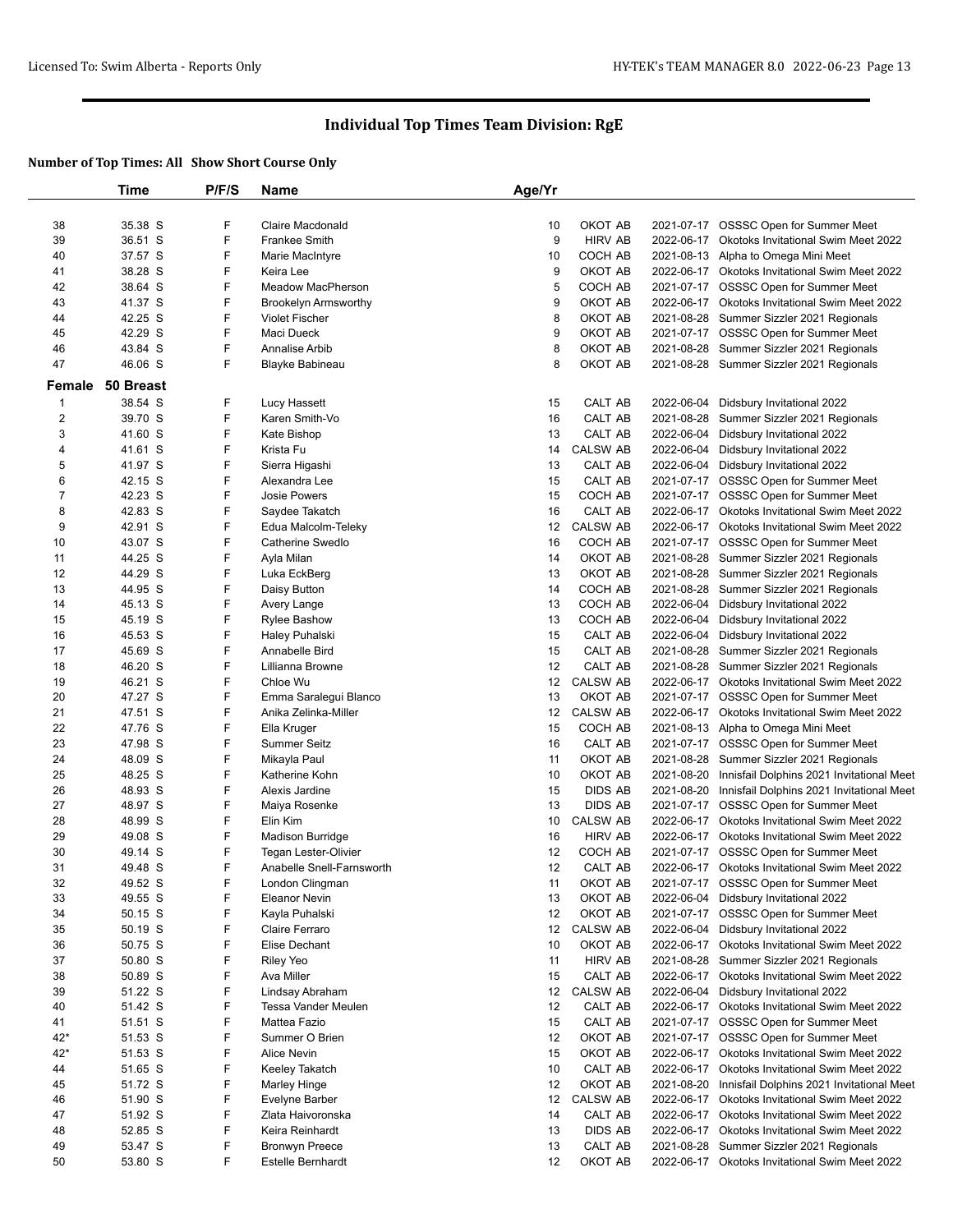|                | Time        | P/F/S | <b>Name</b>                  | Age/Yr |                 |            |                                                      |
|----------------|-------------|-------|------------------------------|--------|-----------------|------------|------------------------------------------------------|
| 51             | 53.82 S     | F     | Luotong Shi                  | 13     | <b>CALSW AB</b> |            | 2022-06-17 Okotoks Invitational Swim Meet 2022       |
| 52             | 53.89 S     | F     | <b>Madison Jardine</b>       | 11     | <b>DIDS AB</b>  | 2022-06-04 | Didsbury Invitational 2022                           |
| 53             | 53.95 S     | F     | Mikaila Tabarangao           | 14     | CALT AB         | 2022-06-04 | Didsbury Invitational 2022                           |
| 54             | 53.99 S     | F     | Ava Ulmer                    | 13     | COCH AB         |            | 2021-08-13 Alpha to Omega Mini Meet                  |
| 55             | 54.25 S     | F     | Karisa Wright                | 17     | COCH AB         | 2021-07-17 | <b>OSSSC Open for Summer Meet</b>                    |
| 56             | 54.40 S     | F     | Isla Kassam                  | 13     | <b>CALSW AB</b> |            | 2022-06-17 Okotoks Invitational Swim Meet 2022       |
| 57             | 54.51 S     | F     | Alexis Walker                | 13     | <b>HIRV AB</b>  |            | 2021-08-28 Summer Sizzler 2021 Regionals             |
| 58             | 54.78 S     | F     | Kassie Burton                | 11     | OKOT AB         |            | 2021-08-20 Innisfail Dolphins 2021 Invitational Meet |
| 59             | 54.90 S     | F     | Zoe Crampton                 | 13     | <b>DIDS AB</b>  | 2022-06-04 | Didsbury Invitational 2022                           |
| 60             | 55.34 S     | F     | Emily Zhou                   | 12     | CALT AB         |            | 2021-08-28 Summer Sizzler 2021 Regionals             |
| 61             | 55.43 S     | F     | Elora-Lynn Snell             | 11     | <b>DIDS AB</b>  |            | 2021-08-28 Summer Sizzler 2021 Regionals             |
| 62             | 55.49 S     | F     | <b>Madison Nugent</b>        | 14     | COCH AB         |            | 2021-08-13 Alpha to Omega Mini Meet                  |
| 63             | 55.56 S     | F     | Kaitlyn Zawaski              | 12     | OKOT AB         |            | 2021-08-28 Summer Sizzler 2021 Regionals             |
| 64             | 55.74 S     | F     | Keira Broadley               | 13     | OKOT AB         |            | 2021-08-28 Summer Sizzler 2021 Regionals             |
| 65             | 56.46 S     | F     | Elsa Andersen                | 10     | CALSW AB        |            | 2022-06-17 Okotoks Invitational Swim Meet 2022       |
| 66             | 56.55 S     | F     | <b>Grace Pawliuk</b>         | 12     | OKOT AB         | 2022-06-04 | Didsbury Invitational 2022                           |
| 67             | 56.61 S     | F     | <b>Mackinley Smith</b>       | 10     | COCH AB         | 2022-06-04 | Didsbury Invitational 2022                           |
| 68             | 56.71 S     | F     | Teryn Lewko                  | 11     | COCH AB         |            | 2022-06-17 Okotoks Invitational Swim Meet 2022       |
| 69             | 57.15 S     | F     | Clara Washburn               | 15     | COCH AB         |            | 2021-08-13 Alpha to Omega Mini Meet                  |
| 70             | 57.49 S     | F     | Paschia Chithiya             | 12     | OKOT AB         |            | 2022-06-17 Okotoks Invitational Swim Meet 2022       |
| 71             | 58.00 S     | F     | Samantha Laarman             | 11     | CALT AB         |            | 2022-06-17 Okotoks Invitational Swim Meet 2022       |
| 72             | 58.14 S     | F     | Cadence Bashow               | 10     | COCH AB         | 2022-06-04 | Didsbury Invitational 2022                           |
| 73             | 58.38 S     | F     | Nina Bernhardt               | 10     | OKOT AB         |            | 2022-06-17 Okotoks Invitational Swim Meet 2022       |
| 74             | 58.88 S     | F     | Madeline Hrycay              | 13     | OKOT AB         |            | 2021-08-28 Summer Sizzler 2021 Regionals             |
| 75             | 59.29 S     | F     | Sarah Weimer                 | 15     | OKOT AB         | 2022-06-17 | <b>Okotoks Invitational Swim Meet 2022</b>           |
| 76             | 59.44 S     | F     | <b>Hilary Pawluk</b>         | 14     | <b>DIDS AB</b>  |            | 2021-08-28 Summer Sizzler 2021 Regionals             |
| 77             | 59.57 S     | F     | Kenzie Siggelkow             | 10     | <b>HIRV AB</b>  |            | 2022-06-17 Okotoks Invitational Swim Meet 2022       |
| 78             | 59.87 S     | F     | Deborah Zitko                | 14     | COCH AB         | 2022-06-04 | Didsbury Invitational 2022                           |
| 79             | $1:00.01$ S | F     | Zoey McLane                  | 9      | OKOT AB         | 2022-06-17 | Okotoks Invitational Swim Meet 2022                  |
| 80             | $1:00.64$ S | F     | Likhwezi Mtshabe             | 15     | OKOT AB         |            | 2022-06-17 Okotoks Invitational Swim Meet 2022       |
| 81             | $1:00.70$ S | F     | Emma Hayes                   | 13     | OKOT AB         |            | 2021-08-28 Summer Sizzler 2021 Regionals             |
| 82             | $1:00.81$ S | F     | Eastin Hubbard               | 11     | COCH AB         | 2022-06-17 | Okotoks Invitational Swim Meet 2022                  |
| 83             | $1:00.92$ S | F     | Makena Takatch               | 12     | CALT AB         | 2022-06-04 | Didsbury Invitational 2022                           |
| 84             | 1:01.20 S   | F     | Nora Kassam                  | 11     | <b>CALSW AB</b> | 2022-06-17 | <b>Okotoks Invitational Swim Meet 2022</b>           |
| 85             | $1:01.83$ S | F     | Kaitlyn Laarman              | 11     | CALT AB         | 2022-06-04 | Didsbury Invitational 2022                           |
| 86             | 1:02.33 S   | F     | Norah Ertman                 | 11     | CALT AB         | 2022-06-04 | Didsbury Invitational 2022                           |
| 87             | $1:03.48$ S | F     | Abigail Hayhoe               | 13     | COCH AB         |            | 2021-07-17 OSSSC Open for Summer Meet                |
| 88             | x1:04.10 S  | F     | Brooklynn Lundberg           | 9      | <b>HIRV AB</b>  | 2022-06-17 | Okotoks Invitational Swim Meet 2022                  |
| 89             | $1:05.20$ S | F     | Kolbi-Rai McTavish           | 10     | OKOT AB         | 2021-08-20 | Innisfail Dolphins 2021 Invitational Meet            |
| 90             | $1:05.99$ S | F     | <b>Briar Jelinek</b>         | 11     | <b>DIDS AB</b>  | 2021-08-20 | Innisfail Dolphins 2021 Invitational Meet            |
| 91             | 1:06.71 S   | F     | Sabrina Maennchen            | 12     | <b>DIDS AB</b>  | 2022-06-04 | Didsbury Invitational 2022                           |
| 92             | 1:07.86 S   | F     | <b>Madison Fisher Boroff</b> | 11     | COCH AB         |            | 2021-08-13 Alpha to Omega Mini Meet                  |
| 93             | $1:09.10$ S | F     | Sydney Kehoe                 | 10     | OKOT AB         |            | 2021-07-17 OSSSC Open for Summer Meet                |
| 94             | 1:09.86 S   | F     | Ellie Scheller               | 11     | <b>HIRV AB</b>  |            | 2021-07-17 OSSSC Open for Summer Meet                |
| 95             | 1:10.49 S   | F     | Olivia Graham                | 10     | OKOT AB         |            | 2021-08-28 Summer Sizzler 2021 Regionals             |
| 96             | $1:10.52$ S | F     | Kierra Siggelkow             | 12     | <b>HIRV AB</b>  |            | 2021-08-28 Summer Sizzler 2021 Regionals             |
| 97             | $1:10.61$ S | F     | Gemma Livesey                | 11     | <b>HIRV AB</b>  |            | 2021-08-28 Summer Sizzler 2021 Regionals             |
| 98             | $1:10.73$ S | F     | Mia Moulder                  | 12     | COCH AB         |            | 2022-06-04 Didsbury Invitational 2022                |
| 99             | 1:11.69 S   | F     | Blayke Babineau              | 9      | OKOT AB         |            | 2022-06-17 Okotoks Invitational Swim Meet 2022       |
| 100            | $1:12.83$ S | F     | Olivia Nemecek               | 10     | OKOT AB         |            | 2021-08-28 Summer Sizzler 2021 Regionals             |
| 101            | $1:13.50$ S | F     | Piper Meechan                | 10     | OKOT AB         |            | 2021-08-28 Summer Sizzler 2021 Regionals             |
| Female         | 100 Breast  |       |                              |        |                 |            |                                                      |
| $\mathbf{1}$   | 1:22.20 S   | F     | Lucy Hassett                 | 15     | CALT AB         |            | 2022-06-17 Okotoks Invitational Swim Meet 2022       |
| $\overline{2}$ | $1:26.13$ S | F     | Karen Smith-Vo               | 16     | CALT AB         |            | 2021-08-28 Summer Sizzler 2021 Regionals             |
| 3              | $1:33.14$ S | F     | Catherine Swedlo             | 16     | COCH AB         |            | 2021-08-13 Alpha to Omega Mini Meet                  |
| 4              | 1:34.26 S   | F     | Sierra Higashi               | 13     | CALT AB         |            | 2022-06-17 Okotoks Invitational Swim Meet 2022       |
| 5              | 1:36.40 S   | F     | Avery Lange                  | 13     | COCH AB         |            | 2022-06-17 Okotoks Invitational Swim Meet 2022       |
| 6              | $1:37.10$ S | F     | Luka EckBerg                 | 13     | OKOT AB         |            | 2021-08-28 Summer Sizzler 2021 Regionals             |
| 7              | 1:38.61 S   | F     | Annabelle Bird               | 15     | CALT AB         |            | 2021-08-28 Summer Sizzler 2021 Regionals             |
| 8              | 1:38.79 S   | F     | <b>Rylee Bashow</b>          | 13     | COCH AB         |            | 2022-06-17 Okotoks Invitational Swim Meet 2022       |
| 9              | 1:40.93 S   | F     | Daisy Button                 | 14     | COCH AB         |            | 2021-08-28 Summer Sizzler 2021 Regionals             |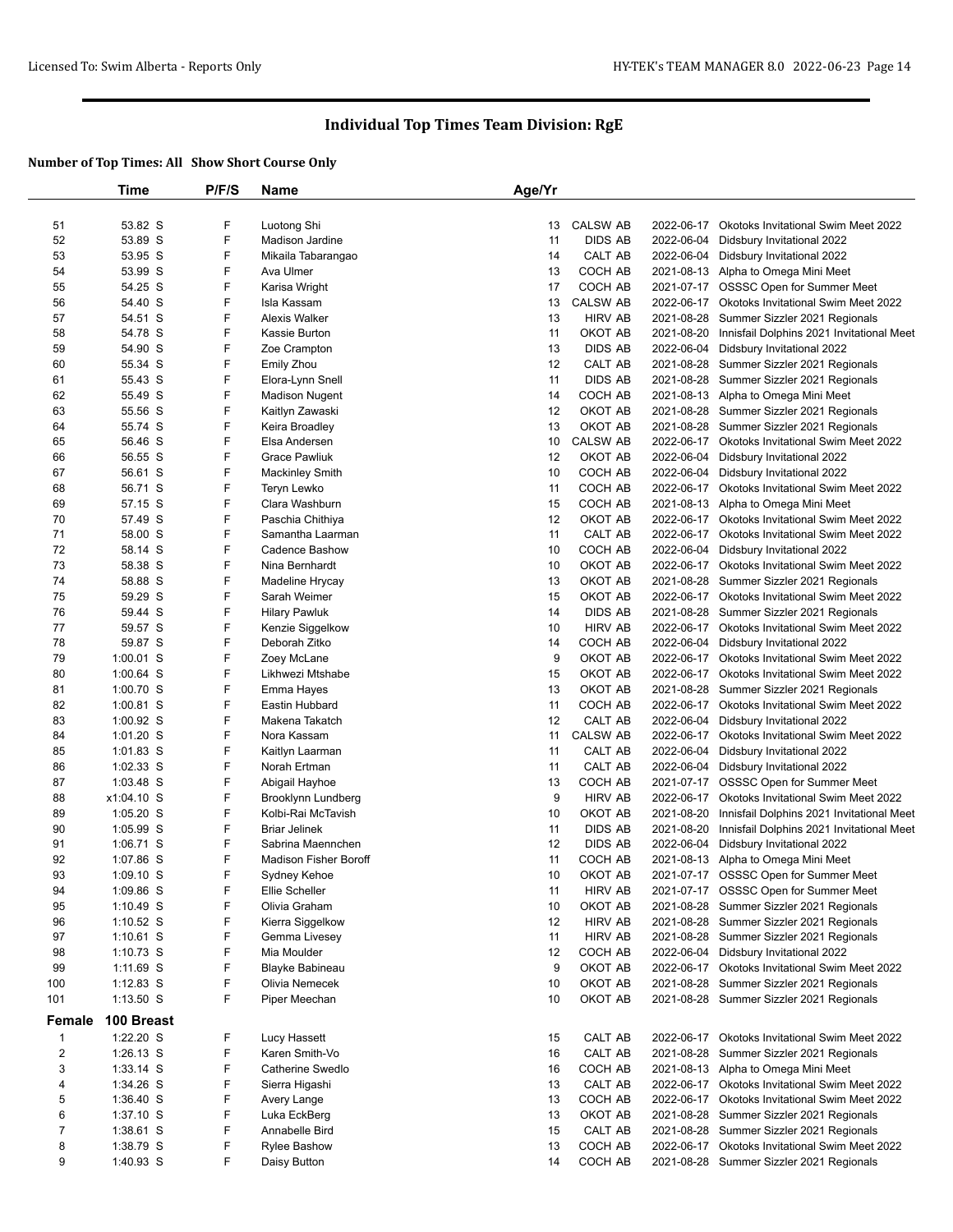|                | Time                   | P/F/S  | Name                                       | Age/Yr   |                    |            |                                                                                            |
|----------------|------------------------|--------|--------------------------------------------|----------|--------------------|------------|--------------------------------------------------------------------------------------------|
|                |                        |        |                                            |          |                    |            |                                                                                            |
| 10             | 1:42.83 S              | F      | Lillianna Browne                           | 12       | CALT AB            |            | 2021-08-28 Summer Sizzler 2021 Regionals                                                   |
| 11             | 1:44.35 S              | F      | <b>Brooke Rousselle</b>                    | 13       | COCH AB            |            | 2021-08-13 Alpha to Omega Mini Meet                                                        |
| 12             | 1:46.59 S              | F      | Ayla Yip                                   | 13       | CALT AB            |            | 2021-08-28 Summer Sizzler 2021 Regionals                                                   |
| 13             | 1:47.53 S              | F      | Anika Zelinka-Miller                       | 12       | <b>CALSW AB</b>    |            | 2022-06-17 Okotoks Invitational Swim Meet 2022                                             |
| 14             | 1:48.09 S              | F      | Madeline Hoang                             | 11       | CALT AB            |            | 2021-08-28 Summer Sizzler 2021 Regionals                                                   |
| 15             | 1:48.51 S              | F      | <b>Summer Seitz</b>                        | 16       | CALT AB            |            | 2021-08-28 Summer Sizzler 2021 Regionals                                                   |
| 16             | 1:50.68 S              | F      | <b>Eleanor Nevin</b>                       | 12       | OKOT AB            | 2021-08-20 | Innisfail Dolphins 2021 Invitational Meet                                                  |
| 17             | 1:51.57 S              | F<br>F | Maiya Rosenke                              | 13<br>13 | <b>DIDS AB</b>     |            | 2021-08-28 Summer Sizzler 2021 Regionals                                                   |
| 18<br>19       | 1:54.63 S<br>1:54.85 S | F      | <b>Bronwyn Preece</b><br>Estelle Bernhardt | 12       | CALT AB<br>OKOT AB |            | 2021-08-28 Summer Sizzler 2021 Regionals<br>2022-06-17 Okotoks Invitational Swim Meet 2022 |
| 20             | 1:56.27 S              | F      | <b>Madison Nugent</b>                      | 15       | COCH AB            |            | 2022-06-17 Okotoks Invitational Swim Meet 2022                                             |
| 21             | 1:56.86 S              | F      | Elora-Lynn Snell                           | 11       | <b>DIDS AB</b>     |            | 2021-08-28 Summer Sizzler 2021 Regionals                                                   |
| 22             | 2:01.14 S              | F      | Deborah Zitko                              | 13       | COCH AB            |            | 2021-08-13 Alpha to Omega Mini Meet                                                        |
| 23             | 2:05.20 S              | F      | Keira Broadley                             | 13       | OKOT AB            |            | 2021-08-28 Summer Sizzler 2021 Regionals                                                   |
| 24             | 2:20.30 S              | F      | Likhwezi Mtshabe                           | 14       | OKOT AB            |            | 2021-08-20 Innisfail Dolphins 2021 Invitational Meet                                       |
| 25             | 2:21.93 S              | F      | <b>Hilary Pawluk</b>                       | 14       | <b>DIDS AB</b>     |            | 2021-08-28 Summer Sizzler 2021 Regionals                                                   |
|                |                        |        |                                            |          |                    |            |                                                                                            |
|                | Female 25 Fly          |        |                                            |          |                    |            |                                                                                            |
| $\mathbf 1$    | 18.49 S                | F      | Katherine Kohn                             | 10       | OKOT AB            |            | 2021-08-28 Summer Sizzler 2021 Regionals                                                   |
| $\overline{2}$ | 18.90 S                | F      | Mikayla Paul                               | 11       | OKOT AB            |            | 2021-07-17 OSSSC Open for Summer Meet                                                      |
| 3              | 21.38 S                | F      | Keeley Takatch                             | 10       | <b>CALT AB</b>     |            | 2022-06-04 Didsbury Invitational 2022                                                      |
| 4              | 22.38 S                | F      | Sofie Nguyen                               | 10       | <b>CALSW AB</b>    |            | 2022-06-04 Didsbury Invitational 2022                                                      |
| 5              | 23.14 S                | F      | Teryn Lewko                                | 10       | COCH AB            |            | 2021-08-13 Alpha to Omega Mini Meet                                                        |
| 6              | 24.10 S                | F      | Elise Dechant                              | 9        | OKOT AB            |            | 2021-07-17 OSSSC Open for Summer Meet                                                      |
| $\overline{7}$ | 24.28 S                | F      | Elsa Andersen                              | 10       | <b>CALSW AB</b>    |            | 2022-06-17 Okotoks Invitational Swim Meet 2022                                             |
| 8              | 24.37 S                | F      | Rebecca Laarman                            | 9        | CALT AB            |            | 2022-06-17 Okotoks Invitational Swim Meet 2022                                             |
| 9              | 25.00 S                | F      | Kolbi-Rai McTavish                         | 10       | OKOT AB            |            | 2021-08-28 Summer Sizzler 2021 Regionals                                                   |
| 10             | 26.03 S                | F<br>F | <b>Grace Pawliuk</b>                       | 11       | OKOT AB            |            | 2021-07-17 OSSSC Open for Summer Meet                                                      |
| 11<br>12       | 26.59 S<br>27.33 S     | F      | <b>Mackinley Smith</b>                     | 9<br>10  | COCH AB<br>OKOT AB |            | 2021-07-17 OSSSC Open for Summer Meet                                                      |
|                |                        | F      | Heidi EckBerg                              | 10       |                    |            | 2022-06-17 Okotoks Invitational Swim Meet 2022                                             |
| 13<br>14       | 27.51 S<br>28.34 S     | F      | Valerie Jones<br>Kaitlyn Laarman           | 10       | CALT AB<br>CALT AB |            | 2022-06-17 Okotoks Invitational Swim Meet 2022<br>2021-08-28 Summer Sizzler 2021 Regionals |
| 15             | 28.40 S                | F      | Olivia Graham                              | 10       | OKOT AB            |            | 2021-07-17 OSSSC Open for Summer Meet                                                      |
| 16             | 28.67 S                | F      | Luoying Shi                                | 10       | <b>CALSW AB</b>    |            | 2022-06-17 Okotoks Invitational Swim Meet 2022                                             |
| 17             | 29.30 S                | F      | Piper Meechan                              | 10       | OKOT AB            |            | 2021-08-28 Summer Sizzler 2021 Regionals                                                   |
| 18             | 30.29 S                | F      | Cadence Bashow                             | 9        | COCH AB            |            | 2021-07-17 OSSSC Open for Summer Meet                                                      |
| 19             | 30.33 S                | F      | Seren Broadley                             | 10       | OKOT AB            |            | 2021-07-17 OSSSC Open for Summer Meet                                                      |
| 20             | 30.62 S                | F      | Keira Lee                                  | 9        | OKOT AB            |            | 2022-06-17 Okotoks Invitational Swim Meet 2022                                             |
| 21             | 31.68 S                | F      | <b>Madison Fisher Boroff</b>               | 11       | COCH AB            |            | 2021-08-28 Summer Sizzler 2021 Regionals                                                   |
| 22             | 33.32 S                | F      | Aspen English                              | 9        | <b>CALSW AB</b>    |            | 2022-06-04 Didsbury Invitational 2022                                                      |
| 23             | 33.84 S                | F      | Marie MacIntyre                            | 10       | COCH AB            |            | 2021-08-13 Alpha to Omega Mini Meet                                                        |
| 24             | 34.40 S                | F      | <b>Madison MacPherson</b>                  | 9        | COCH AB            |            | 2022-06-17 Okotoks Invitational Swim Meet 2022                                             |
| 25             | 34.60 S                | F      | Maci Dueck                                 | 9        | OKOT AB            |            | 2021-08-28 Summer Sizzler 2021 Regionals                                                   |
| 26             | 35.18 S                | F      | Elliott Hefferan                           | 10       | OKOT AB            |            | 2021-07-17 OSSSC Open for Summer Meet                                                      |
| 27             | 35.79 S                | F      | Avery Baldwin                              | 7        | OKOT AB            |            | 2022-06-17 Okotoks Invitational Swim Meet 2022                                             |
| 28             | 36.82 S                | F      | Sydney Kehoe                               | 10       | OKOT AB            |            | 2021-07-17 OSSSC Open for Summer Meet                                                      |
| 29             | 39.05 S                | F      | Olivia Nemecek                             | 10       | OKOT AB            |            | 2021-08-28 Summer Sizzler 2021 Regionals                                                   |
| 30             | 42.85 S                | F      | Piper Wotton                               | 9        | COCH AB            |            | 2021-08-13 Alpha to Omega Mini Meet                                                        |
|                | Female 50 Fly          |        |                                            |          |                    |            |                                                                                            |
| $\mathbf 1$    | 32.93 S                | F      | Lucy Hassett                               | 15       | CALT AB            |            | 2022-06-04 Didsbury Invitational 2022                                                      |
| $\overline{2}$ | 34.40 S                | F      | Georgia Stoddart                           | 16       | <b>HIRV AB</b>     |            | 2022-06-17 Okotoks Invitational Swim Meet 2022                                             |
| 3              | 34.69 S                | F      | Catherine Swedlo                           | 16       | COCH AB            |            | 2021-07-17 OSSSC Open for Summer Meet                                                      |
| 4              | 35.46 S                | F      | Saydee Takatch                             | 16       | CALT AB            |            | 2022-06-04 Didsbury Invitational 2022                                                      |
| 5              | 35.50 S                | F      | Arianna Flory                              | 15       | CALT AB            |            | 2021-08-28 Summer Sizzler 2021 Regionals                                                   |
| 6              | 35.90 S                | F      | Kaitlyn Eiserman                           | 13       | COCH AB            |            | 2021-08-13 Alpha to Omega Mini Meet                                                        |
| 7              | 36.13 S                | F      | Ella Kruger                                | 15       | COCH AB            |            | 2021-08-13 Alpha to Omega Mini Meet                                                        |
| 8              | 36.37 S                | F      | Danica Fisher                              | 14       | COCH AB            |            | 2022-06-17 Okotoks Invitational Swim Meet 2022                                             |
| 9              | 36.79 S                | F      | Krista Fu                                  | 14       | <b>CALSW AB</b>    |            | 2022-06-04 Didsbury Invitational 2022                                                      |
| 10             | 36.98 S                | F      | Genevyeve Lindenback                       | 14       | OKOT AB            |            | 2021-08-28 Summer Sizzler 2021 Regionals                                                   |
| 11             | 37.82 S                | F      | Avery Takatch                              | 17       | CALT AB            |            | 2022-06-17 Okotoks Invitational Swim Meet 2022                                             |
| 12             | 38.30 S                | F      | Josie Powers                               | 15       | COCH AB            |            | 2021-07-17 OSSSC Open for Summer Meet                                                      |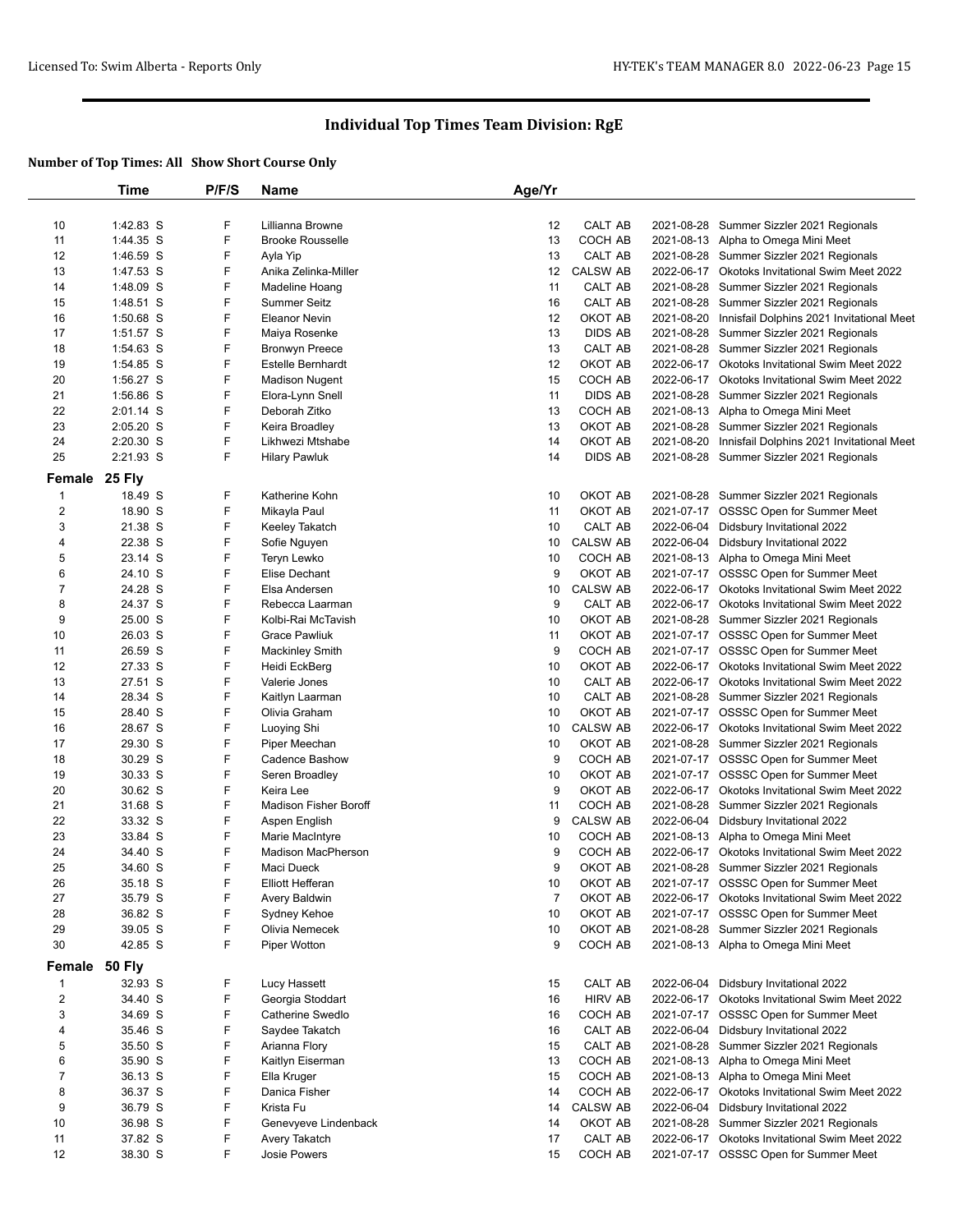|                | Time           | P/F/S | <b>Name</b>             | Age/Yr          |                 |            |                                                      |
|----------------|----------------|-------|-------------------------|-----------------|-----------------|------------|------------------------------------------------------|
|                |                |       |                         |                 |                 |            |                                                      |
| 13             | 38.62 S        | F     | <b>Rylee Bashow</b>     | 12              | COCH AB         | 2021-08-13 | Alpha to Omega Mini Meet                             |
| 14             | 38.69 S        | F     | Edua Malcolm-Teleky     | 12 <sup>2</sup> | <b>CALSW AB</b> |            | 2022-06-04 Didsbury Invitational 2022                |
| 15             | 39.17 S        | F     | Haley Puhalski          | 15              | CALT AB         |            | 2022-06-17 Okotoks Invitational Swim Meet 2022       |
| 16             | 39.79 S        | F     | Mattea Fazio            | 16              | CALT AB         |            | 2022-06-17 Okotoks Invitational Swim Meet 2022       |
| 17             | 39.81 S        | F     | Mikayla Paul            | 11              | OKOT AB         | 2021-08-28 | Summer Sizzler 2021 Regionals                        |
| 18             | 39.92 S        | F     | Ayla Yip                | 13              | CALT AB         | 2021-08-28 | Summer Sizzler 2021 Regionals                        |
| 19             | 40.06 S        | F     | Kate Bishop             | 13              | CALT AB         |            | 2022-06-17 Okotoks Invitational Swim Meet 2022       |
| 20             | 40.27 S        | F     | <b>Eleanor Nevin</b>    | 12              | OKOT AB         |            | 2021-08-28 Summer Sizzler 2021 Regionals             |
| 21             | 40.66 S        | F     | <b>Brooke Rousselle</b> | 13              | COCH AB         |            | 2021-08-13 Alpha to Omega Mini Meet                  |
| 22             | 41.70 S        | F     | Keira Broadley          | 14              | OKOT AB         |            | 2022-06-17 Okotoks Invitational Swim Meet 2022       |
| 23             | 41.92 S        | F     | Katherine Kohn          | 10              | OKOT AB         | 2021-08-20 | Innisfail Dolphins 2021 Invitational Meet            |
| 24             | 42.24 S        | F     | Daisy Button            | 14              | COCH AB         | 2021-08-13 | Alpha to Omega Mini Meet                             |
| 25             | 42.86 S        | F     | Tessa Vander Meulen     | 12              | CALT AB         |            | 2022-06-17 Okotoks Invitational Swim Meet 2022       |
| 26             | 43.52 S        | F     | Bronwyn Preece          | 13              | CALT AB         | 2021-08-28 | Summer Sizzler 2021 Regionals                        |
| 27             | 43.57 S        | F     | Portia Seitz            | 15              | OKOT AB         |            | 2022-06-17 Okotoks Invitational Swim Meet 2022       |
| 28             | 43.58 S        | F     | Madeleine Robinson      | 13              | COCH AB         |            | 2021-08-13 Alpha to Omega Mini Meet                  |
| 29             | 43.69 S        | F     | Angeli Chan             | 18              | OKOT AB         | 2021-08-28 | Summer Sizzler 2021 Regionals                        |
| 30             | 43.73 S        | F     | Summer Seitz            | 17              | OKOT AB         |            | 2022-06-17 Okotoks Invitational Swim Meet 2022       |
| 31             | 43.75 S        | F     | Sierra Higashi          | 12              | CALT AB         | 2021-08-28 | Summer Sizzler 2021 Regionals                        |
| 32             | 44.05 S        | F     | Keira Reinhardt         | 13              | <b>DIDS AB</b>  |            | 2022-06-17 Okotoks Invitational Swim Meet 2022       |
| 33             | 44.12 S        | F     | Maiya Rosenke           | 13              | <b>DIDS AB</b>  |            | 2021-08-28 Summer Sizzler 2021 Regionals             |
| 34             | 44.78 S        | F     | Elizabeth Loades        | 15              | <b>DIDS AB</b>  | 2021-08-20 | Innisfail Dolphins 2021 Invitational Meet            |
| 35             | 45.37 S        | F     | Avery Lange             | 13              | COCH AB         | 2022-06-17 | <b>Okotoks Invitational Swim Meet 2022</b>           |
| 36             | 45.42 S        | F     | Autumn Bates-Gardiner   | 15              | <b>DIDS AB</b>  |            | 2022-06-17 Okotoks Invitational Swim Meet 2022       |
| 37             | 45.92 S        | F     | Sarah Liesemer          | 13              | CALT AB         | 2022-06-04 | Didsbury Invitational 2022                           |
| 38             | 46.03 S        | F     | Anika Zelinka-Miller    | 12              | <b>CALSW AB</b> | 2022-06-17 | Okotoks Invitational Swim Meet 2022                  |
| 39             | 46.04 S        | F     | Summer O Brien          | 12              | OKOT AB         |            | 2021-08-28 Summer Sizzler 2021 Regionals             |
| 40             | 46.12 S        | F     | Ava Ulmer               | 14              | COCH AB         |            | 2022-06-17 Okotoks Invitational Swim Meet 2022       |
| 41             | 46.18 S        | F     | Emily Hoang             | 12              | CALT AB         | 2021-08-28 | Summer Sizzler 2021 Regionals                        |
| 42             | 46.69 S        | F     | Evelyne Barber          | 12 <sup>2</sup> | <b>CALSW AB</b> |            | 2022-06-17 Okotoks Invitational Swim Meet 2022       |
| 43             | 48.27 S        | F     | Isla Kassam             | 13              | <b>CALSW AB</b> | 2022-06-17 | <b>Okotoks Invitational Swim Meet 2022</b>           |
| 44             | 48.51 S        | F     | Kassie Burton           | 11              | OKOT AB         | 2021-08-20 | Innisfail Dolphins 2021 Invitational Meet            |
| 45             | 48.82 S        | F     | Elora-Lynn Snell        | 11              | <b>DIDS AB</b>  | 2021-08-28 | Summer Sizzler 2021 Regionals                        |
| 46             | 49.04 S        | F     | <b>Madison Nugent</b>   | 15              | COCH AB         | 2022-06-17 | Okotoks Invitational Swim Meet 2022                  |
| 47             | 49.67 S        | F     | Clara Washburn          | 15              | COCH AB         | 2021-08-13 | Alpha to Omega Mini Meet                             |
| 48             | 49.85 S        | F     | Marley Hinge            | 12              | OKOT AB         | 2021-08-20 | Innisfail Dolphins 2021 Invitational Meet            |
| 49             | 50.71 S        | F     | Nina Bernhardt          | 10              | OKOT AB         | 2022-06-17 | Okotoks Invitational Swim Meet 2022                  |
| 50             | 51.37 S        | F     | Emily Zhou              | 12              | CALT AB         | 2021-08-28 | Summer Sizzler 2021 Regionals                        |
| 51             | 51.60 S        | F     | Elise Dechant           | 10              | OKOT AB         | 2022-06-04 | Didsbury Invitational 2022                           |
| 52             | 51.67 S        | F     | Likhwezi Mtshabe        | 14              | OKOT AB         | 2021-08-20 | Innisfail Dolphins 2021 Invitational Meet            |
| 53             | 51.74 S        | F     | Teryn Lewko             | 11              | COCH AB         | 2022-06-17 | Okotoks Invitational Swim Meet 2022                  |
| 54             | 52.70 S        | F     | <b>Grace Pawliuk</b>    | 11              | OKOT AB         | 2021-08-20 | Innisfail Dolphins 2021 Invitational Meet            |
| 55             | 53.81 S        | F     | Brooklynn Yorke         | 12              | COCH AB         |            | 2022-06-17 Okotoks Invitational Swim Meet 2022       |
| 56             | 53.85 S        | F     | London Clingman         | 11              | OKOT AB         |            | 2021-07-17 OSSSC Open for Summer Meet                |
| 57             | 57.05 S        | F     | Madison Jardine         | 11              | <b>DIDS AB</b>  | 2022-06-04 | Didsbury Invitational 2022                           |
| 58             | 58.39 S        | F     | Sabrina Maennchen       | 12              | <b>DIDS AB</b>  | 2022-06-04 | Didsbury Invitational 2022                           |
| 59             | 59.94 S        | F     | Kolbi-Rai McTavish      | 10              | OKOT AB         | 2021-08-20 | Innisfail Dolphins 2021 Invitational Meet            |
| 60             | $1:03.22$ S    | F     | <b>Hilary Pawluk</b>    | 14              | DIDS AB         | 2021-08-28 | Summer Sizzler 2021 Regionals                        |
| 61             | 1:03.27 S      | F     | Ellie Scheller          | 11              | <b>HIRV AB</b>  |            | 2021-08-28 Summer Sizzler 2021 Regionals             |
|                |                |       |                         |                 |                 |            |                                                      |
| Female         | <b>100 Fly</b> |       |                         |                 |                 |            |                                                      |
| $\mathbf{1}$   | 1:35.37 S      | F     | Haley Puhalski          | 14              | OKOT AB         |            | 2021-08-28 Summer Sizzler 2021 Regionals             |
| $\overline{2}$ | 1:37.76 S      | F     | <b>Eleanor Nevin</b>    | 12              | OKOT AB         |            | 2021-08-28 Summer Sizzler 2021 Regionals             |
| 3              | 1:42.14 S      | F     | Kayla Puhalski          | 12              | OKOT AB         |            | 2021-08-28 Summer Sizzler 2021 Regionals             |
| Female         | 25 IM          |       |                         |                 |                 |            |                                                      |
| -1             | 35.44 S        | F     | Sarah Pawliuk           | 6               | OKOT AB         |            | 2021-08-20 Innisfail Dolphins 2021 Invitational Meet |
| Female         | 100 IM         |       |                         |                 |                 |            |                                                      |
| $\mathbf{1}$   | $1:16.10$ S    | F     | Lucy Hassett            | 15              | CALT AB         | 2022-06-04 | Didsbury Invitational 2022                           |
| $\overline{2}$ | 1:17.74 S      | F     | Saydee Takatch          | 16              | CALT AB         |            | 2022-06-04 Didsbury Invitational 2022                |
| 3              | $1:19.14$ S    | F     | Catherine Swedlo        | 16              | COCH AB         |            | 2021-07-17 OSSSC Open for Summer Meet                |
| 4              | 1:23.40 S      | F     | Danica Fisher           | 14              | COCH AB         |            | 2022-06-04 Didsbury Invitational 2022                |
|                |                |       |                         |                 |                 |            |                                                      |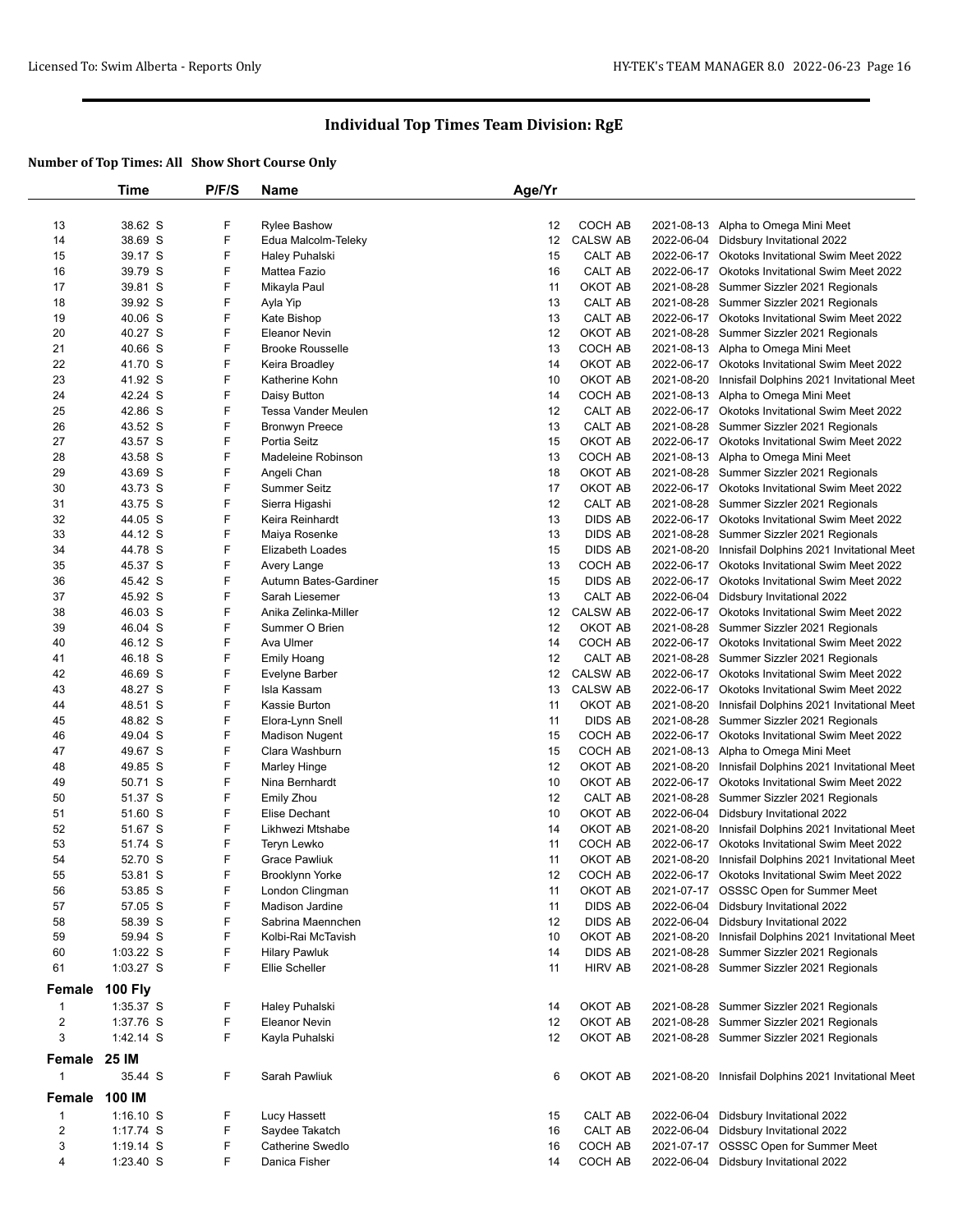|       | Time        | P/F/S | <b>Name</b>             | Age/Yr          |                 |            |                                                |
|-------|-------------|-------|-------------------------|-----------------|-----------------|------------|------------------------------------------------|
|       |             |       |                         |                 |                 |            |                                                |
| 5     | 1:23.67 S   | F     | Haley Puhalski          | 15              | CALT AB         |            | 2022-06-04 Didsbury Invitational 2022          |
| 6     | 1:23.89 S   | F     | Genevyeve Lindenback    | 14              | OKOT AB         |            | 2021-08-28 Summer Sizzler 2021 Regionals       |
| 7     | 1:24.44 S   | F     | Alexandra Lee           | 15              | CALT AB         |            | 2021-08-28 Summer Sizzler 2021 Regionals       |
| 8     | $1:25.01$ S | F     | <b>Josie Powers</b>     | 15              | COCH AB         |            | 2021-07-17 OSSSC Open for Summer Meet          |
| 9     | 1:25.49 S   | F     | <b>Brooke Rousselle</b> | 13              | COCH AB         |            | 2021-07-17 OSSSC Open for Summer Meet          |
| 10    | $1:26.19$ S | F     | Ella Kruger             | 15              | COCH AB         |            | 2021-08-13 Alpha to Omega Mini Meet            |
| 11    | $1:26.63$ S | F     | Sierra Higashi          | 13              | CALT AB         |            | 2022-06-17 Okotoks Invitational Swim Meet 2022 |
| 12    | 1:26.79 S   | F     | Edua Malcolm-Teleky     | 12 <sup>°</sup> | <b>CALSW AB</b> | 2022-06-17 | Okotoks Invitational Swim Meet 2022            |
| 13    | $1:27.16$ S | F     | Kate Bishop             | 13              | CALT AB         |            | 2022-06-04 Didsbury Invitational 2022          |
| $14*$ | 1:28.01 S   | F     | Avery Takatch           | 17              | CALT AB         | 2022-06-04 | Didsbury Invitational 2022                     |
| $14*$ | 1:28.01 S   | F     | <b>Rylee Bashow</b>     | 13              | COCH AB         | 2022-06-04 | Didsbury Invitational 2022                     |
| 16    | $1:28.04$ S | F     | Lillianna Browne        | 12              | CALT AB         | 2021-08-28 | Summer Sizzler 2021 Regionals                  |
| 17    | 1:28.42 S   | F     | Ayla Milan              | 14              | OKOT AB         | 2021-08-28 | Summer Sizzler 2021 Regionals                  |
| 18    | 1:28.71 S   | F     | Mikayla Paul            | 11              | OKOT AB         | 2021-08-20 | Innisfail Dolphins 2021 Invitational Meet      |
| 19    | $1:29.25$ S | F     | Kaitlyn Eiserman        | 13              | COCH AB         |            | 2021-07-17 OSSSC Open for Summer Meet          |
| 20    | $1:30.91$ S | F     | Luka EckBerg            | 13              | OKOT AB         | 2021-08-20 | Innisfail Dolphins 2021 Invitational Meet      |
| 21    | $1:31.41$ S | F     | Summer Seitz            | 16              | CALT AB         | 2021-08-28 | Summer Sizzler 2021 Regionals                  |
| 22    | 1:31.74 S   | F     | Annabelle Bird          | 15              | CALT AB         |            | 2021-08-28 Summer Sizzler 2021 Regionals       |
| 23    | $1:33.31$ S | F     | Anika Zelinka-Miller    | 12              | <b>CALSW AB</b> | 2022-06-04 | Didsbury Invitational 2022                     |
| 24    | 1:33.60 S   | F     | <b>Eleanor Nevin</b>    | 13              | OKOT AB         | 2022-06-17 | <b>Okotoks Invitational Swim Meet 2022</b>     |
| 25    | 1:34.02 S   | F     | Maiya Rosenke           | 13              | <b>DIDS AB</b>  |            | 2021-08-28 Summer Sizzler 2021 Regionals       |
| 26    | 1:34.95 S   | F     | Avery Lange             | 13              | COCH AB         |            | 2022-06-04 Didsbury Invitational 2022          |
| 27    | $1:35.02$ S | F     | Mattea Fazio            | 16              | CALT AB         |            | 2022-06-17 Okotoks Invitational Swim Meet 2022 |
| 28    | 1:35.39 S   | F     | Emma Saralegui Blanco   | 13              | OKOT AB         |            | 2021-07-17 OSSSC Open for Summer Meet          |
| 29    | 1:35.41 S   | F     | Kayla Puhalski          | 12              | OKOT AB         |            | 2021-07-17 OSSSC Open for Summer Meet          |
| 30    | 1:35.56 S   | F     | Isla Kassam             | 13              | <b>CALSW AB</b> | 2022-06-17 | Okotoks Invitational Swim Meet 2022            |
|       |             | F     | Angeli Chan             | 18              | OKOT AB         |            |                                                |
| 31    | 1:35.74 S   | F     |                         |                 |                 | 2021-08-28 | Summer Sizzler 2021 Regionals                  |
| 32    | $1:36.15$ S |       | Katherine Kohn          | 10              | OKOT AB         | 2021-08-20 | Innisfail Dolphins 2021 Invitational Meet      |
| 33    | $1:36.40$ S | F     | <b>Bronwyn Preece</b>   | 13              | CALT AB         | 2021-08-28 | Summer Sizzler 2021 Regionals                  |
| 34    | 1:36.42 S   | F     | <b>Mackenzie Moring</b> | 12              | COCH AB         |            | 2022-06-04 Didsbury Invitational 2022          |
| 35    | 1:36.60 S   | F     | Daisy Button            | 14              | COCH AB         |            | 2021-07-17 OSSSC Open for Summer Meet          |
| 36    | 1:37.04 S   | F     | Keira Reinhardt         | 13              | <b>DIDS AB</b>  | 2022-06-17 | <b>Okotoks Invitational Swim Meet 2022</b>     |
| 37    | 1:38.49 S   | F     | Ava Miller              | 15              | CALT AB         |            | 2022-06-17 Okotoks Invitational Swim Meet 2022 |
| 38    | 1:38.59 S   | F     | Chloe Wu                | 12              | <b>CALSW AB</b> |            | 2022-06-17 Okotoks Invitational Swim Meet 2022 |
| 39    | 1:38.79 S   | F     | Karisa Wright           | 17              | COCH AB         |            | 2021-07-17 OSSSC Open for Summer Meet          |
| $40*$ | 1:38.97 S   | F     | Sarah Liesemer          | 13              | CALT AB         |            | 2022-06-04 Didsbury Invitational 2022          |
| $40*$ | 1:38.97 S   | F     | London Clingman         | 11              | OKOT AB         |            | 2021-07-17 OSSSC Open for Summer Meet          |
| 42    | 1:39.98 S   | F     | <b>Emily Hoang</b>      | 12              | CALT AB         |            | 2021-08-28 Summer Sizzler 2021 Regionals       |
| 43    | $1:40.18$ S | F     | Madeleine Robinson      | 13              | COCH AB         |            | 2021-07-17 OSSSC Open for Summer Meet          |
| 44    | 1:40.29 S   | F     | Keeley Takatch          | 10              | CALT AB         |            | 2022-06-17 Okotoks Invitational Swim Meet 2022 |
| 45    | 1:40.54 S   | F     | Ava Ulmer               | 13              | COCH AB         |            | 2021-08-13 Alpha to Omega Mini Meet            |
| 46    | 1:40.89 S   | F     | Evelyne Barber          | 12              | <b>CALSW AB</b> |            | 2022-06-17 Okotoks Invitational Swim Meet 2022 |
| 47    | 1:41.20 S   | F     | Summer O Brien          | 12              | OKOT AB         |            | 2021-08-28 Summer Sizzler 2021 Regionals       |
| 48    | 1:41.46 S   | F     | <b>Madison Nugent</b>   | 15              | COCH AB         | 2022-06-17 | Okotoks Invitational Swim Meet 2022            |
| 49    | 1:41.50 S   | F     | <b>Marley Hinge</b>     | 12              | OKOT AB         | 2021-08-20 | Innisfail Dolphins 2021 Invitational Meet      |
| $50*$ | 1:42.17 S   | F     | Madeline Hrycay         | 13              | OKOT AB         | 2021-07-17 | <b>OSSSC Open for Summer Meet</b>              |
| $50*$ | 1:42.17 S   | F     | Keira Broadley          | 13              | OKOT AB         |            | 2021-08-28 Summer Sizzler 2021 Regionals       |
| 52    | 1:42.85 S   | F     | Deborah Zitko           | 13              | COCH AB         |            | 2021-08-13 Alpha to Omega Mini Meet            |
| 53    | 1:43.66 S   | F     | Autumn Bates-Gardiner   | 15              | <b>DIDS AB</b>  | 2022-06-17 | Okotoks Invitational Swim Meet 2022            |
| 54    | 1:43.92 S   | F     | Alexis Jardine          | 15              | <b>DIDS AB</b>  | 2021-08-28 | Summer Sizzler 2021 Regionals                  |
| 55    | 1:46.09 S   | F     | Madeline Hoang          | 11              | CALT AB         | 2021-08-28 | Summer Sizzler 2021 Regionals                  |
| 56    | 1:47.00 S   | F     | <b>Grace Pawliuk</b>    | 11              | OKOT AB         | 2021-08-28 | Summer Sizzler 2021 Regionals                  |
| 57    | 1:47.31 S   | F     | <b>Riley Yeo</b>        | 11              | <b>HIRV AB</b>  | 2021-08-28 | Summer Sizzler 2021 Regionals                  |
| 58    | 1:47.34 S   | F     | <b>Brooklynn Yorke</b>  | 12              | COCH AB         | 2022-06-04 | Didsbury Invitational 2022                     |
| 59    | 1:48.09 S   | F     | Samantha Laarman        | 11              | CALT AB         | 2022-06-04 | Didsbury Invitational 2022                     |
| 60    | 1:49.02 S   | F     | Kassie Burton           | 11              | OKOT AB         | 2021-08-20 | Innisfail Dolphins 2021 Invitational Meet      |
| 61    | 1:49.27 S   | F     | Zoe Crampton            | 13              | <b>DIDS AB</b>  | 2022-06-04 | Didsbury Invitational 2022                     |
| 62    | 1:49.69 S   | F     | Teryn Lewko             | 11              | COCH AB         | 2022-06-04 | Didsbury Invitational 2022                     |
| 63    | $1:50.58$ S | F     | <b>Mackinley Smith</b>  | 10              | COCH AB         | 2022-06-04 | Didsbury Invitational 2022                     |
| 64    | 1:50.62 S   | F     | Madison Jardine         | 11              | <b>DIDS AB</b>  | 2022-06-04 | Didsbury Invitational 2022                     |
| 65    | 1:51.54 S   | F     | Abigail Hayhoe          | 13              | COCH AB         |            | 2021-08-13 Alpha to Omega Mini Meet            |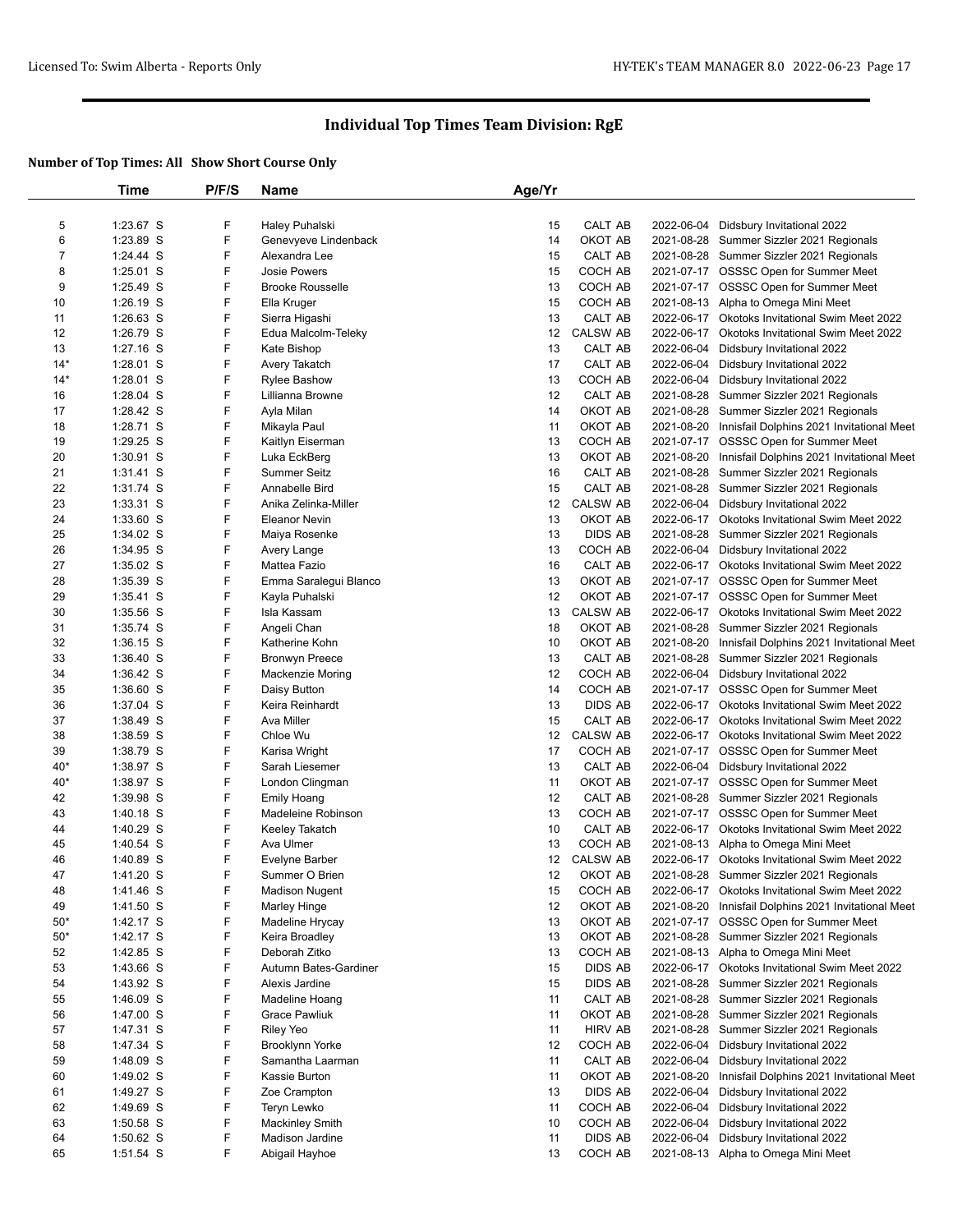|                | Time                   | P/F/S  | <b>Name</b>                  | Age/Yr         |                            |            |                                                                                             |
|----------------|------------------------|--------|------------------------------|----------------|----------------------------|------------|---------------------------------------------------------------------------------------------|
|                | 1:53.48 S              |        | Elizabeth Loades             |                |                            |            |                                                                                             |
| 66<br>67       | 1:54.63 S              | F<br>F | Claire Ferraro               | 15<br>12       | DIDS AB<br><b>CALSW AB</b> | 2021-08-20 | Innisfail Dolphins 2021 Invitational Meet<br>2022-06-17 Okotoks Invitational Swim Meet 2022 |
|                | 1:56.30 S              | F      | <b>Elise Dechant</b>         | 9              | OKOT AB                    |            |                                                                                             |
| 68             |                        | F      | Likhwezi Mtshabe             |                |                            |            | 2021-07-17 OSSSC Open for Summer Meet                                                       |
| 69<br>70       | 1:56.37 S<br>1:56.51 S | F      | Cadence Bashow               | 14<br>9        | OKOT AB<br>COCH AB         |            | 2021-08-28 Summer Sizzler 2021 Regionals                                                    |
|                |                        | F      |                              |                | <b>DIDS AB</b>             |            | 2021-08-13 Alpha to Omega Mini Meet                                                         |
| 71             | 1:57.54 S              | F      | Sabrina Maennchen            | 12             |                            |            | 2022-06-17 Okotoks Invitational Swim Meet 2022                                              |
| 72<br>73       | 1:57.56 S              | F      | Norah Ertman                 | 11             | CALT AB                    |            | 2022-06-04 Didsbury Invitational 2022                                                       |
|                | 1:58.14 S<br>1:58.82 S | F      | Kaitlyn Laarman              | 11             | CALT AB                    |            | 2022-06-04 Didsbury Invitational 2022<br>2022-06-17 Okotoks Invitational Swim Meet 2022     |
| 74             |                        |        | Nora Kassam                  | 11             | <b>CALSW AB</b>            |            |                                                                                             |
| 75             | $2:01.52$ S            | F<br>F | Kolbi-Rai McTavish           | 10             | OKOT AB                    |            | 2021-08-28 Summer Sizzler 2021 Regionals                                                    |
| 76             | 2:04.55 S              |        | Ella Pederson                | 10             | CALT AB                    |            | 2022-06-17 Okotoks Invitational Swim Meet 2022                                              |
| 77             | 2:04.65 S              | F      | <b>Madison Fisher Boroff</b> | 12             | COCH AB                    |            | 2022-06-17 Okotoks Invitational Swim Meet 2022                                              |
| 78             | 2:07.03 S              | F      | <b>Briar Jelinek</b>         | 11             | <b>DIDS AB</b>             |            | 2021-08-28 Summer Sizzler 2021 Regionals                                                    |
| 79             | 2:08.63 S              | F      | Makena Takatch               | 11             | CALT AB                    |            | 2021-07-17 OSSSC Open for Summer Meet                                                       |
| 80             | $2:12.48$ S            | F      | Sydney Kehoe                 | 10             | OKOT AB                    |            | 2021-07-17 OSSSC Open for Summer Meet                                                       |
| 81             | 2:14.66 S              | F      | <b>Ellie Scheller</b>        | 11             | <b>HIRV AB</b>             |            | 2021-08-28 Summer Sizzler 2021 Regionals                                                    |
| 82             | 2:38.41 S              | F      | <b>Madison MacPherson</b>    | 9              | COCH AB                    |            | 2022-06-04 Didsbury Invitational 2022                                                       |
| Female         | 200 IM                 |        |                              |                |                            |            |                                                                                             |
| $\mathbf{1}$   | 2:47.98 S              | F      | Karen Smith-Vo               | 16             | CALT AB                    |            | 2021-08-28 Summer Sizzler 2021 Regionals                                                    |
| $\overline{2}$ | 2:57.36 S              | F      | Arianna Flory                | 16             | CALT AB                    |            | 2022-06-17 Okotoks Invitational Swim Meet 2022                                              |
| 3              | $3:05.60$ S            | F      | Haley Puhalski               | 14             | OKOT AB                    |            | 2021-07-17 OSSSC Open for Summer Meet                                                       |
| 4              | $3:06.45$ S            | F      | Alexandra Lee                | 15             | CALT AB                    |            | 2021-08-28 Summer Sizzler 2021 Regionals                                                    |
| 5              | 3:20.59 S              | F      | Kaitlyn Zawaski              | 12             | OKOT AB                    |            | 2021-07-17 OSSSC Open for Summer Meet                                                       |
| 6              | $3:24.47$ S            | F      | Alexis Walker                | 13             | <b>HIRV AB</b>             |            | 2021-07-17 OSSSC Open for Summer Meet                                                       |
| $\overline{7}$ | 3:29.25 S              | F      | Eleanor Nevin                | 12             | OKOT AB                    |            | 2021-08-20 Innisfail Dolphins 2021 Invitational Meet                                        |
| 8              | $3:32.30$ S            | F      | Kayla Puhalski               | 12             | OKOT AB                    |            | 2021-08-28 Summer Sizzler 2021 Regionals                                                    |
| 9              | $3:38.16$ S            | F      | Katherine Kohn               | 10             | OKOT AB                    |            | 2021-07-17 OSSSC Open for Summer Meet                                                       |
| 10             | 3:39.99 S              | F      | Alexis Jardine               | 15             | <b>DIDS AB</b>             |            | 2021-07-17 OSSSC Open for Summer Meet                                                       |
| 11             | 3:53.16 S              | F      | Autumn Bates-Gardiner        | 14             | <b>DIDS AB</b>             |            | 2021-07-17 OSSSC Open for Summer Meet                                                       |
| Male           | 25 Free                |        |                              |                |                            |            |                                                                                             |
| $\mathbf{1}$   | 16.04 S                | F      | Jimmy Yuan                   | 12             | CALT AB                    |            | 2021-08-28 Summer Sizzler 2021 Regionals                                                    |
| $\overline{2}$ | 18.17 S                | F      | <b>Reid Boukall</b>          | 10             | COCH AB                    |            | 2021-07-17 OSSSC Open for Summer Meet                                                       |
| 3              | 18.29 S                | F      | Aven Wiebach                 | 11             | COCH AB                    |            | 2021-08-28 Summer Sizzler 2021 Regionals                                                    |
| 4              | 19.29 S                | F      | Evan Thibodeau               | 10             | COCH AB                    |            | 2021-07-17 OSSSC Open for Summer Meet                                                       |
| 5              | 19.66 S                | F      | <b>Olivier Tardif</b>        | 11             | CALT AB                    |            | 2021-07-17 OSSSC Open for Summer Meet                                                       |
| 6              | 20.17 S                | F      | Felix Liu                    | 12             | CALT AB                    |            | 2021-08-28 Summer Sizzler 2021 Regionals                                                    |
| $\overline{7}$ | 20.52 S                | F      | Devyn Chou                   | 8              | <b>CALSW AB</b>            |            | 2022-06-17 Okotoks Invitational Swim Meet 2022                                              |
| 8              | 21.32 S                | F      | Jerome Ling                  | 8              | OKOT AB                    |            | 2021-08-28 Summer Sizzler 2021 Regionals                                                    |
| 9              | 21.61 S                | F      | Koen Wiebach                 | 9              | COCH AB                    |            | 2021-08-28 Summer Sizzler 2021 Regionals                                                    |
| 10             | 22.34 S                | F      | Alexander Broz               | 11             | COCH AB                    |            | 2021-07-17 OSSSC Open for Summer Meet                                                       |
| 11             | 22.35 S                | F      | <b>Wyatt MacIntyre</b>       | 8              | <b>HIRV AB</b>             |            | 2021-08-28 Summer Sizzler 2021 Regionals                                                    |
| 12             | 23.01 S                | F      | Christian Chu                | 7              | <b>CALSW AB</b>            |            | 2022-06-17 Okotoks Invitational Swim Meet 2022                                              |
| 13             | 23.03 S                | F      | Corbin Connor                | 10             | <b>HIRV AB</b>             |            | 2021-08-28 Summer Sizzler 2021 Regionals                                                    |
| 14             | 23.07 S                | F      | <b>Tristan Livesey</b>       | 9              | <b>HIRV AB</b>             |            | 2021-08-28 Summer Sizzler 2021 Regionals                                                    |
| 15             | 23.42 S                | F      | Jett Fredell                 | 9              | <b>HIRV AB</b>             |            | 2021-08-28 Summer Sizzler 2021 Regionals                                                    |
| 16             | 24.53 S                | F      | Jasper Bird                  | 10             | CALT AB                    |            | 2021-08-28 Summer Sizzler 2021 Regionals                                                    |
| 17             | 24.88 S                | F      | Logan Fisher Boroff          | 8              | COCH AB                    |            | 2021-08-13 Alpha to Omega Mini Meet                                                         |
| 18             | 24.93 S                | F      | Josh Connor                  | 8              | <b>HIRV AB</b>             |            | 2021-08-28 Summer Sizzler 2021 Regionals                                                    |
| 19             | 25.91 S                | F      | Reece England                | 9              | OKOT AB                    |            | 2021-08-28 Summer Sizzler 2021 Regionals                                                    |
| 20             | 26.11 S                | F      | Trezdyn Jamison              | 9              | <b>HIRV AB</b>             |            | 2021-08-28 Summer Sizzler 2021 Regionals                                                    |
| 21             | 27.26 S                | F      | Kixtyn Jamison               | 8              | <b>HIRV AB</b>             |            | 2022-06-17 Okotoks Invitational Swim Meet 2022                                              |
| 22             | 27.80 S                | F      | Simon Freeland               | 9              | OKOT AB                    |            | 2021-08-28 Summer Sizzler 2021 Regionals                                                    |
|                |                        |        |                              |                |                            |            |                                                                                             |
| 23             | 28.23 S<br>28.29 S     | F<br>F | Ryder Boukall                | 8              | COCH AB<br><b>HIRV AB</b>  |            | 2021-08-13 Alpha to Omega Mini Meet                                                         |
| 24             |                        | F      | Alex MacWilliam              | 10             |                            |            | 2021-08-28 Summer Sizzler 2021 Regionals                                                    |
| 25             | 28.75 S                |        | Mika Hassen                  | 8              | OKOT AB                    |            | 2022-06-04 Didsbury Invitational 2022                                                       |
| 26             | 29.16 S                | F      | <b>Trey Maclean</b>          | $\overline{7}$ | COCH AB                    |            | 2021-08-28 Summer Sizzler 2021 Regionals                                                    |
| 27             | 29.19 S                | F      | <b>Garrett Flory</b>         | 8              | CALT AB                    |            | 2022-06-17 Okotoks Invitational Swim Meet 2022                                              |
| 28             | 29.43 S                | F      | Joe Li                       | 7              | CALSW AB                   |            | 2022-06-04 Didsbury Invitational 2022                                                       |
| 29             | 30.02 S                | F      | Zidan Hassen                 | 8              | <b>HIRV AB</b>             |            | 2021-08-28 Summer Sizzler 2021 Regionals                                                    |
| 30             | 30.39 S                | F      | Carter Kubik                 | 8              | COCH AB                    |            | 2022-06-17 Okotoks Invitational Swim Meet 2022                                              |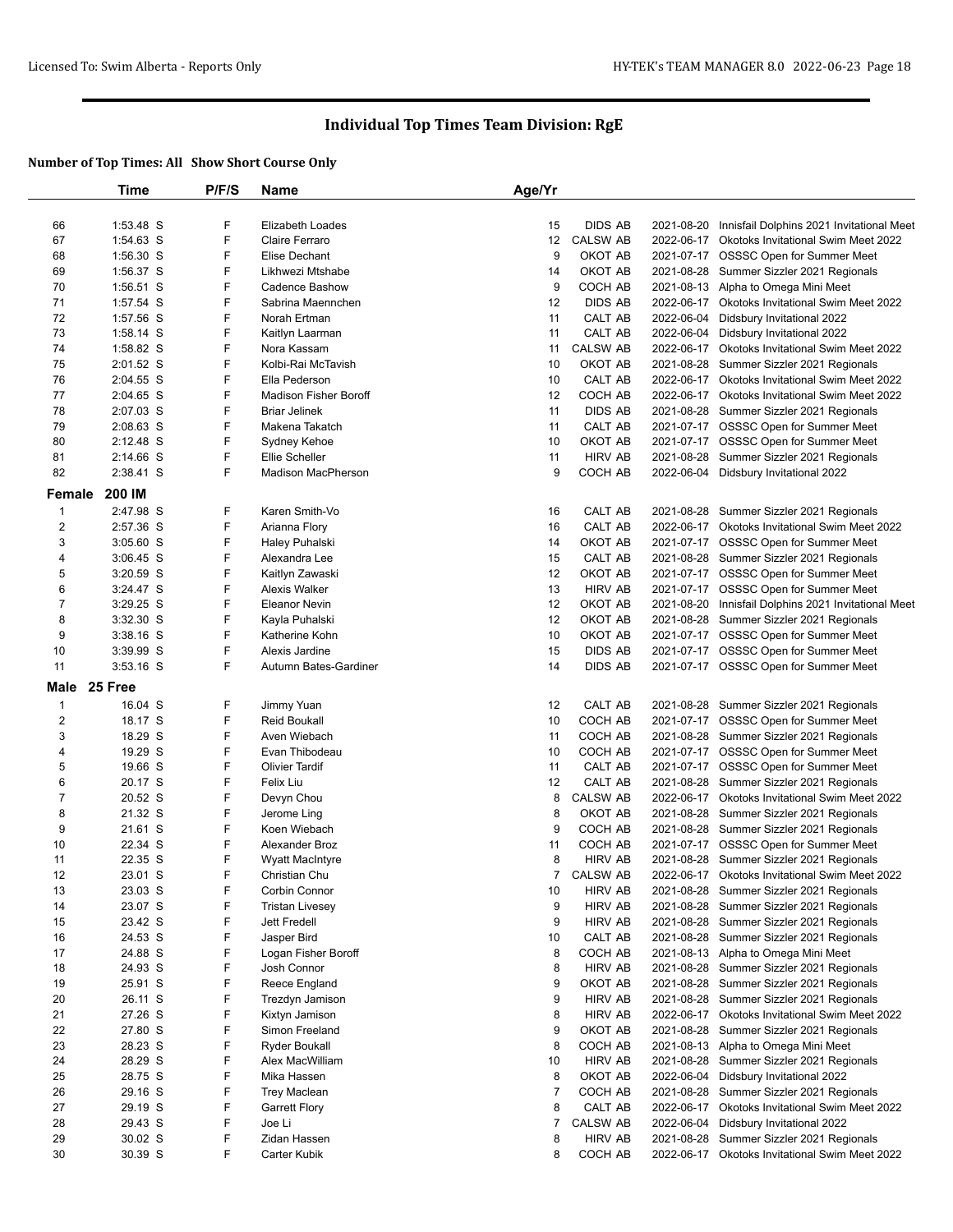|                | Time               | P/F/S  | Name                         | Age/Yr         |                 |            |                                                                                       |
|----------------|--------------------|--------|------------------------------|----------------|-----------------|------------|---------------------------------------------------------------------------------------|
|                |                    |        |                              |                |                 |            |                                                                                       |
| 31             | 30.85 S            | F      | Cole Schellenberg            | 8              | OKOT AB         |            | 2022-06-17 Okotoks Invitational Swim Meet 2022                                        |
| 32             | 32.07 S            | F      | Nathan Laarman               | $\overline{7}$ | <b>CALT AB</b>  |            | 2022-06-17 Okotoks Invitational Swim Meet 2022                                        |
| 33             | 32.39 S            | F      | Anson Lin                    | 7              | CALT AB         |            | 2022-06-17 Okotoks Invitational Swim Meet 2022                                        |
| 34             | 32.43 S            | F      | <b>Everett Crampton</b>      | 7              | <b>DIDS AB</b>  |            | 2022-06-04 Didsbury Invitational 2022                                                 |
| 35             | 33.19 S            | F      | Omar Haffar                  | $\overline{7}$ | COCH AB         |            | 2021-07-17 OSSSC Open for Summer Meet                                                 |
| 36             | 35.45 S            | F      | <b>Archer Pederson</b>       | 8              | CALT AB         |            | 2022-06-17 Okotoks Invitational Swim Meet 2022                                        |
| 37             | 35.58 S            | F      | David Jones                  | 7              | CALT AB         |            | 2022-06-17 Okotoks Invitational Swim Meet 2022                                        |
| 38             | 36.74 S            | F      | Abulele Mtshabe              | 8              | OKOT AB         |            | 2021-08-28 Summer Sizzler 2021 Regionals                                              |
| 39             | 38.37 S            | F      | Nigel Lange                  | 7              | COCH AB         |            | 2022-06-04 Didsbury Invitational 2022                                                 |
| 40             | 39.05 S            | F      | Cole Kassam                  | 6              | <b>CALSW AB</b> |            | 2022-06-17 Okotoks Invitational Swim Meet 2022                                        |
| 41             | 39.06 S            | F      | Gavin Lange                  | 9              | COCH AB         |            | 2021-07-17 OSSSC Open for Summer Meet                                                 |
| 42             | 40.64 S            | F      | Zachary Flora                | 8              | OKOT AB         |            | 2022-06-17 Okotoks Invitational Swim Meet 2022                                        |
| 43             | 41.45 S            | F      | Edwyn Chou                   | 6              | <b>CALSW AB</b> |            | 2022-06-17 Okotoks Invitational Swim Meet 2022                                        |
| 44             | 41.74 S            | F      | <b>Micah Guest</b>           | 9              | <b>HIRV AB</b>  |            | 2021-07-17 OSSSC Open for Summer Meet                                                 |
| 45             | 41.80 S            | F      | Gage Fredell                 | 8              | <b>HIRV AB</b>  |            | 2022-06-17 Okotoks Invitational Swim Meet 2022                                        |
| 46             | 41.89 S            | F      | Cooper Esler                 | 8              | OKOT AB         |            | 2021-08-28 Summer Sizzler 2021 Regionals                                              |
| 47             | 46.30 S            | F      | <b>Blake Lundberg</b>        | $\overline{7}$ | <b>HIRV AB</b>  |            | 2022-06-17 Okotoks Invitational Swim Meet 2022                                        |
| 48             | 46.83 S            | F      | Van Hocking                  | 6              | OKOT AB         |            | 2021-07-17 OSSSC Open for Summer Meet                                                 |
| 49             | 51.35 S            | F      | Luis Gonzalez-Velis          | 10             | OKOT AB         |            | 2021-07-17 OSSSC Open for Summer Meet                                                 |
| 50             | 52.11 S            | F      | Matthew Kohn                 | $\overline{7}$ | OKOT AB         |            | 2021-08-28 Summer Sizzler 2021 Regionals                                              |
| 51             | 1:37.85 S          | F      | Cruz Siggelkow               | 5              | <b>HIRV AB</b>  |            | 2022-06-17 Okotoks Invitational Swim Meet 2022                                        |
| Male           | 50 Free            |        |                              |                |                 |            |                                                                                       |
|                | 27.33 S            |        |                              |                | <b>CALT AB</b>  |            |                                                                                       |
| $\mathbf{1}$   |                    | F<br>F | Justin Hoang                 | 15             |                 |            | 2021-08-28 Summer Sizzler 2021 Regionals                                              |
| $\overline{2}$ | 27.69 S            | F      | Max Kruger                   | 17             | COCH AB         |            | 2021-08-13 Alpha to Omega Mini Meet<br>2022-06-17 Okotoks Invitational Swim Meet 2022 |
| 3              | 28.40 S<br>28.57 S |        | <b>Fred Dilger</b>           | 17             | <b>CALSW AB</b> |            |                                                                                       |
| 4              |                    | F<br>F | Aaron Swedlo                 | 14             | COCH AB         |            | 2021-08-13 Alpha to Omega Mini Meet                                                   |
| 5              | 28.64 S            |        | Robert Hoang                 | 15             | CALT AB         |            | 2021-08-28 Summer Sizzler 2021 Regionals                                              |
| 6              | 28.72 S            | F<br>F | Aaron Xiao                   | 12             | COCH AB         |            | 2022-06-17 Okotoks Invitational Swim Meet 2022                                        |
| 7              | 28.95 S            |        | <b>Brent Bester</b>          | 26             | <b>CALSW AB</b> |            | 2022-06-17 Okotoks Invitational Swim Meet 2022                                        |
| 8              | 29.01 S            | F<br>F | <b>Bryson Hammer</b>         | 17             | COCH AB         |            | 2021-08-13 Alpha to Omega Mini Meet                                                   |
| 9              | 29.07 S            |        | Elias Fitzsimmons            | 14             | COCH AB         |            | 2022-06-17 Okotoks Invitational Swim Meet 2022                                        |
| 10             | 29.45 S            | F<br>F | Oliver Johnson               | 13             | COCH AB         |            | 2022-06-17 Okotoks Invitational Swim Meet 2022                                        |
| 11             | 29.63 S            |        | Callum Snell-Farnsworth      | 14             | CALT AB         |            | 2022-06-17 Okotoks Invitational Swim Meet 2022                                        |
| 12             | 29.71 S            | F      | Kelvin Zhou                  | 16             | CALT AB         |            | 2021-08-28 Summer Sizzler 2021 Regionals                                              |
| 13             | 29.72 S            | F      | Kevin Ryley MacIntyre        | 16             | <b>HIRV AB</b>  |            | 2022-06-17 Okotoks Invitational Swim Meet 2022                                        |
| 14             | 29.74 S            | F      | Caebri Smith                 | 13             | COCH AB         |            | 2022-06-17 Okotoks Invitational Swim Meet 2022                                        |
| 15             | 29.86 S            | F      | Max Du                       | 14             | <b>CALSW AB</b> |            | 2022-06-17 Okotoks Invitational Swim Meet 2022                                        |
| 16             | 30.06 S            | F      | Will Rowan                   | 14             | <b>CALSW AB</b> |            | 2022-06-17 Okotoks Invitational Swim Meet 2022                                        |
| 17             | 30.11 S            | F      | Ryan Li                      | 14             | <b>CALSW AB</b> |            | 2022-06-17 Okotoks Invitational Swim Meet 2022                                        |
| 18             | 30.14 S            | F      | Tony Koo                     | 14             | COCH AB         |            | 2022-06-17 Okotoks Invitational Swim Meet 2022                                        |
| 19             | 30.35 S            | F      | Owen Thurbide                | 17             | <b>CALSW AB</b> |            | 2022-06-17 Okotoks Invitational Swim Meet 2022                                        |
| 20             | 30.52 S            | F      | Adam Higashi                 | 14             | CALT AB         |            | 2021-08-28 Summer Sizzler 2021 Regionals                                              |
| 21             | 30.72 S            | F      | Keegan Wong                  |                | 13 CALSW AB     |            | 2022-06-17 Okotoks Invitational Swim Meet 2022                                        |
| 22             | 30.84 S            | F      | <b>Travis Lester-Olivier</b> | 13             | COCH AB         |            | 2021-07-17 OSSSC Open for Summer Meet                                                 |
| 23             | 30.88 S            | F      | Isaac Thibodeau              | 14             | COCH AB         |            | 2022-06-17 Okotoks Invitational Swim Meet 2022                                        |
| 24             | 30.98 S            | F      | Stephen Li                   | 14             | <b>CALSW AB</b> |            | 2022-06-17 Okotoks Invitational Swim Meet 2022                                        |
| 25             | 31.30 S            | F      | Lian Kim                     | 13             | <b>CALSW AB</b> |            | 2022-06-17 Okotoks Invitational Swim Meet 2022                                        |
| 26             | 31.63 S            | F      | Reuben Maennchen             | 15             | DIDS AB         |            | 2022-06-17 Okotoks Invitational Swim Meet 2022                                        |
| 27             | 31.66 S            | F      | Austin Zhai                  | 14             | CALT AB         | 2022-06-04 | Didsbury Invitational 2022                                                            |
| 28             | 32.28 S            | F      | <b>Maverick Evans</b>        | 15             | <b>HIRV AB</b>  |            | 2021-08-28 Summer Sizzler 2021 Regionals                                              |
| 29             | 32.60 S            | F      | LingFeng(Kevin) Ge           | 14             | CALT AB         | 2022-06-04 | Didsbury Invitational 2022                                                            |
| 30             | 32.68 S            | F      | Jeffery Li                   | 14             | <b>CALSW AB</b> |            | 2022-06-17 Okotoks Invitational Swim Meet 2022                                        |
| 31             | 32.97 S            | F      | Jimmy Yuan                   | 13             | CALT AB         |            | 2022-06-17 Okotoks Invitational Swim Meet 2022                                        |
| 32             | 33.39 S            | F      | Kolos Kozuback               | 15             | <b>CALSW AB</b> |            | 2022-06-17 Okotoks Invitational Swim Meet 2022                                        |
| 33             | 33.48 S            | F      | Ayden De Neve                | 16             | CALT AB         |            | 2022-06-17 Okotoks Invitational Swim Meet 2022                                        |
| 34             | 33.87 S            | F      | Mason Thurbide               | 16             | <b>CALSW AB</b> |            | 2022-06-17 Okotoks Invitational Swim Meet 2022                                        |
| 35             | 34.78 S            | F      | Clayton Lindenback           | 13             | OKOT AB         |            | 2021-08-28 Summer Sizzler 2021 Regionals                                              |
| 36             | 34.79 S            | F      | Kai Morrison                 | 15             | <b>DIDS AB</b>  |            | 2022-06-17 Okotoks Invitational Swim Meet 2022                                        |
| 37             | 34.96 S            | F      | Mychael Lindenback           | 13             | OKOT AB         |            | 2021-08-20 Innisfail Dolphins 2021 Invitational Meet                                  |
| 38             | 35.35 S            | F      | <b>Troy Bester</b>           | 14             | <b>CALSW AB</b> |            | 2022-06-17 Okotoks Invitational Swim Meet 2022                                        |
| 39             | 36.06 S            | F      | Alexander Constantin         | 14             | <b>HIRV AB</b>  |            | 2021-08-28 Summer Sizzler 2021 Regionals                                              |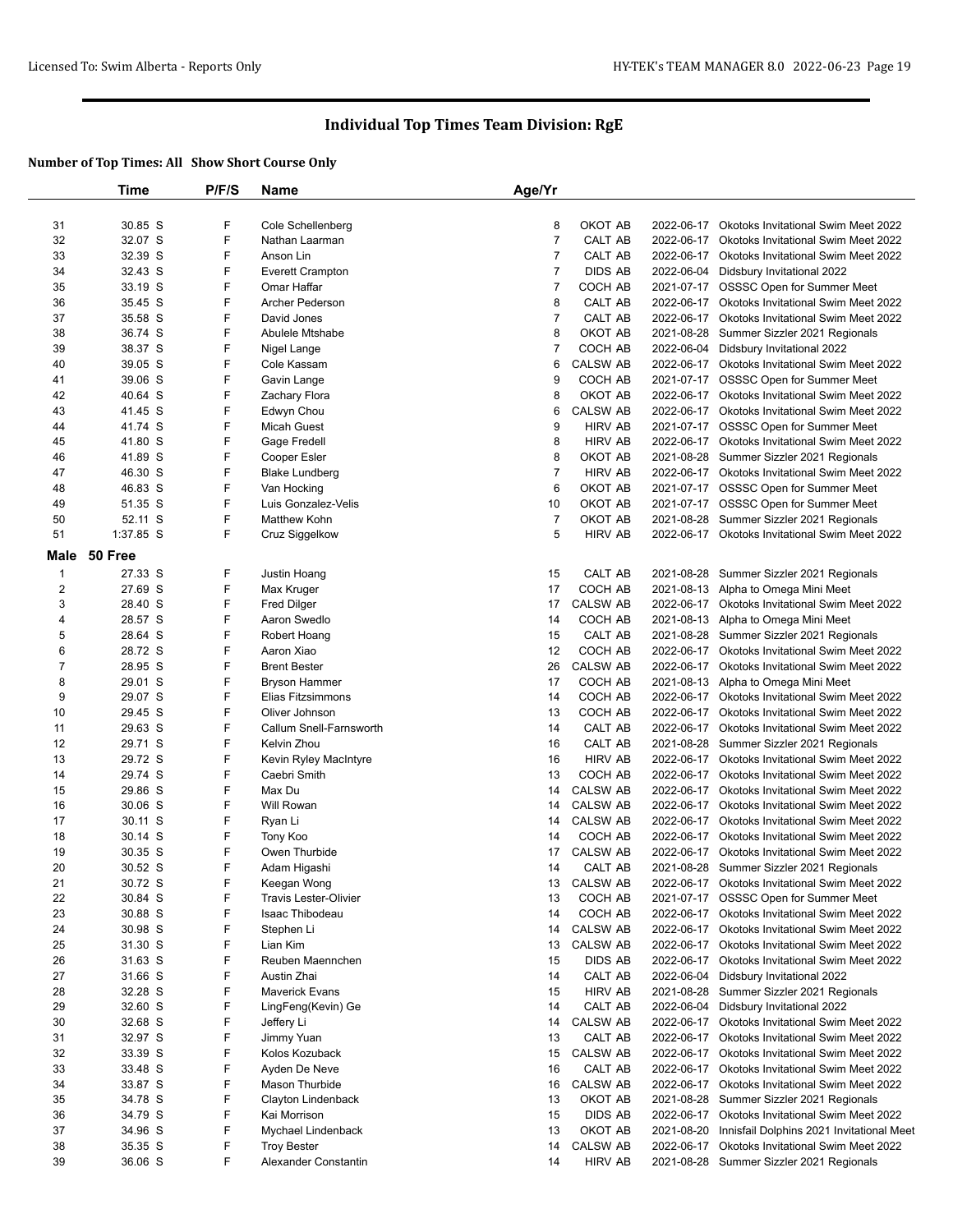|     | Time               | P/F/S  | Name                                           | Age/Yr |                 |            |                                                                                       |
|-----|--------------------|--------|------------------------------------------------|--------|-----------------|------------|---------------------------------------------------------------------------------------|
|     |                    |        |                                                |        |                 |            |                                                                                       |
| 40  | 36.07 S            | F      | Luka Kikanovic                                 | 14     | CALT AB         |            | 2022-06-17 Okotoks Invitational Swim Meet 2022                                        |
| 41  | 36.08 S            | F      | Nate Greco                                     | 13     | CALT AB         | 2022-06-17 | <b>Okotoks Invitational Swim Meet 2022</b>                                            |
| 42  | 36.38 S            | F      | Hayden Taylor                                  | 12     | <b>HIRV AB</b>  |            | 2022-06-17 Okotoks Invitational Swim Meet 2022                                        |
| 43  | 36.94 S            | F      | Alan Wang                                      | 12     | <b>CALT AB</b>  |            | 2022-06-17 Okotoks Invitational Swim Meet 2022                                        |
| 44  | 37.62 S            | F      | Lincoln Stotz                                  | 12     | <b>CALSW AB</b> | 2022-06-17 | <b>Okotoks Invitational Swim Meet 2022</b>                                            |
| 45  | 37.97 S            | F      | Brendan Bullough-Stevens                       | 13     | <b>DIDS AB</b>  |            | 2022-06-17 Okotoks Invitational Swim Meet 2022                                        |
| 46  | 38.46 S            | F      | Mason Fazio                                    | 12     | CALT AB         |            | 2022-06-17 Okotoks Invitational Swim Meet 2022                                        |
| 47  | 38.66 S            | F      | Daniel Guo                                     | 13     | <b>CALSW AB</b> | 2022-06-04 | Didsbury Invitational 2022                                                            |
| 48  | 39.50 S            | F      | Aven Wiebach                                   | 12     | COCH AB         |            | 2022-06-04 Didsbury Invitational 2022                                                 |
| 49  | 39.58 S            | F      | <b>Travis Burchell</b>                         | 12     | OKOT AB         |            | 2022-06-17 Okotoks Invitational Swim Meet 2022                                        |
| 50  | 40.01 S            | F      | <b>Olivier Tardif</b>                          | 11     | CALT AB         | 2021-08-28 | Summer Sizzler 2021 Regionals                                                         |
| 51  | 40.58 S            | F      | Mason Chen                                     | 11     | <b>CALSW AB</b> |            | 2022-06-04 Didsbury Invitational 2022                                                 |
| 52  | 40.66 S            | F      | Felix Liu                                      | 13     | CALT AB         |            | 2022-06-17 Okotoks Invitational Swim Meet 2022                                        |
| 53  | 40.67 S            | F      | <b>Gavin Pacitti</b>                           | 11     | OKOT AB         |            | 2021-08-28 Summer Sizzler 2021 Regionals                                              |
| 54  | 40.75 S            | F      | <b>Xavier Bird</b>                             | 12     | CALT AB         |            | 2021-08-28 Summer Sizzler 2021 Regionals                                              |
| 55  | 41.70 S            | F      | Ivan Ren                                       | 11     | <b>CALSW AB</b> |            | 2022-06-17 Okotoks Invitational Swim Meet 2022                                        |
| 56  | 42.07 S            | F      | Evan Thibodeau                                 | 11     | COCH AB         |            | 2022-06-17 Okotoks Invitational Swim Meet 2022                                        |
| 57  | 42.19 S            | F      | Cole Ronning                                   | 11     | OKOT AB         |            | 2021-07-17 OSSSC Open for Summer Meet                                                 |
| 58  | 43.62 S            | F      | Spencer Ngo                                    | 9      | CALT AB         |            | 2022-06-17 Okotoks Invitational Swim Meet 2022                                        |
| 59  | 43.94 S            | F      | Evan Li                                        | 12     | CALT AB         |            | 2022-06-17 Okotoks Invitational Swim Meet 2022                                        |
| 60  | 43.99 S            | F      | <b>Reid Boukall</b>                            | 10     | COCH AB         |            | 2021-07-17 OSSSC Open for Summer Meet                                                 |
| 61  | 44.01 S            | F      | Justin Wang                                    | 10     | <b>CALSW AB</b> |            | 2022-06-17 Okotoks Invitational Swim Meet 2022                                        |
| 62  | 44.51 S            | F      | Callum Ronning                                 | 11     | OKOT AB         |            | 2021-07-17 OSSSC Open for Summer Meet                                                 |
| 63  | 44.57 S            | F      | Christian Constantin                           | 10     | <b>HIRV AB</b>  |            | 2021-07-17 OSSSC Open for Summer Meet                                                 |
| 64  | 44.59 S            | F      | Bernie Du                                      | 13     | OKOT AB         |            | 2021-08-28 Summer Sizzler 2021 Regionals                                              |
| 65  | 44.68 S            | F      | Wyatt MacIntyre                                | 9      | <b>HIRV AB</b>  |            | 2022-06-17 Okotoks Invitational Swim Meet 2022                                        |
| 66  | 45.89 S            | F      | Luke Birkenstock                               | 13     | OKOT AB         |            | 2022-06-17 Okotoks Invitational Swim Meet 2022                                        |
| 67  | 45.96 S            | F      | James Cochran                                  | 12     | <b>DIDS AB</b>  | 2021-08-20 | Innisfail Dolphins 2021 Invitational Meet                                             |
| 68  | 46.44 S            | F      | Kaveer Gandhu                                  | 9      | <b>CALSW AB</b> |            | 2022-06-17 Okotoks Invitational Swim Meet 2022                                        |
| 69  | 46.51 S            | F      | Sohan Gandhu                                   | 11     | <b>CALSW AB</b> |            | 2022-06-17 Okotoks Invitational Swim Meet 2022                                        |
| 70  | 46.77 S            | F      | Lucas Schellenberg                             | 13     | OKOT AB         | 2022-06-17 | <b>Okotoks Invitational Swim Meet 2022</b>                                            |
| 71  | 47.00 S            | F      | Luke Baldwin                                   | 9      | OKOT AB         | 2022-06-04 | Didsbury Invitational 2022                                                            |
| 72  | 47.39 S            | F      | Caiden Bullough-Stevens                        | 12     | <b>DIDS AB</b>  |            | 2022-06-17 Okotoks Invitational Swim Meet 2022                                        |
| 73  | 47.54 S            | F      | <b>Tristan Livesey</b>                         | 10     | <b>HIRV AB</b>  | 2022-06-17 | Okotoks Invitational Swim Meet 2022                                                   |
| 74  | 47.72 S            | F      | Nikolas De Neve                                | 12     | CALT AB         | 2021-08-28 | Summer Sizzler 2021 Regionals                                                         |
| 75  | 47.77 S            | F      | Lincoln Trieu                                  | 13     | CALT AB         |            | 2022-06-17 Okotoks Invitational Swim Meet 2022                                        |
| 76  | 47.97 S            | F      | Derek Yin                                      | 11     | OKOT AB         |            | 2022-06-17 Okotoks Invitational Swim Meet 2022                                        |
| 77  | 48.03 S            | F      | Sam Cheverie                                   | 10     | COCH AB         |            | 2022-06-17 Okotoks Invitational Swim Meet 2022                                        |
| 78  | 48.34 S            | F      | Hudson Pineda                                  | 11     | OKOT AB         |            | 2022-06-17 Okotoks Invitational Swim Meet 2022                                        |
| 79  | 48.40 S            | F      | Vance King                                     | 13     | <b>HIRV AB</b>  |            | 2022-06-17 Okotoks Invitational Swim Meet 2022                                        |
| 80  | 48.57 S            | F      | <b>Emmett Nguyen</b>                           | 12     | CALT AB         |            | 2022-06-17 Okotoks Invitational Swim Meet 2022                                        |
| 81  | 48.94 S            | F      | Jerome Ling                                    | 8      | OKOT AB         |            | 2021-08-28 Summer Sizzler 2021 Regionals                                              |
| 82  | 48.98 S            | F      | Logan Fisher Boroff                            | 9      | COCH AB         |            | 2022-06-17 Okotoks Invitational Swim Meet 2022                                        |
| 83  | 49.27 S            | F      | Mason Taylor                                   | 10     | <b>HIRV AB</b>  | 2022-06-17 | Okotoks Invitational Swim Meet 2022                                                   |
| 84  | 49.30 S            | F      | Alexander Broz                                 | 11     | COCH AB         |            | 2021-08-13 Alpha to Omega Mini Meet                                                   |
| 85  | 49.31 S            | F      | Devyn Chou                                     | 8      | <b>CALSW AB</b> |            | 2022-06-17 Okotoks Invitational Swim Meet 2022                                        |
| 86  | 49.44 S            | F      | Koen Wiebach                                   | 10     | COCH AB         |            | 2022-06-17 Okotoks Invitational Swim Meet 2022                                        |
| 87  | 49.98 S            | F      | Trezdyn Jamison                                | 10     | <b>HIRV AB</b>  |            | 2022-06-17 Okotoks Invitational Swim Meet 2022                                        |
| 88  | 50.10 S            | F      | Murray Wilson                                  | 10     | CALT AB         | 2022-06-17 | <b>Okotoks Invitational Swim Meet 2022</b>                                            |
| 89  | 51.05 S            | F      | Cruze Clingman                                 | 8      | OKOT AB         |            | 2021-07-17 OSSSC Open for Summer Meet                                                 |
| 90  | 51.25 S            | F      | Christian Huh                                  | 10     | COCH AB         |            | 2022-06-04 Didsbury Invitational 2022                                                 |
| 91  | 51.37 S            | F      | Benjamin Flora                                 | 11     | OKOT AB         | 2022-06-17 | Okotoks Invitational Swim Meet 2022                                                   |
| 92  |                    | F      |                                                | 10     | COCH AB         |            |                                                                                       |
| 93  | 52.13 S<br>52.33 S | F      | <b>Elliott Diep</b><br>Mateo Gustavo Velasquez | 9      | <b>CALSW AB</b> | 2022-06-17 | 2022-06-17 Okotoks Invitational Swim Meet 2022<br>Okotoks Invitational Swim Meet 2022 |
|     |                    | F      |                                                | 11     | COCH AB         |            |                                                                                       |
| 94  | 52.34 S            | F      | Declan Kingsmith                               | 12     | <b>DIDS AB</b>  |            | 2021-08-13 Alpha to Omega Mini Meet                                                   |
| 95  | 52.68 S            |        | Erra Foster                                    |        |                 |            | 2022-06-04 Didsbury Invitational 2022                                                 |
| 96  | 52.71 S            | F<br>F | Ethan Yang                                     | 11     | <b>CALSW AB</b> |            | 2022-06-17 Okotoks Invitational Swim Meet 2022                                        |
| 97  | 52.77 S            |        | Jasper Bird                                    | 11     | CALT AB         | 2022-06-17 | <b>Okotoks Invitational Swim Meet 2022</b>                                            |
| 98  | 52.82 S            | F      | Andrew Li                                      | 11     | CALT AB         | 2022-06-04 | Didsbury Invitational 2022                                                            |
| 99  | 54.14 S            | F      | Zidan Hassen                                   | 9      | OKOT AB         | 2022-06-04 | Didsbury Invitational 2022                                                            |
| 100 | 54.90 S            | F      | Cory Cloutier                                  | 8      | OKOT AB         |            | 2022-06-17 Okotoks Invitational Swim Meet 2022                                        |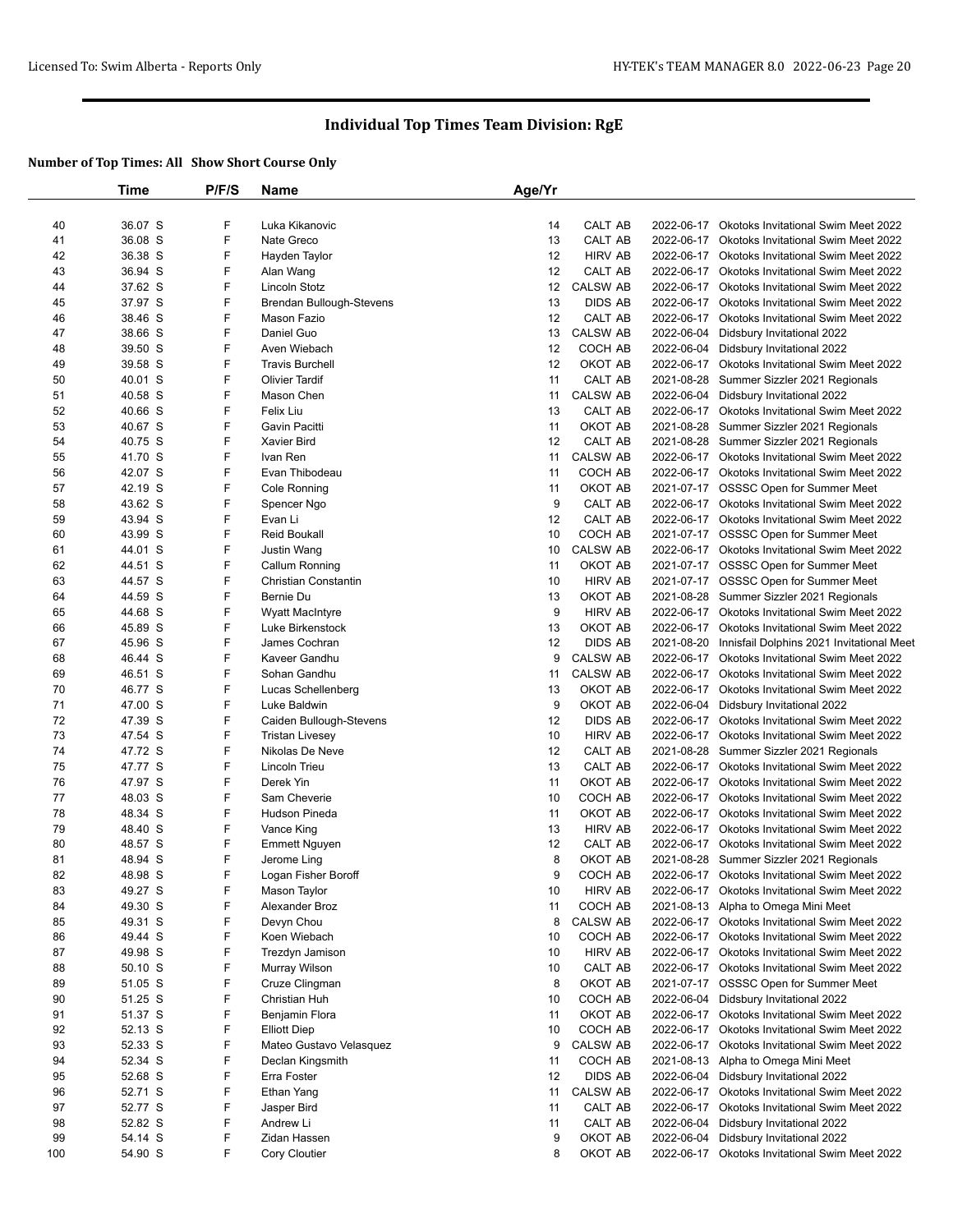|                  | Time            | P/F/S  | Name                          | Age/Yr         |                 |            |                                                |
|------------------|-----------------|--------|-------------------------------|----------------|-----------------|------------|------------------------------------------------|
|                  |                 |        |                               |                |                 |            |                                                |
| 101              | 54.92 S         | F      | Ivan Guo                      | 10             | CALT AB         | 2022-06-17 | <b>Okotoks Invitational Swim Meet 2022</b>     |
| 102              | 55.23 S         | F      | Nikhil Ulmer                  | 11             | COCH AB         | 2022-06-04 | Didsbury Invitational 2022                     |
| 103              | 56.40 S         | F      | Aren Abraham                  | 10             | <b>CALSW AB</b> | 2022-06-04 | Didsbury Invitational 2022                     |
| 104              | 57.37 S         | F      | <b>Calum Pick</b>             | 10             | <b>DIDS AB</b>  | 2022-06-04 | Didsbury Invitational 2022                     |
| 105              | 58.04 S         | F      | Cohen Hubbard                 | 9              | COCH AB         | 2022-06-17 | Okotoks Invitational Swim Meet 2022            |
| 106              | 58.25 S         | F      | Christian Chu                 | $\overline{7}$ | <b>CALSW AB</b> | 2022-06-17 | <b>Okotoks Invitational Swim Meet 2022</b>     |
| 107              | 58.30 S         | F      | <b>Corbin Connor</b>          | 10             | <b>HIRV AB</b>  | 2021-08-28 | Summer Sizzler 2021 Regionals                  |
| 108              | 59.78 S         | F      | Reece England                 | 9              | OKOT AB         |            | 2021-08-28 Summer Sizzler 2021 Regionals       |
| 109              | 1:00.79 S       | F      | Josh Connor                   | 8              | <b>HIRV AB</b>  | 2021-08-28 | Summer Sizzler 2021 Regionals                  |
| 110              | $1:01.52$ S     | F      | Tapiwa Sakarombe              | 11             | CALT AB         | 2022-06-04 | Didsbury Invitational 2022                     |
| 111              | 1:02.00 S       | F      | Harrison LeBouthillier        | 9              | CALT AB         | 2022-06-17 | Okotoks Invitational Swim Meet 2022            |
| 112              | 1:02.95 S       | F      | Mika Hassen                   | 8              | OKOT AB         | 2022-06-04 | Didsbury Invitational 2022                     |
| 113              | $1:03.22$ S     | F      | Jett Fredell                  | 9              | <b>HIRV AB</b>  | 2021-08-28 | Summer Sizzler 2021 Regionals                  |
| 114              | 1:04.95 S       | F      | Kixtyn Jamison                | 8              | <b>HIRV AB</b>  | 2022-06-17 | <b>Okotoks Invitational Swim Meet 2022</b>     |
| 115              | $1:05.07$ S     | F      | Wesley Nguyen                 | 10             | CALT AB         |            | 2022-06-17 Okotoks Invitational Swim Meet 2022 |
| 116              | $1:06.64$ S     | F      | <b>Dantae Cives</b>           | 9              | OKOT AB         |            | 2022-06-17 Okotoks Invitational Swim Meet 2022 |
| 117              | 1:07.00 S       | F      | Joe Li                        | $\overline{7}$ | <b>CALSW AB</b> | 2022-06-17 | Okotoks Invitational Swim Meet 2022            |
| 118              | $1:09.09$ S     | F      | Alex MacWilliam               | 10             | <b>HIRV AB</b>  |            | 2021-08-28 Summer Sizzler 2021 Regionals       |
|                  |                 | F      |                               | 10             | COCH AB         |            | 2022-06-17 Okotoks Invitational Swim Meet 2022 |
| 119<br>120       | $1:09.28$ S     | F      | Gavin Lange<br>Simon Freeland | 9              | OKOT AB         |            | 2021-08-28 Summer Sizzler 2021 Regionals       |
|                  | $1:09.54$ S     |        |                               |                |                 |            |                                                |
| 121              | 1:11.86 S       | F      | Cole Schellenberg             | 8              | OKOT AB         |            | 2022-06-17 Okotoks Invitational Swim Meet 2022 |
| 122              | $1:12.07$ S     | F      | Dominic Loch                  | 9              | <b>DIDS AB</b>  | 2022-06-04 | Didsbury Invitational 2022                     |
| 123              | $1:12.97$ S     | F      | <b>Ryder Boukall</b>          | 8              | COCH AB         |            | 2021-08-13 Alpha to Omega Mini Meet            |
| 124              | $1:14.33$ S     | F      | <b>Garrett Flory</b>          | 8              | CALT AB         |            | 2022-06-17 Okotoks Invitational Swim Meet 2022 |
| 125              | $1:15.10$ S     | F      | <b>Trey Maclean</b>           | 7              | COCH AB         |            | 2021-08-13 Alpha to Omega Mini Meet            |
| 126              | $1:15.14$ S     | F      | Anson Lin                     | $\overline{7}$ | CALT AB         |            | 2022-06-17 Okotoks Invitational Swim Meet 2022 |
| 127              | $1:15.73$ S     | F      | Evan Ty Khuu                  | 10             | CALT AB         | 2022-06-17 | Okotoks Invitational Swim Meet 2022            |
| 128              | $1:16.15$ S     | F      | <b>Maxwell Pollock</b>        | 9              | <b>HIRV AB</b>  | 2022-06-04 | Didsbury Invitational 2022                     |
| 129              | $1:18.49$ S     | F      | Abulele Mtshabe               | 9              | OKOT AB         |            | 2022-06-17 Okotoks Invitational Swim Meet 2022 |
| 130              | 1:20.47 S       | F      | Nathan Laarman                | 7              | CALT AB         |            | 2022-06-17 Okotoks Invitational Swim Meet 2022 |
| 131              | $1:20.59$ S     | F      | Omar Haffar                   | $\overline{7}$ | COCH AB         |            | 2021-07-17 OSSSC Open for Summer Meet          |
| 132              | 1:21.67 S       | F      | Archer Pederson               | 8              | CALT AB         |            | 2022-06-17 Okotoks Invitational Swim Meet 2022 |
| 133              | 1:27.50 S       | F      | Nixon Schutte                 | 9              | OKOT AB         |            | 2022-06-17 Okotoks Invitational Swim Meet 2022 |
| 134              | 1:31.80 S       | F      | Cooper Esler                  | 8              | OKOT AB         |            | 2021-08-28 Summer Sizzler 2021 Regionals       |
| 135              | 1:33.67 S       | F      | Zachary Flora                 | 8              | OKOT AB         |            | 2022-06-17 Okotoks Invitational Swim Meet 2022 |
| 136              | 1:50.39 S       | F      | Matthew Kohn                  | 7              | OKOT AB         |            | 2021-08-28 Summer Sizzler 2021 Regionals       |
| 137              | $1:55.03$ S     | F      | Gage Fredell                  | 8              | <b>HIRV AB</b>  |            | 2022-06-17 Okotoks Invitational Swim Meet 2022 |
| 138              | 2:11.53 S       | F      | <b>Micah Guest</b>            | 9              | <b>HIRV AB</b>  |            | 2021-07-17 OSSSC Open for Summer Meet          |
| Male             | <b>100 Free</b> |        |                               |                |                 |            |                                                |
| $\mathbf{1}$     | $1:01.53$ S     | F      | Justin Hoang                  | 15             | CALT AB         |            | 2021-08-28 Summer Sizzler 2021 Regionals       |
| $\boldsymbol{2}$ | $1:03.24$ S     | F      | <b>Fred Dilger</b>            | 17             | <b>CALSW AB</b> |            | 2022-06-17 Okotoks Invitational Swim Meet 2022 |
| 3                | $1:03.30$ S     | F      | Aaron Swedlo                  | 15             | COCH AB         |            | 2022-06-17 Okotoks Invitational Swim Meet 2022 |
| 4                | 1:03.91 S       | F      | Elias Fitzsimmons             | 14             | COCH AB         |            | 2022-06-04 Didsbury Invitational 2022          |
| 5                | $1:04.49$ S     | F      | Max Kruger                    | 17             | COCH AB         |            | 2021-08-28 Summer Sizzler 2021 Regionals       |
| 6                | 1:04.57 S       | F      | Robert Hoang                  | 15             | CALT AB         |            | 2021-08-28 Summer Sizzler 2021 Regionals       |
| $\overline{7}$   | $1:05.40$ S     | F      | Ben Barclay                   | 15             | COCH AB         |            | 2021-07-17 OSSSC Open for Summer Meet          |
| 8                | $1:06.31$ S     | F      | Tony Koo                      | 14             | COCH AB         |            | 2022-06-17 Okotoks Invitational Swim Meet 2022 |
| 9                | 1:07.00 S       | F      | Austin Zhai                   | 14             | CALT AB         |            | 2022-06-17 Okotoks Invitational Swim Meet 2022 |
| 10               | 1:07.09 S       | F      | Ryan Li                       | 14             | <b>CALSW AB</b> |            | 2022-06-17 Okotoks Invitational Swim Meet 2022 |
| 11               | 1:07.27 S       | F      | Kelvin Zhou                   | 16             | CALT AB         |            | 2021-08-28 Summer Sizzler 2021 Regionals       |
| 12               | 1:07.47 S       | F      | Keegan Wong                   | 13             | CALSW AB        |            | 2022-06-04 Didsbury Invitational 2022          |
| 13               | 1:07.76 S       | F      | Caebri Smith                  | 13             | COCH AB         |            | 2022-06-17 Okotoks Invitational Swim Meet 2022 |
| 14               | $1:09.01$ S     | F      | Max Du                        | 14             | <b>CALSW AB</b> | 2022-06-04 | Didsbury Invitational 2022                     |
|                  | 1:09.66 S       | F      | <b>Travis Lester-Olivier</b>  |                | COCH AB         |            | 2021-07-17 OSSSC Open for Summer Meet          |
| 15<br>16         |                 | F      | Callum Snell-Farnsworth       | 13             | CALT AB         | 2022-06-04 |                                                |
|                  | 1:09.67 S       |        |                               | 14             |                 |            | Didsbury Invitational 2022                     |
| 17               | $1:09.93$ S     | F<br>F | Will Rowan                    | 14             | <b>CALSW AB</b> |            | 2022-06-17 Okotoks Invitational Swim Meet 2022 |
| 18               | $1:10.86$ S     |        | Oliver Johnson                | 13             | COCH AB         | 2022-06-04 | Didsbury Invitational 2022                     |
| 19               | $1:11.17$ S     | F<br>F | Lian Kim                      | 13             | <b>CALSW AB</b> |            | 2022-06-17 Okotoks Invitational Swim Meet 2022 |
| 20               | $1:11.49$ S     |        | Jeffery Li                    | 14             | <b>CALSW AB</b> |            | 2022-06-17 Okotoks Invitational Swim Meet 2022 |
| 21               | $1:13.03$ S     | F      | Reuben Maennchen              | 15             | <b>DIDS AB</b>  |            | 2022-06-04 Didsbury Invitational 2022          |
| 22               | $1:14.45$ S     | F      | Isaac Thibodeau               | 13             | COCH AB         |            | 2021-07-17 OSSSC Open for Summer Meet          |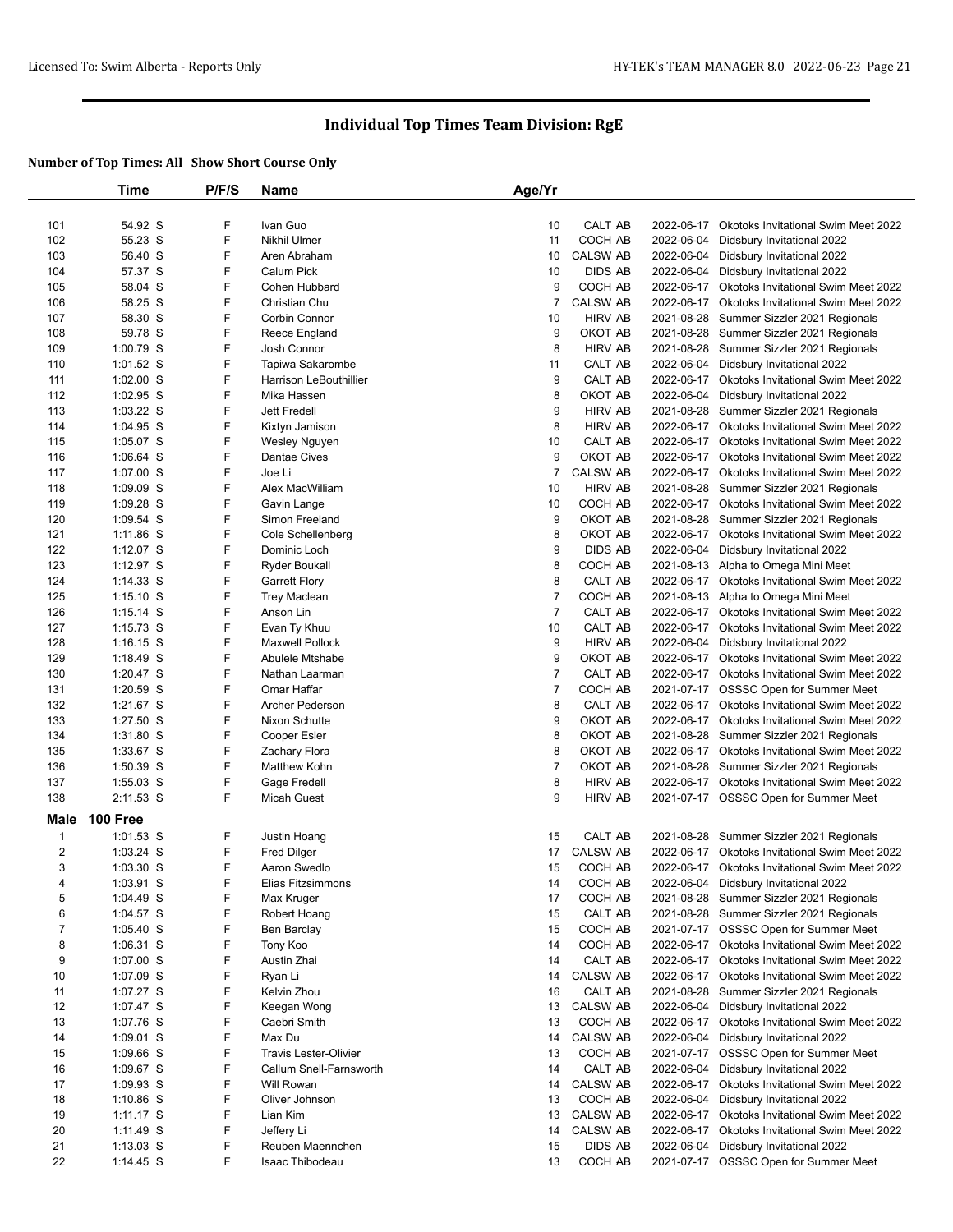|    | Time                   | P/F/S  | Name                      | Age/Yr |                 |            |                                                |
|----|------------------------|--------|---------------------------|--------|-----------------|------------|------------------------------------------------|
|    |                        |        |                           |        |                 |            |                                                |
| 23 | 1:14.51 S              | F      | Kai Morrison              | 15     | DIDS AB         |            | 2022-06-04 Didsbury Invitational 2022          |
| 24 | 1:15.62 S              | F      | Mychael Lindenback        | 13     | OKOT AB         |            | 2021-07-17 OSSSC Open for Summer Meet          |
| 25 | 1:15.68 S              | F      | LingFeng(Kevin) Ge        | 14     | CALT AB         |            | 2022-06-04 Didsbury Invitational 2022          |
| 26 | $1:17.96$ S            | F      | Ayden De Neve             | 16     | CALT AB         |            | 2022-06-17 Okotoks Invitational Swim Meet 2022 |
| 27 | $1:19.01$ S            | F      | Clayton Lindenback        | 13     | OKOT AB         | 2021-08-20 | Innisfail Dolphins 2021 Invitational Meet      |
| 28 | $1:19.64$ S            | F      | <b>Troy Bester</b>        | 14     | <b>CALSW AB</b> |            | 2022-06-17 Okotoks Invitational Swim Meet 2022 |
| 29 | $1:21.23$ S            | F      | Nate Greco                | 13     | CALT AB         |            | 2022-06-17 Okotoks Invitational Swim Meet 2022 |
| 30 | $1:22.00$ S            | F      | Lincoln Stotz             | 12     | <b>CALSW AB</b> |            | 2022-06-17 Okotoks Invitational Swim Meet 2022 |
| 31 | 1:23.77 S              | F      | Daniel Guo                | 13     | <b>CALSW AB</b> |            | 2022-06-17 Okotoks Invitational Swim Meet 2022 |
| 32 | 1:24.56 S              | F      | Luka Kikanovic            | 14     | CALT AB         |            | 2022-06-04 Didsbury Invitational 2022          |
| 33 | 1:25.91 S              | F      | Ryan Mullen               | 13     | OKOT AB         |            | 2021-07-17 OSSSC Open for Summer Meet          |
| 34 | 1:27.38 S              | F      | <b>Olivier Tardif</b>     | 12     | CALT AB         |            | 2022-06-04 Didsbury Invitational 2022          |
| 35 | 1:29.99 S              | F      | Brendan Bullough-Stevens  | 13     | <b>DIDS AB</b>  | 2022-06-04 | Didsbury Invitational 2022                     |
| 36 | $1:30.64$ S            | F      | Alan Wang                 | 12     | CALT AB         | 2022-06-17 | <b>Okotoks Invitational Swim Meet 2022</b>     |
| 37 | $1:31.23$ S            | F      | Dylan Chou                | 11     | <b>CALSW AB</b> |            | 2022-06-17 Okotoks Invitational Swim Meet 2022 |
| 38 | $1:31.33$ S            | F      | Ryan Hefferan             | 12     | OKOT AB         |            | 2021-07-17 OSSSC Open for Summer Meet          |
| 39 | 1:31.70 S              | F      | Mason Chen                | 11     | <b>CALSW AB</b> |            | 2022-06-04 Didsbury Invitational 2022          |
| 40 | 1:32.67 S              | F      | <b>Reid Boukall</b>       | 10     | COCH AB         |            | 2021-08-13 Alpha to Omega Mini Meet            |
| 41 | 1:33.04 S              | F      | Nikolas De Neve           | 13     | CALT AB         |            | 2022-06-17 Okotoks Invitational Swim Meet 2022 |
| 42 | 1:33.55 S              | F      | Xavier Bird               | 12     | CALT AB         | 2021-08-28 | Summer Sizzler 2021 Regionals                  |
| 43 | 1:33.95 S              | F      | Ivan Ren                  | 11     | <b>CALSW AB</b> |            | 2022-06-04 Didsbury Invitational 2022          |
| 44 | $1:34.41$ S            | F      | Evan Thibodeau            | 11     | COCH AB         |            | 2022-06-17 Okotoks Invitational Swim Meet 2022 |
| 45 | $1:35.30$ S            | F      | <b>Felix Liu</b>          | 13     | CALT AB         |            | 2022-06-17 Okotoks Invitational Swim Meet 2022 |
| 46 | 1:37.96 S              | F      | Aven Wiebach              | 12     | COCH AB         |            | 2022-06-04 Didsbury Invitational 2022          |
| 47 |                        | F      |                           | 11     | OKOT AB         |            | 2021-07-17 OSSSC Open for Summer Meet          |
|    | 1:39.76 S<br>1:39.77 S | F      | Cole Ronning<br>Bernie Du | 13     | OKOT AB         |            | Summer Sizzler 2021 Regionals                  |
| 48 |                        | F      | <b>Travis Burchell</b>    | 12     | OKOT AB         | 2021-08-28 |                                                |
| 49 | 1:39.90 S              | F      |                           |        |                 |            | 2022-06-04 Didsbury Invitational 2022          |
| 50 | $1:40.06$ S            |        | Gavin Pacitti             | 11     | OKOT AB         |            | 2021-08-28 Summer Sizzler 2021 Regionals       |
| 51 | 1:42.41 S              | F<br>F | Callum Ronning            | 11     | OKOT AB         |            | 2021-07-17 OSSSC Open for Summer Meet          |
| 52 | 1:43.39 S              | F      | Evan Li                   | 12     | CALT AB         |            | 2022-06-17 Okotoks Invitational Swim Meet 2022 |
| 53 | 1:46.79 S              |        | <b>Wyatt MacIntyre</b>    | 9      | <b>HIRV AB</b>  |            | 2022-06-17 Okotoks Invitational Swim Meet 2022 |
| 54 | 1:47.25 S              | F      | Max Ertman                | 13     | CALT AB         |            | 2021-07-17 OSSSC Open for Summer Meet          |
| 55 | 1:47.28 S              | F      | Derek Yin                 | 11     | ОКОТ АВ         |            | 2022-06-17 Okotoks Invitational Swim Meet 2022 |
| 56 | 1:51.04 S              | F      | Caiden Bullough-Stevens   | 12     | <b>DIDS AB</b>  |            | 2022-06-17 Okotoks Invitational Swim Meet 2022 |
| 57 | $1:51.50$ S            | F      | Kaveer Gandhu             | 9      | <b>CALSW AB</b> | 2022-06-17 | Okotoks Invitational Swim Meet 2022            |
| 58 | 1:51.76 S              | F      | Justin Wang               | 10     | <b>CALSW AB</b> |            | 2022-06-17 Okotoks Invitational Swim Meet 2022 |
| 59 | 1:51.81 S              | F      | Sohan Gandhu              | 11     | <b>CALSW AB</b> |            | 2022-06-17 Okotoks Invitational Swim Meet 2022 |
| 60 | 1:53.71 S              | F      | Sam Cheverie              | 10     | COCH AB         |            | 2022-06-04 Didsbury Invitational 2022          |
| 61 | 1:54.04 S              | F      | Christian Constantin      | 10     | <b>HIRV AB</b>  |            | 2021-07-17 OSSSC Open for Summer Meet          |
| 62 | 1:54.06 S              | F      | Koen Wiebach              | 10     | COCH AB         |            | 2022-06-17 Okotoks Invitational Swim Meet 2022 |
| 63 | 1:54.24 S              | F      | Lincoln Trieu             | 13     | CALT AB         |            | 2022-06-17 Okotoks Invitational Swim Meet 2022 |
| 64 | 1:54.27 S              | F      | <b>Tristan Livesey</b>    | 10     | <b>HIRV AB</b>  |            | 2022-06-17 Okotoks Invitational Swim Meet 2022 |
| 65 | 1:54.48 S              | F      | Vance King                | 13     | <b>HIRV AB</b>  |            | 2022-06-04 Didsbury Invitational 2022          |
| 66 | $1:55.10$ S            | F      | Lucas Schellenberg        | 13     | OKOT AB         |            | 2022-06-04 Didsbury Invitational 2022          |
| 67 | 1:55.38 S              | F      | Murray Wilson             | 10     | CALT AB         | 2022-06-04 | Didsbury Invitational 2022                     |
| 68 | 1:55.87 S              | F      | Luke Birkenstock          | 13     | OKOT AB         | 2022-06-04 | Didsbury Invitational 2022                     |
| 69 | $1:56.53$ S            | F      | Andrew Li                 | 11     | CALT AB         |            | 2022-06-04 Didsbury Invitational 2022          |
| 70 | $1:58.21$ S            | F      | Benjamin Flora            | 11     | OKOT AB         |            | 2022-06-17 Okotoks Invitational Swim Meet 2022 |
| 71 | 1:59.26 S              | F      | Jasper Bird               | 11     | CALT AB         | 2022-06-17 | <b>Okotoks Invitational Swim Meet 2022</b>     |
| 72 | 2:00.04 S              | F      | Logan Fisher Boroff       | 9      | COCH AB         |            | 2022-06-17 Okotoks Invitational Swim Meet 2022 |
| 73 | $2:00.52$ S            | F      | Mateo Gustavo Velasquez   | 9      | <b>CALSW AB</b> |            | 2022-06-17 Okotoks Invitational Swim Meet 2022 |
| 74 | 2:01.69 S              | F      | <b>Emmett Nguyen</b>      | 12     | CALT AB         | 2022-06-17 | Okotoks Invitational Swim Meet 2022            |
| 75 | 2:05.88 S              | F      | Christian Huh             | 10     | COCH AB         |            | 2022-06-04 Didsbury Invitational 2022          |
| 76 | 2:06.81 S              | F      | Trezdyn Jamison           | 10     | <b>HIRV AB</b>  | 2022-06-17 | <b>Okotoks Invitational Swim Meet 2022</b>     |
| 77 | $2:11.51$ S            | F      | <b>Elliott Diep</b>       | 10     | COCH AB         | 2022-06-04 | Didsbury Invitational 2022                     |
| 78 | 2:23.77 S              | F      | Harrison LeBouthillier    | 9      | CALT AB         |            | 2022-06-04 Didsbury Invitational 2022          |
| 79 | 2:24.68 S              | F      | Cohen Hubbard             | 9      | COCH AB         | 2022-06-17 | Okotoks Invitational Swim Meet 2022            |
| 80 | 2:28.20 S              | F      | Dantae Cives              | 9      | OKOT AB         |            | 2022-06-17 Okotoks Invitational Swim Meet 2022 |
| 81 | 2:29.87 S              | F      | Wesley Nguyen             | 10     | CALT AB         |            | 2022-06-17 Okotoks Invitational Swim Meet 2022 |
| 82 | $2:50.21$ S            | F      | Evan Ty Khuu              | 10     | CALT AB         | 2022-06-17 | Okotoks Invitational Swim Meet 2022            |
| 83 | 3:21.00 S              | F      | Abulele Mtshabe           | 9      | OKOT AB         |            | 2022-06-17 Okotoks Invitational Swim Meet 2022 |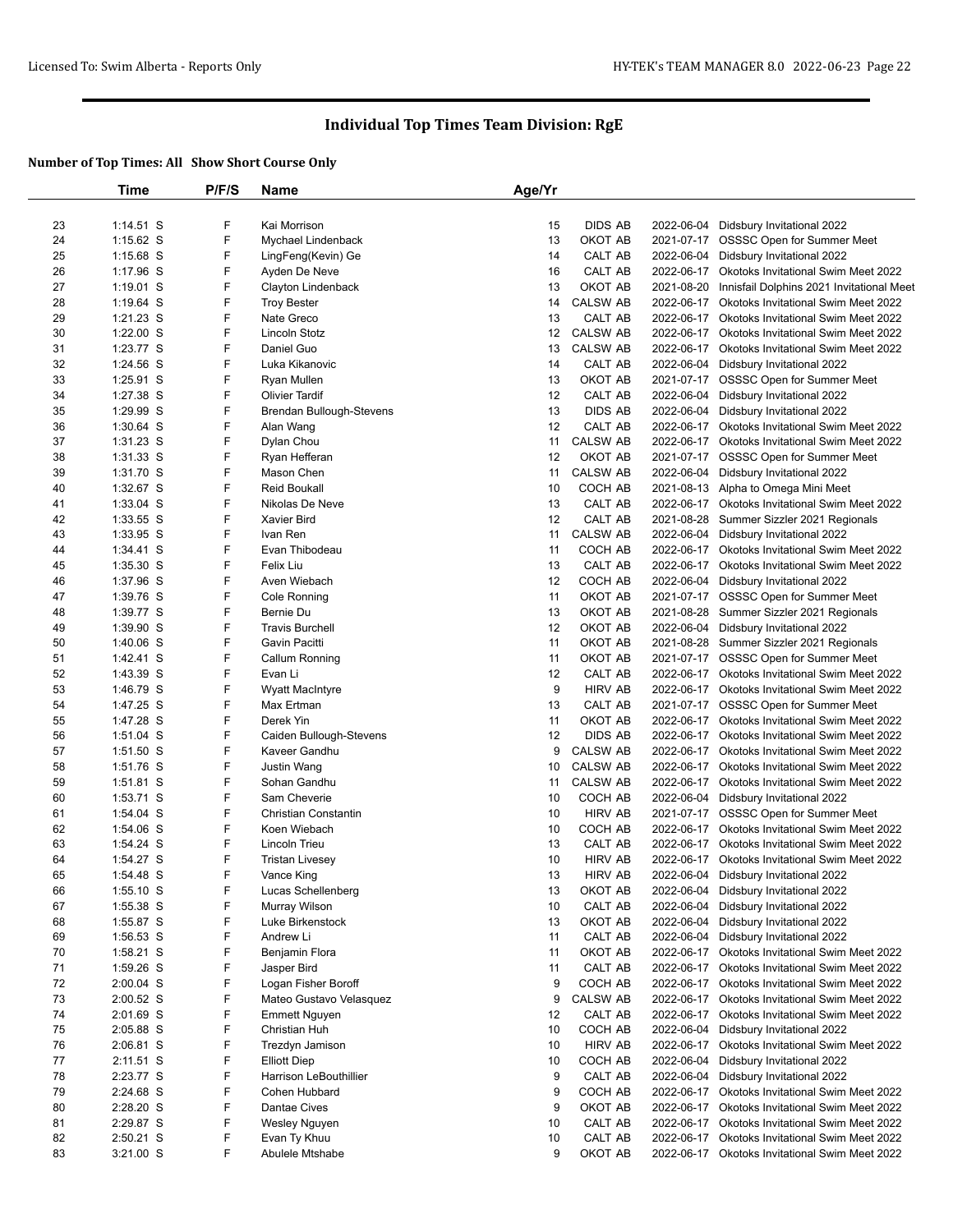|                         | <b>Time</b>              | P/F/S  | Name                                  | Age/Yr   |                            |            |                                                                                          |
|-------------------------|--------------------------|--------|---------------------------------------|----------|----------------------------|------------|------------------------------------------------------------------------------------------|
|                         |                          |        |                                       |          |                            |            |                                                                                          |
|                         | Male 200 Free            |        |                                       |          |                            |            |                                                                                          |
| 1                       | 2:22.35 S                | F      | Aaron Swedlo                          | 15       | COCH AB                    | 2022-06-17 | <b>Okotoks Invitational Swim Meet 2022</b>                                               |
| 2                       | 2:22.47 S                | F      | <b>Fred Dilger</b>                    | 17       | <b>CALSW AB</b>            |            | 2022-06-17 Okotoks Invitational Swim Meet 2022                                           |
| 3                       | 2:24.90 S                | F      | <b>Brent Bester</b>                   | 26       | <b>CALSW AB</b>            |            | 2022-06-04 Didsbury Invitational 2022                                                    |
| 4                       | 2:26.85 S                | F      | Caebri Smith                          | 13       | <b>COCH AB</b>             |            | 2022-06-17 Okotoks Invitational Swim Meet 2022                                           |
| 5                       | 2:27.44 S                | F      | Elias Fitzsimmons                     | 14       | COCH AB                    |            | 2022-06-17 Okotoks Invitational Swim Meet 2022                                           |
| 6                       | 2:28.91 S                | F      | Keegan Wong                           | 13       | <b>CALSW AB</b>            |            | 2022-06-17 Okotoks Invitational Swim Meet 2022                                           |
| 7                       | 2:30.87 S                | F      | Ben Barclay                           | 15       | COCH AB                    |            | 2021-07-17 OSSSC Open for Summer Meet                                                    |
| 8                       | 2:31.70 S                | F      | Isaac Thibodeau                       | 14       | COCH AB                    |            | 2022-06-04 Didsbury Invitational 2022                                                    |
| 9                       | 2:32.38 S                | F      | <b>Travis Lester-Olivier</b>          | 13       | COCH AB                    |            | 2021-07-17 OSSSC Open for Summer Meet                                                    |
| 10                      | 2:36.77 S                | F      | Austin Zhai                           | 14       | CALT AB                    | 2022-06-17 | <b>Okotoks Invitational Swim Meet 2022</b>                                               |
| 11                      | 2:37.67 S                | F      | Will Rowan                            | 14       | <b>CALSW AB</b>            |            | 2022-06-17 Okotoks Invitational Swim Meet 2022                                           |
| 12                      | $2:40.00$ S              | F      | Oliver Johnson                        | 13       | COCH AB                    | 2022-06-04 | Didsbury Invitational 2022                                                               |
| 13                      | 2:47.32 S                | F      | Reuben Maennchen                      | 15       | <b>DIDS AB</b>             | 2022-06-17 | <b>Okotoks Invitational Swim Meet 2022</b>                                               |
| 14                      | 2:49.15 S                | F      | Tony Koo                              | 14       | COCH AB                    | 2022-06-04 | Didsbury Invitational 2022                                                               |
| 15                      | 2:51.63 S                | F      | LingFeng(Kevin) Ge                    | 14       | CALT AB                    |            | 2022-06-17 Okotoks Invitational Swim Meet 2022                                           |
| 16                      | 2:52.99 S                | F      | Kai Morrison                          | 15       | <b>DIDS AB</b>             | 2022-06-04 | Didsbury Invitational 2022                                                               |
| 17                      | 2:53.95 S                | F      | <b>Mason Thurbide</b>                 | 16       | <b>CALSW AB</b>            | 2022-06-17 | Okotoks Invitational Swim Meet 2022                                                      |
| 18                      | 2:56.42 S                | F      | Ryan Mullen                           | 13       | OKOT AB                    | 2021-08-20 | Innisfail Dolphins 2021 Invitational Meet                                                |
| 19                      | 2:58.82 S                | F<br>F | Max Du                                | 14       | <b>CALSW AB</b>            | 2022-06-17 | Okotoks Invitational Swim Meet 2022                                                      |
| 20<br>21                | 2:59.45 S                | F      | Ayden De Neve<br>Alexander Constantin | 15<br>14 | CALT AB<br><b>HIRV AB</b>  |            | 2021-08-28 Summer Sizzler 2021 Regionals                                                 |
| 22                      | 3:05.23 S<br>$3:08.54$ S | F      | <b>Olivier Tardif</b>                 | 12       | CALT AB                    | 2022-06-04 | 2021-08-28 Summer Sizzler 2021 Regionals<br>Didsbury Invitational 2022                   |
| 23                      | $3:09.06$ S              | F      | <b>Reid Boukall</b>                   | 11       | COCH AB                    | 2022-06-04 | Didsbury Invitational 2022                                                               |
| 24                      | $3:10.70$ S              | F      | Daniel Guo                            | 13       | <b>CALSW AB</b>            | 2022-06-04 | Didsbury Invitational 2022                                                               |
| 25                      | $3:24.51$ S              | F      | Spencer Ngo                           | 9        | CALT AB                    | 2022-06-17 | Okotoks Invitational Swim Meet 2022                                                      |
| 26                      | $3:35.16$ S              | F      | Ivan Ren                              | 11       | <b>CALSW AB</b>            | 2022-06-04 | Didsbury Invitational 2022                                                               |
| 27                      | $3:35.74$ S              | F      | Nikolas De Neve                       | 13       | CALT AB                    |            | 2022-06-17 Okotoks Invitational Swim Meet 2022                                           |
| 28                      | $3:35.85$ S              | F      | Aven Wiebach                          | 12       | COCH AB                    | 2022-06-04 | Didsbury Invitational 2022                                                               |
| 29                      | 3:37.42 S                | F      | Evan Thibodeau                        | 11       | COCH AB                    | 2022-06-04 | Didsbury Invitational 2022                                                               |
| 30                      | $3:54.18$ S              | F      | Sam Cheverie                          | 10       | COCH AB                    |            | 2022-06-17 Okotoks Invitational Swim Meet 2022                                           |
| 31                      | $3:56.51$ S              | F      | Felix Liu                             | 12       | CALT AB                    |            | 2021-08-28 Summer Sizzler 2021 Regionals                                                 |
| 32                      | 4:13.51 S                | F      | <b>Nikhil Ulmer</b>                   | 11       | COCH AB                    |            | 2022-06-04 Didsbury Invitational 2022                                                    |
| 33                      | 4:49.04 S                | F      | James Cochran                         | 12       | <b>DIDS AB</b>             |            | 2021-07-17 OSSSC Open for Summer Meet                                                    |
| Male                    | 400 Free                 |        |                                       |          |                            |            |                                                                                          |
|                         | 5:13.70 S                | F      | Caebri Smith                          |          | COCH AB                    | 2022-06-17 |                                                                                          |
| $\mathbf{1}$<br>2       | 5:25.37 S                | F      | Aaron Swedlo                          | 13<br>15 | COCH AB                    | 2022-06-17 | <b>Okotoks Invitational Swim Meet 2022</b><br><b>Okotoks Invitational Swim Meet 2022</b> |
| 3                       | 5:33.03 S                | F      | Elias Fitzsimmons                     | 13       | COCH AB                    |            | 2021-08-28 Summer Sizzler 2021 Regionals                                                 |
| 4                       | 5:42.36 S                | F      | Austin Zhai                           | 13       | CALT AB                    |            | 2021-08-28 Summer Sizzler 2021 Regionals                                                 |
| 5                       | 5:44.43 S                | F      | Adam Higashi                          | 14       | CALT AB                    |            | 2021-08-28 Summer Sizzler 2021 Regionals                                                 |
| 6                       | 6:09.64 S                | F      | Callum Snell-Farnsworth               | 14       | CALT AB                    |            | 2022-06-17 Okotoks Invitational Swim Meet 2022                                           |
| 7                       | 6:10.31 S                | F      | Ayden De Neve                         | 16       | CALT AB                    |            | 2022-06-17 Okotoks Invitational Swim Meet 2022                                           |
| 8                       | 6:52.48 S                | F      | Luka Kikanovic                        | 14       | CALT AB                    |            | 2022-06-17 Okotoks Invitational Swim Meet 2022                                           |
|                         | 25 Back                  |        |                                       |          |                            |            |                                                                                          |
| Male                    |                          |        |                                       |          |                            |            |                                                                                          |
| $\mathbf{1}$            | 22.35 S                  | F      | Jimmy Yuan                            | 12       | CALT AB                    |            | 2021-08-28 Summer Sizzler 2021 Regionals                                                 |
| $\overline{\mathbf{c}}$ | 23.07 S                  | F      | Spencer Ngo                           | 9        | CALT AB                    |            | 2022-06-17 Okotoks Invitational Swim Meet 2022                                           |
| 3                       | 23.12 S                  | F<br>F | Luke Baldwin                          | 9        | OKOT AB                    | 2022-06-04 | Didsbury Invitational 2022                                                               |
| 4                       | 23.33 S<br>23.54 S       | F      | <b>Justin Wang</b>                    | 10<br>10 | <b>CALSW AB</b><br>CALT AB | 2022-06-04 | 2022-06-17 Okotoks Invitational Swim Meet 2022                                           |
| 5<br>6                  | 23.55 S                  | F      | Murray Wilson<br>Reid Boukall         | 10       | COCH AB                    |            | Didsbury Invitational 2022<br>2021-07-17 OSSSC Open for Summer Meet                      |
| 7                       | 23.58 S                  | F      | <b>Olivier Tardif</b>                 | 11       | CALT AB                    |            | 2021-07-17 OSSSC Open for Summer Meet                                                    |
| 8                       | 23.68 S                  | F      | <b>Tristan Livesey</b>                | 10       | <b>HIRV AB</b>             |            | 2022-06-17 Okotoks Invitational Swim Meet 2022                                           |
| 9                       | 24.13 S                  | F      | Kaveer Gandhu                         | 9        | <b>CALSW AB</b>            |            | 2022-06-17 Okotoks Invitational Swim Meet 2022                                           |
| 10                      | 24.31 S                  | F      | Alexander Broz                        | 11       | COCH AB                    |            | 2021-07-17 OSSSC Open for Summer Meet                                                    |
| 11                      | 24.47 S                  | F      | <b>Wyatt MacIntyre</b>                | 9        | <b>HIRV AB</b>             |            | 2022-06-17 Okotoks Invitational Swim Meet 2022                                           |
| 12                      | 24.73 S                  | F      | Jerome Ling                           | 8        | OKOT AB                    | 2021-08-20 | Innisfail Dolphins 2021 Invitational Meet                                                |
| 13                      | 25.08 S                  | F      | Christian Huh                         | 10       | COCH AB                    | 2022-06-04 | Didsbury Invitational 2022                                                               |
| $14*$                   | 25.17 S                  | F      | Felix Liu                             | 12       | CALT AB                    |            | 2021-08-28 Summer Sizzler 2021 Regionals                                                 |
| $14*$                   | 25.17 S                  | F      | Devyn Chou                            | 8        | <b>CALSW AB</b>            |            | 2022-06-17 Okotoks Invitational Swim Meet 2022                                           |
| 16                      | 25.33 S                  | F      | Corbin Connor                         | 10       | <b>HIRV AB</b>             |            | 2021-08-28 Summer Sizzler 2021 Regionals                                                 |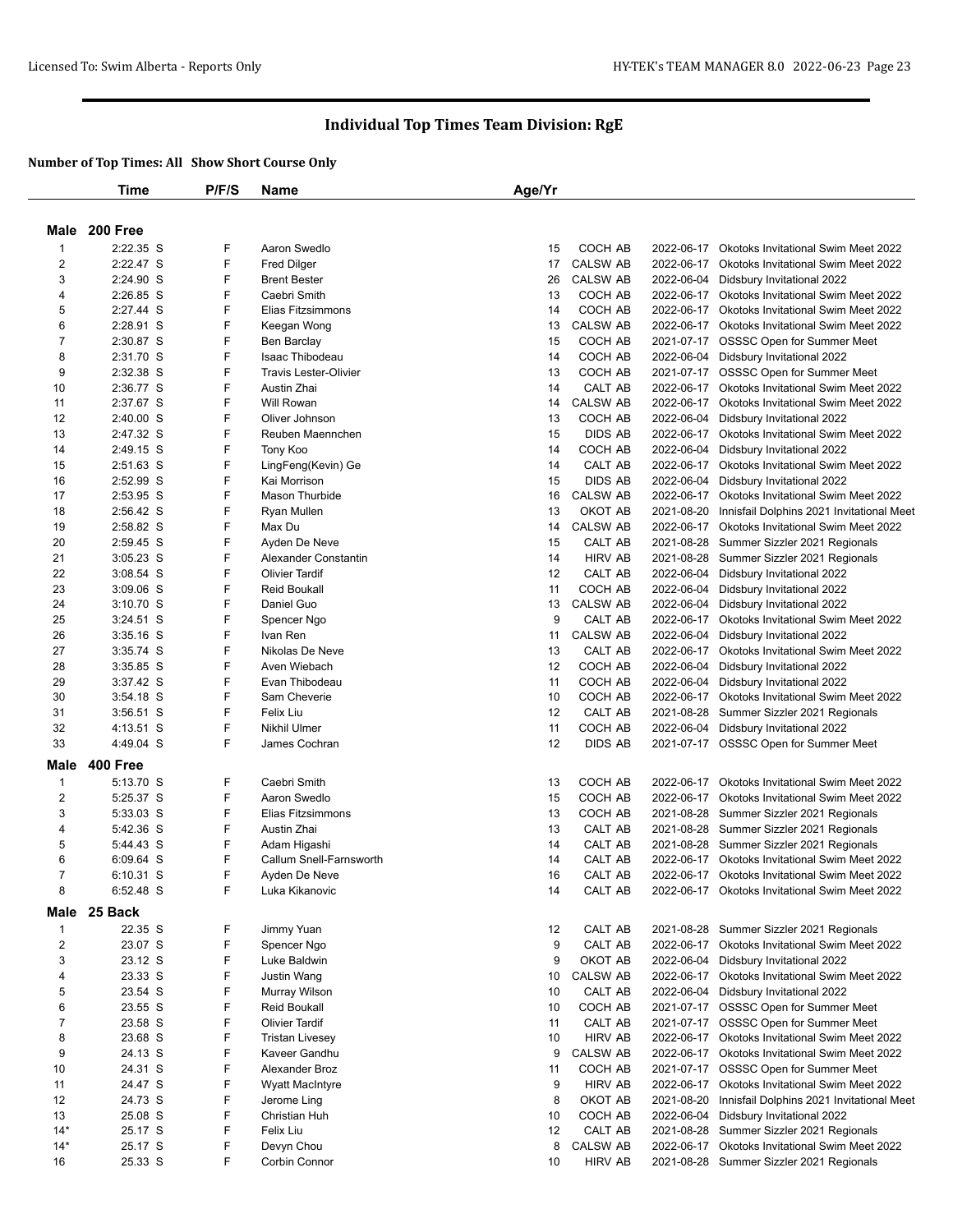|                | Time      | P/F/S | <b>Name</b>                   | Age/Yr         |                 |            |                                                |
|----------------|-----------|-------|-------------------------------|----------------|-----------------|------------|------------------------------------------------|
|                |           |       |                               |                |                 |            |                                                |
| 17             | 25.72 S   | F     | Christian Chu                 | 7              | <b>CALSW AB</b> | 2022-06-17 | <b>Okotoks Invitational Swim Meet 2022</b>     |
| $18*$          | 25.84 S   | F     | <b>Elliott Diep</b>           | 10             | COCH AB         | 2022-06-17 | Okotoks Invitational Swim Meet 2022            |
| $18*$          | 25.84 S   | F     | Zidan Hassen                  | 9              | OKOT AB         | 2022-06-04 | Didsbury Invitational 2022                     |
|                | 26.22 S   | F     | <b>Jett Fredell</b>           | 9              | <b>HIRV AB</b>  |            |                                                |
| 20             |           |       |                               |                |                 | 2021-08-28 | Summer Sizzler 2021 Regionals                  |
| 21             | 26.49 S   | F     | Mika Hassen                   | 8              | OKOT AB         | 2022-06-04 | Didsbury Invitational 2022                     |
| $22*$          | 26.75 S   | F     | Alex MacWilliam               | 10             | <b>HIRV AB</b>  | 2021-08-28 | Summer Sizzler 2021 Regionals                  |
| $22*$          | 26.75 S   | F     | Mateo Gustavo Velasquez       | 9              | CALSW AB        | 2022-06-17 | Okotoks Invitational Swim Meet 2022            |
| 24             | 26.90 S   | F     | Trezdyn Jamison               | 9              | <b>HIRV AB</b>  | 2021-08-28 | Summer Sizzler 2021 Regionals                  |
| 25             | 27.83 S   | F     | Archer Pederson               | 8              | CALT AB         | 2022-06-04 | Didsbury Invitational 2022                     |
| 26             | 27.87 S   | F     | Mason Taylor                  | 10             | <b>HIRV AB</b>  | 2022-06-17 | Okotoks Invitational Swim Meet 2022            |
| $27*$          | 27.94 S   | F     | Cohen Hubbard                 | 9              | COCH AB         | 2022-06-04 | Didsbury Invitational 2022                     |
| $27*$          | 27.94 S   | F     | Koen Wiebach                  | 10             | COCH AB         | 2022-06-17 | Okotoks Invitational Swim Meet 2022            |
| 29             | 28.13 S   | F     | <b>Harrison LeBouthillier</b> | 9              | CALT AB         | 2022-06-04 | Didsbury Invitational 2022                     |
| 30             | 28.52 S   | F     | Josh Connor                   | 8              | <b>HIRV AB</b>  | 2021-08-28 | Summer Sizzler 2021 Regionals                  |
| 31             | 28.90 S   | F     | Cruze Clingman                | 8              | OKOT AB         |            | 2021-07-17 OSSSC Open for Summer Meet          |
| $32*$          | 29.32 S   | F     | Kixtyn Jamison                | 8              | <b>HIRV AB</b>  | 2022-06-17 | Okotoks Invitational Swim Meet 2022            |
| $32*$          | 29.32 S   | F     | Cory Cloutier                 | 8              | OKOT AB         | 2022-06-17 | <b>Okotoks Invitational Swim Meet 2022</b>     |
| 34             | 29.36 S   | F     | Jasper Bird                   | 10             | CALT AB         |            | 2021-08-28 Summer Sizzler 2021 Regionals       |
|                |           |       |                               |                |                 |            |                                                |
| 35             | 30.14 S   | F     | Simon Freeland                | 9              | OKOT AB         | 2021-08-28 | Summer Sizzler 2021 Regionals                  |
| 36             | 30.61 S   | F     | Zachary Flora                 | 8              | OKOT AB         | 2022-06-17 | <b>Okotoks Invitational Swim Meet 2022</b>     |
| 37             | 30.63 S   | F     | Nixon Schutte                 | 9              | OKOT AB         |            | 2022-06-17 Okotoks Invitational Swim Meet 2022 |
| 38             | 31.74 S   | F     | <b>Garrett Flory</b>          | 8              | CALT AB         | 2022-06-17 | <b>Okotoks Invitational Swim Meet 2022</b>     |
| 39             | 31.76 S   | F     | Nathan Laarman                | $\overline{7}$ | CALT AB         | 2022-06-17 | <b>Okotoks Invitational Swim Meet 2022</b>     |
| 40             | 32.13 S   | F     | Logan Fisher Boroff           | 8              | COCH AB         |            | 2021-07-17 OSSSC Open for Summer Meet          |
| 41             | 32.16 S   | F     | Reece England                 | 9              | OKOT AB         |            | 2021-07-17 OSSSC Open for Summer Meet          |
| 42             | 32.63 S   | F     | <b>Trey Maclean</b>           | $\overline{7}$ | COCH AB         | 2021-08-13 | Alpha to Omega Mini Meet                       |
| 43             | 32.87 S   | F     | Wesley Nguyen                 | 10             | CALT AB         | 2022-06-17 | <b>Okotoks Invitational Swim Meet 2022</b>     |
| 44             | 33.25 S   | F     | Carter Kubik                  | 8              | COCH AB         | 2022-06-17 | Okotoks Invitational Swim Meet 2022            |
| 45             | 33.63 S   | F     | Aren Abraham                  | 10             | <b>CALSW AB</b> | 2022-06-04 | Didsbury Invitational 2022                     |
| 46             | 34.63 S   | F     | Gavin Lange                   | 9              | COCH AB         | 2021-08-13 | Alpha to Omega Mini Meet                       |
| 47             | 34.78 S   | F     | Anson Lin                     | $\overline{7}$ | CALT AB         | 2022-06-04 | Didsbury Invitational 2022                     |
| 48             | 35.02 S   | F     |                               | 10             | CALT AB         | 2022-06-17 | Okotoks Invitational Swim Meet 2022            |
|                |           |       | Evan Ty Khuu                  |                |                 |            |                                                |
| 49             | 35.79 S   | F     | Dominic Loch                  | 9              | <b>DIDS AB</b>  | 2022-06-04 | Didsbury Invitational 2022                     |
| 50             | 36.90 S   | F     | Joe Li                        | 7              | <b>CALSW AB</b> | 2022-06-17 | Okotoks Invitational Swim Meet 2022            |
| 51             | 37.95 S   | F     | <b>Micah Guest</b>            | 9              | <b>HIRV AB</b>  | 2021-08-28 | Summer Sizzler 2021 Regionals                  |
| 52             | 38.38 S   | F     | Cole Schellenberg             | 8              | OKOT AB         | 2022-06-17 | Okotoks Invitational Swim Meet 2022            |
| 53             | 38.92 S   | F     | Cash Moulder                  | 10             | COCH AB         | 2022-06-17 | Okotoks Invitational Swim Meet 2022            |
| 54             | 40.76 S   | F     | Abulele Mtshabe               | 9              | OKOT AB         | 2022-06-17 | Okotoks Invitational Swim Meet 2022            |
| 55             | 41.01 S   | F     | Edwyn Chou                    | 6              | <b>CALSW AB</b> |            | 2022-06-17 Okotoks Invitational Swim Meet 2022 |
| 56             | 41.31 S   | F     | <b>Ryder Boukall</b>          | 8              | COCH AB         |            | 2021-07-17 OSSSC Open for Summer Meet          |
| 57             | 42.00 S   | F     | <b>Maxwell Pollock</b>        | 9              | <b>HIRV AB</b>  | 2022-06-04 | Didsbury Invitational 2022                     |
| 58             | 42.27 S   | F     | Cooper Esler                  | 8              | OKOT AB         | 2021-08-28 | Summer Sizzler 2021 Regionals                  |
| 59             | 43.20 S   | F     | Cole Kassam                   | 6              | <b>CALSW AB</b> |            | 2022-06-17 Okotoks Invitational Swim Meet 2022 |
| 60             | 44.73 S   | F     | Luis Gonzalez-Velis           | 10             | OKOT AB         |            | 2021-07-17 OSSSC Open for Summer Meet          |
| 61             | 47.52 S   | F     | Matthew Kohn                  | $\overline{7}$ | OKOT AB         |            | 2021-08-28 Summer Sizzler 2021 Regionals       |
| 62             | 49.01 S   | F     | Omar Haffar                   | $\overline{7}$ | COCH AB         |            | 2021-07-17 OSSSC Open for Summer Meet          |
|                | 49.74 S   | F     | David Jones                   | $\overline{7}$ | CALT AB         |            |                                                |
| 63             |           |       |                               |                |                 |            | 2022-06-17 Okotoks Invitational Swim Meet 2022 |
| 64             | 51.89 S   | F     | <b>Blake Lundberg</b>         | $\overline{7}$ | <b>HIRV AB</b>  |            | 2022-06-17 Okotoks Invitational Swim Meet 2022 |
| 65             | 1:11.33 S | F     | Nigel Lange                   | $\overline{7}$ | COCH AB         |            | 2022-06-17 Okotoks Invitational Swim Meet 2022 |
| Male           | 50 Back   |       |                               |                |                 |            |                                                |
| $\mathbf{1}$   | 32.89 S   | F     | Aaron Xiao                    | 12             | COCH AB         |            | 2022-06-17 Okotoks Invitational Swim Meet 2022 |
| $\overline{2}$ | 32.99 S   | F     | Max Kruger                    | 17             | COCH AB         | 2021-08-28 | Summer Sizzler 2021 Regionals                  |
| 3              | 34.79 S   | F     | Ben Barclay                   | 15             | COCH AB         |            | 2021-07-17 OSSSC Open for Summer Meet          |
|                |           |       |                               |                |                 |            |                                                |
| 4              | 35.27 S   | F     | Robert Hoang                  | 15             | CALT AB         |            | 2021-08-28 Summer Sizzler 2021 Regionals       |
| 5              | 35.43 S   | F     | Justin Hoang                  | 15             | CALT AB         | 2021-08-28 | Summer Sizzler 2021 Regionals                  |
| 6              | 35.52 S   | F     | Keegan Wong                   | 13             | <b>CALSW AB</b> |            | 2022-06-04 Didsbury Invitational 2022          |
| $\overline{7}$ | 35.54 S   | F     | Aaron Swedlo                  | 14             | COCH AB         |            | 2021-08-28 Summer Sizzler 2021 Regionals       |
| 8              | 35.55 S   | F     | Ryan Li                       | 14             | <b>CALSW AB</b> | 2022-06-17 | Okotoks Invitational Swim Meet 2022            |
| 9              | 36.09 S   | F     | Kelvin Zhou                   | 16             | CALT AB         | 2021-08-28 | Summer Sizzler 2021 Regionals                  |
| 10             | 36.19 S   | F     | <b>Bryson Hammer</b>          | 17             | COCH AB         |            | 2021-08-13 Alpha to Omega Mini Meet            |
| 11             | 36.65 S   | F     | Elias Fitzsimmons             | 13             | COCH AB         |            | 2021-08-28 Summer Sizzler 2021 Regionals       |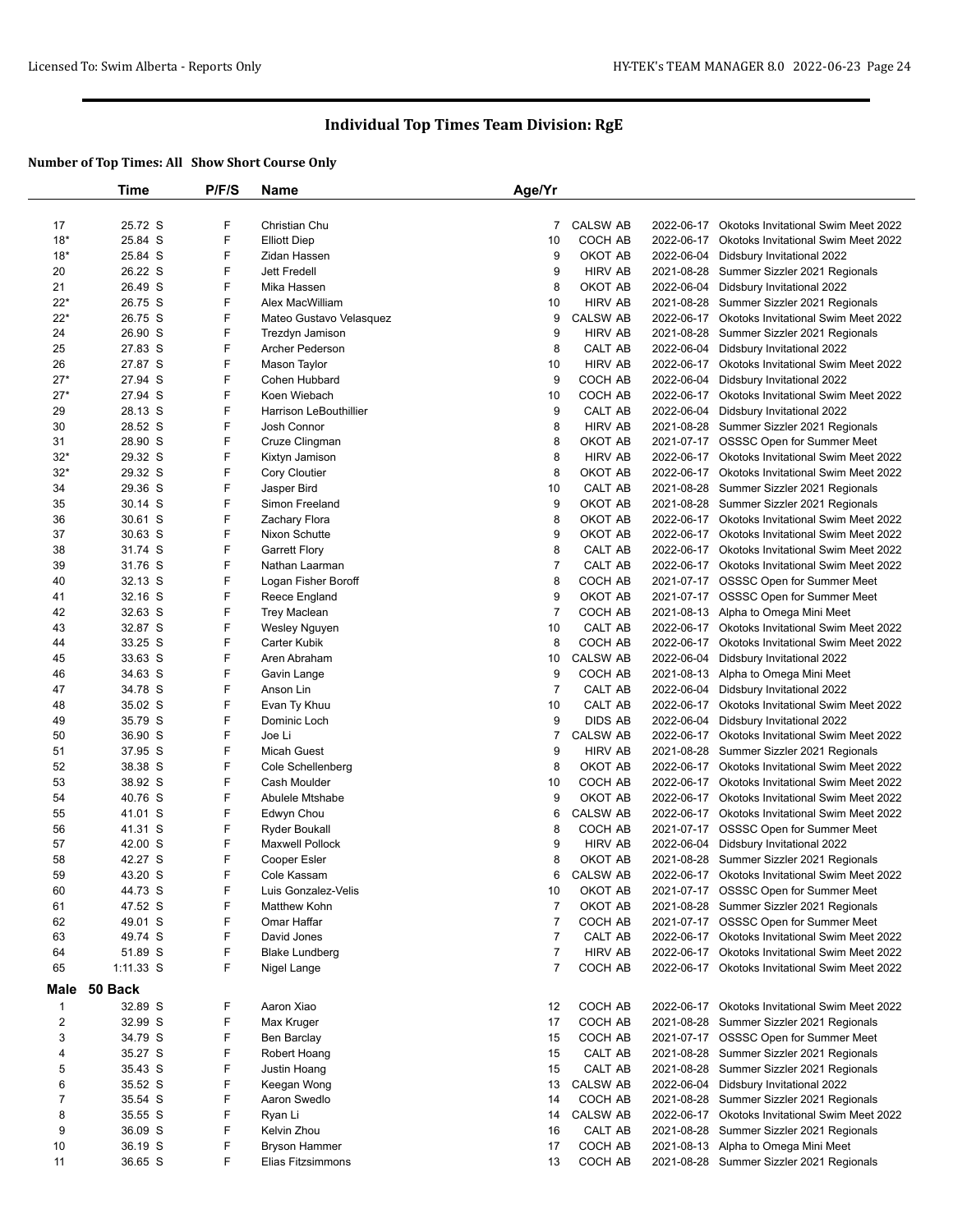|    | Time               | P/F/S | Name                    | Age/Yr |                 |            |                                                                              |
|----|--------------------|-------|-------------------------|--------|-----------------|------------|------------------------------------------------------------------------------|
|    |                    |       |                         |        |                 |            |                                                                              |
| 12 | 36.66 S            | F     | Isaac Thibodeau         | 14     | COCH AB         |            | 2022-06-17 Okotoks Invitational Swim Meet 2022                               |
| 13 | 37.60 S            | F     | Clayton Lindenback      | 13     | OKOT AB         |            | 2021-07-17 OSSSC Open for Summer Meet                                        |
| 14 | 37.86 S            | F     | Callum Snell-Farnsworth | 14     | CALT AB         |            | 2022-06-04 Didsbury Invitational 2022                                        |
| 15 | 38.02 S            | F     | <b>Maverick Evans</b>   | 15     | <b>HIRV AB</b>  | 2021-08-28 | Summer Sizzler 2021 Regionals                                                |
| 16 | 38.23 S            | F     | Austin Zhai             | 14     | CALT AB         | 2022-06-04 | Didsbury Invitational 2022                                                   |
| 17 | 38.58 S            | F     | Lian Kim                | 13     | <b>CALSW AB</b> |            | 2022-06-17 Okotoks Invitational Swim Meet 2022                               |
| 18 | 38.83 S            | F     | Mason Thurbide          | 16     | <b>CALSW AB</b> |            | 2022-06-17 Okotoks Invitational Swim Meet 2022                               |
| 19 | 38.84 S            | F     | Oliver Johnson          | 12     | COCH AB         |            | 2021-07-17 OSSSC Open for Summer Meet                                        |
| 20 | 38.88 S            | F     | Max Du                  | 14     | <b>CALSW AB</b> |            | 2022-06-04 Didsbury Invitational 2022                                        |
| 21 | 40.14 S            | F     | Caebri Smith            | 12     | COCH AB         |            | 2021-08-13 Alpha to Omega Mini Meet                                          |
| 22 | 40.22 S            | F     | LingFeng(Kevin) Ge      | 14     | CALT AB         | 2022-06-04 | Didsbury Invitational 2022                                                   |
| 23 | 40.36 S            | F     | Kolos Kozuback          | 15     | <b>CALSW AB</b> |            | 2022-06-17 Okotoks Invitational Swim Meet 2022                               |
| 24 | 40.39 S            | F     | Tony Koo                | 14     | COCH AB         |            | 2022-06-17 Okotoks Invitational Swim Meet 2022                               |
| 25 | 40.46 S            | F     | Ryan Mullen             | 13     | OKOT AB         | 2021-08-20 | Innisfail Dolphins 2021 Invitational Meet                                    |
| 26 | 40.77 S            | F     | Jeffery Li              | 14     | <b>CALSW AB</b> |            | 2022-06-17 Okotoks Invitational Swim Meet 2022                               |
| 27 | 41.59 S            | F     | Stephen Li              | 14     | <b>CALSW AB</b> | 2022-06-17 | Okotoks Invitational Swim Meet 2022                                          |
| 28 | 42.16 S            | F     | Daniel Guo              | 13     | <b>CALSW AB</b> | 2022-06-04 | Didsbury Invitational 2022                                                   |
| 29 | 42.22 S            | F     | <b>Troy Bester</b>      | 14     | <b>CALSW AB</b> |            | 2022-06-04 Didsbury Invitational 2022                                        |
| 30 | 42.93 S            | F     | Lincoln Stotz           | 12     | <b>CALSW AB</b> | 2022-06-17 | <b>Okotoks Invitational Swim Meet 2022</b>                                   |
| 31 | 43.03 S            | F     | Alexander Constantin    | 14     | <b>HIRV AB</b>  |            | 2021-08-28 Summer Sizzler 2021 Regionals                                     |
| 32 | 44.01 S            | F     | Reuben Maennchen        | 14     | <b>DIDS AB</b>  |            | 2021-07-17 OSSSC Open for Summer Meet                                        |
| 33 | 44.25 S            | F     | Nate Greco              | 13     | CALT AB         |            | 2022-06-17 Okotoks Invitational Swim Meet 2022                               |
| 34 | 44.90 S            | F     | Luka Kikanovic          | 14     | CALT AB         |            | 2022-06-17 Okotoks Invitational Swim Meet 2022                               |
| 35 | 45.84 S            | F     | Ryan Hefferan           | 12     | OKOT AB         |            | 2021-07-17 OSSSC Open for Summer Meet                                        |
| 36 | 46.50 S            | F     | Kai Morrison            | 14     | <b>DIDS AB</b>  |            | 2021-07-17 OSSSC Open for Summer Meet                                        |
| 37 | 46.54 S            | F     | Mason Fazio             | 12     | CALT AB         |            | 2022-06-17 Okotoks Invitational Swim Meet 2022                               |
| 38 | 47.09 S            | F     | <b>Xavier Bird</b>      | 12     | CALT AB         |            | 2021-07-17 OSSSC Open for Summer Meet                                        |
| 39 | 47.47 S            | F     | <b>Travis Burchell</b>  | 12     | OKOT AB         |            | 2022-06-17 Okotoks Invitational Swim Meet 2022                               |
| 40 | 47.97 S            | F     | Felix Liu               | 13     | CALT AB         |            | 2022-06-17 Okotoks Invitational Swim Meet 2022                               |
| 41 | 48.16 S            | F     | Jimmy Yuan              | 12     | CALT AB         |            | 2021-08-28 Summer Sizzler 2021 Regionals                                     |
| 42 | 48.35 S            | F     | Hayden Taylor           | 12     | <b>HIRV AB</b>  |            | 2022-06-17 Okotoks Invitational Swim Meet 2022                               |
| 43 | 48.36 S            | F     | <b>Tristan Livesey</b>  | 10     | <b>HIRV AB</b>  |            | 2022-06-17 Okotoks Invitational Swim Meet 2022                               |
| 44 | 48.58 S            | F     | Alan Wang               | 12     | CALT AB         |            | 2022-06-17 Okotoks Invitational Swim Meet 2022                               |
| 45 | 48.96 S            | F     | Ivan Ren                | 11     | <b>CALSW AB</b> | 2022-06-04 | Didsbury Invitational 2022                                                   |
| 46 | 49.60 S            | F     | Bernie Du               | 13     | OKOT AB         | 2021-08-28 | Summer Sizzler 2021 Regionals                                                |
| 47 | 49.61 S            | F     | Max Ertman              | 13     | CALT AB         |            | 2021-07-17 OSSSC Open for Summer Meet                                        |
| 48 | 49.78 S            | F     | Mason Chen              | 11     | <b>CALSW AB</b> |            | 2022-06-04 Didsbury Invitational 2022                                        |
| 49 | 51.51 S            | F     | Luke Baldwin            | 9      | OKOT AB         |            | 2022-06-17 Okotoks Invitational Swim Meet 2022                               |
| 50 | 51.84 S            | F     | <b>Wyatt MacIntyre</b>  | 9      | <b>HIRV AB</b>  |            | 2022-06-17 Okotoks Invitational Swim Meet 2022                               |
| 51 | 52.06 S            | F     | Cole Ronning            | 11     | OKOT AB         |            | 2021-07-17 OSSSC Open for Summer Meet                                        |
| 52 | 52.54 S            | F     | Gavin Pacitti           | 11     | OKOT AB         | 2021-08-20 | Innisfail Dolphins 2021 Invitational Meet                                    |
| 53 | 52.60 S            | F     | Evan Thibodeau          | 11     | COCH AB         |            | 2022-06-17 Okotoks Invitational Swim Meet 2022                               |
| 54 | 52.70 S            | F     | Murray Wilson           | 10     | CALT AB         |            | 2022-06-17 Okotoks Invitational Swim Meet 2022                               |
| 55 | 52.80 S            | F     | Luke Birkenstock        | 13     | OKOT AB         |            | 2022-06-17 Okotoks Invitational Swim Meet 2022                               |
| 56 | 52.82 S            | F     | Jerome Ling             | 8      | OKOT AB         | 2021-08-20 | Innisfail Dolphins 2021 Invitational Meet                                    |
| 57 | 53.31 S            | F     | Aven Wiebach            | 12     | COCH AB         |            | 2022-06-17 Okotoks Invitational Swim Meet 2022                               |
| 58 | 53.80 S            | F     | Callum Ronning          | 11     | OKOT AB         |            | 2021-07-17 OSSSC Open for Summer Meet                                        |
| 59 | 53.90 S            | F     | Nikolas De Neve         | 13     | CALT AB         |            | 2022-06-17 Okotoks Invitational Swim Meet 2022                               |
| 60 | 54.18 S            | F     | Caiden Bullough-Stevens | 12     | <b>DIDS AB</b>  |            | 2022-06-17 Okotoks Invitational Swim Meet 2022                               |
| 61 | 54.59 S            | F     | Benjamin Flora          | 11     | OKOT AB         |            | 2022-06-17 Okotoks Invitational Swim Meet 2022                               |
| 62 | 54.77 S            | F     | <b>Hudson Pineda</b>    | 11     | OKOT AB         |            | 2022-06-17 Okotoks Invitational Swim Meet 2022                               |
| 63 | 55.31 S            | F     | Jett Fredell            | 9      | <b>HIRV AB</b>  | 2021-08-28 | Summer Sizzler 2021 Regionals                                                |
| 64 | 55.50 S            | F     | Sohan Gandhu            | 11     | <b>CALSW AB</b> |            | 2022-06-04 Didsbury Invitational 2022                                        |
| 65 |                    | F     | Alexander Broz          | 11     | COCH AB         |            |                                                                              |
| 66 | 55.53 S<br>55.58 S | F     | Evan Li                 | 12     | CALT AB         | 2022-06-17 | 2021-07-17 OSSSC Open for Summer Meet<br>Okotoks Invitational Swim Meet 2022 |
| 67 | 56.46 S            | F     | Andrew Li               | 11     | CALT AB         |            | 2022-06-04 Didsbury Invitational 2022                                        |
|    |                    | F     |                         |        |                 |            |                                                                              |
| 68 | 56.53 S            | F     | Alex MacWilliam         | 10     | <b>HIRV AB</b>  | 2021-08-28 | Summer Sizzler 2021 Regionals                                                |
| 69 | 56.54 S            |       | Christian Constantin    | 10     | <b>HIRV AB</b>  | 2021-07-17 | OSSSC Open for Summer Meet                                                   |
| 70 | 56.58 S            | F     | Lucas Schellenberg      | 13     | OKOT AB         | 2022-06-04 | Didsbury Invitational 2022                                                   |
| 71 | 56.77 S            | F     | James Cochran           | 12     | <b>DIDS AB</b>  | 2021-08-20 | Innisfail Dolphins 2021 Invitational Meet                                    |
| 72 | 56.88 S            | F     | Christian Huh           | 10     | COCH AB         | 2022-06-17 | Okotoks Invitational Swim Meet 2022                                          |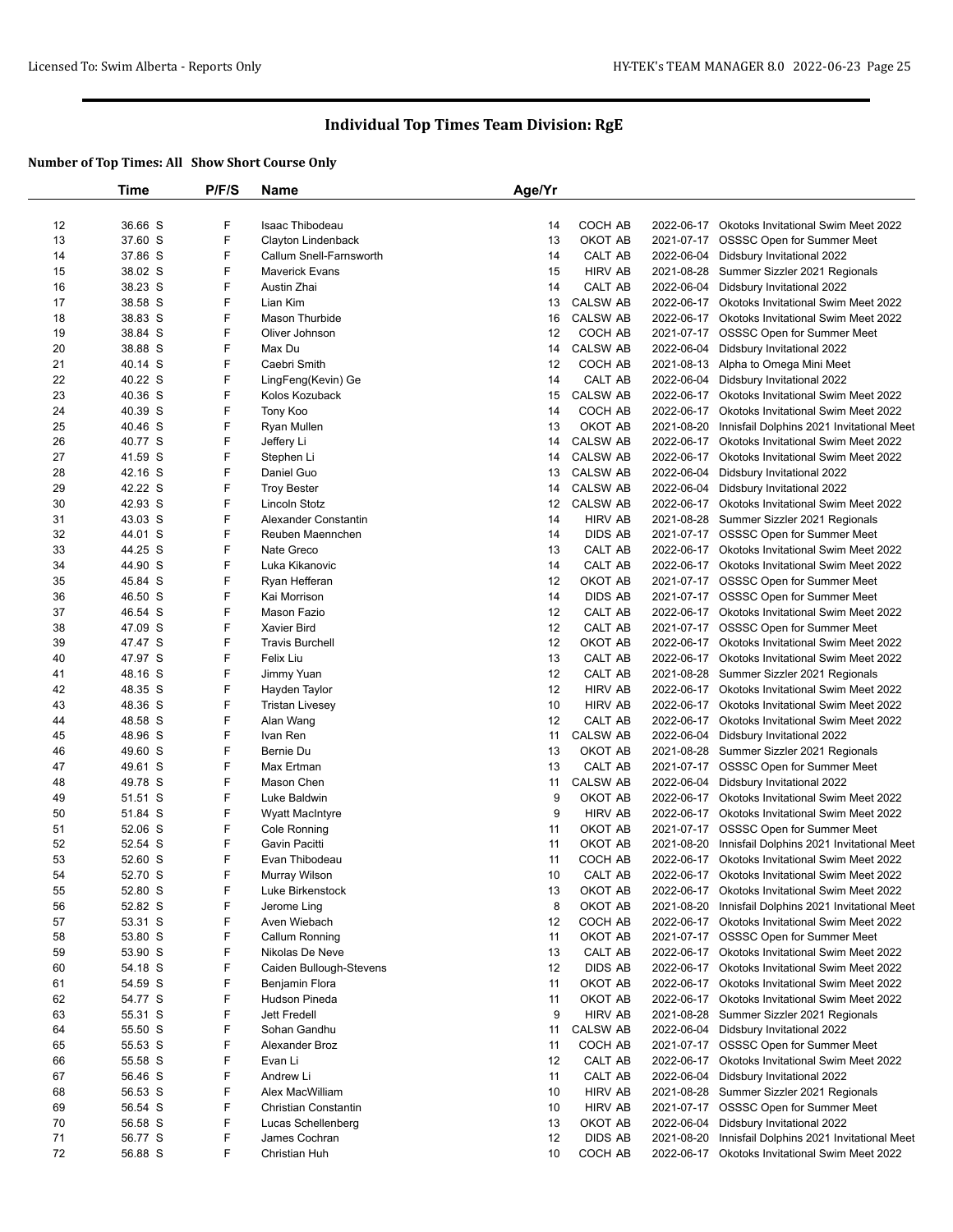|                | Time        | P/F/S | Name                          | Age/Yr         |                 |            |                                                |
|----------------|-------------|-------|-------------------------------|----------------|-----------------|------------|------------------------------------------------|
|                |             |       |                               |                |                 |            |                                                |
| 73             | 57.33 S     | F     | Derek Yin                     | 11             | OKOT AB         |            | 2022-06-17 Okotoks Invitational Swim Meet 2022 |
| 74             | 57.64 S     | F     | Lincoln Trieu                 | 13             | CALT AB         | 2022-06-17 | <b>Okotoks Invitational Swim Meet 2022</b>     |
| 75             | 58.08 S     | F     | <b>Emmett Nguyen</b>          | 12             | CALT AB         |            | 2022-06-17 Okotoks Invitational Swim Meet 2022 |
| 76             | 58.26 S     | F     | Corbin Connor                 | 10             | <b>HIRV AB</b>  |            | 2021-08-28 Summer Sizzler 2021 Regionals       |
| 77             | 59.49 S     | F     | Sam Cheverie                  | 10             | COCH AB         | 2022-06-04 | Didsbury Invitational 2022                     |
| 78             | $1:00.10$ S | F     | <b>Elliott Diep</b>           | 10             | COCH AB         |            | 2022-06-17 Okotoks Invitational Swim Meet 2022 |
| 79             | $1:00.17$ S | F     | Vance King                    | 13             | <b>HIRV AB</b>  | 2022-06-04 | Didsbury Invitational 2022                     |
| 80             | $1:00.81$ S | F     | Jasper Bird                   | 10             | CALT AB         | 2021-08-28 | Summer Sizzler 2021 Regionals                  |
| $81*$          | $1:01.10$ S | F     | Ivan Guo                      | 10             | CALT AB         |            | 2022-06-17 Okotoks Invitational Swim Meet 2022 |
| $81*$          | $1:01.10$ S | F     | Trezdyn Jamison               | 9              | <b>HIRV AB</b>  | 2021-08-28 | Summer Sizzler 2021 Regionals                  |
| 83             | $1:01.94$ S | F     | Calum Pick                    | 10             | <b>DIDS AB</b>  | 2022-06-04 | Didsbury Invitational 2022                     |
| 84             | 1:02.09 S   | F     | Koen Wiebach                  | 9              | COCH AB         |            | 2021-08-28 Summer Sizzler 2021 Regionals       |
| 85             | $1:02.41$ S | F     | Mason Taylor                  | 10             | <b>HIRV AB</b>  |            | 2022-06-17 Okotoks Invitational Swim Meet 2022 |
| 86             | $1:02.43$ S | F     | Josh Connor                   | 8              | <b>HIRV AB</b>  |            | 2021-08-28 Summer Sizzler 2021 Regionals       |
| 87             | $1:02.62$ S | F     | Zidan Hassen                  | 9              | OKOT AB         | 2022-06-04 | Didsbury Invitational 2022                     |
| 88             | $1:06.00$ S | F     | Zachary Flora                 | 8              | OKOT AB         |            | 2022-06-17 Okotoks Invitational Swim Meet 2022 |
| 89             | $1:06.76$ S | F     | Cohen Hubbard                 | 9              | COCH AB         | 2022-06-04 | Didsbury Invitational 2022                     |
| 90             | $1:06.80$ S | F     | <b>Harrison LeBouthillier</b> | 9              | CALT AB         | 2022-06-04 | Didsbury Invitational 2022                     |
| 91             | 1:07.86 S   | F     | Logan Fisher Boroff           | 8              | COCH AB         |            | 2021-07-17 OSSSC Open for Summer Meet          |
| 92             | $1:08.34$ S | F     | Cruze Clingman                | 8              | OKOT AB         |            | 2021-07-17 OSSSC Open for Summer Meet          |
| 93             | 1:08.71 S   | F     | Mika Hassen                   | 8              | OKOT AB         | 2022-06-04 | Didsbury Invitational 2022                     |
| 94             | 1:09.67 S   | F     | Gavin Lange                   | 10             | <b>COCH AB</b>  | 2022-06-17 | Okotoks Invitational Swim Meet 2022            |
| 95             | $1:11.73$ S | F     | <b>Trey Maclean</b>           | $\overline{7}$ | COCH AB         |            | 2021-08-28 Summer Sizzler 2021 Regionals       |
| 96             | 1:13.39 S   | F     | Nixon Schutte                 | 9              | OKOT AB         |            | 2022-06-17 Okotoks Invitational Swim Meet 2022 |
| 97             | $1:13.66$ S | F     | Anson Lin                     | $\overline{7}$ | CALT AB         |            | 2022-06-17 Okotoks Invitational Swim Meet 2022 |
| 98             | 1:17.06 S   | F     | Randy Lang                    | 10             | CALT AB         |            | 2022-06-17 Okotoks Invitational Swim Meet 2022 |
| 99             | 1:46.28 S   | F     | Matthew Kohn                  | $\overline{7}$ | OKOT AB         |            | 2021-08-28 Summer Sizzler 2021 Regionals       |
| Male           | 100 Back    |       |                               |                |                 |            |                                                |
| $\mathbf{1}$   | 1:11.48 S   | F     | Vance King                    | 13             | <b>HIRV AB</b>  | 2022-06-04 | Didsbury Invitational 2022                     |
| $\overline{c}$ | $1:17.18$ S | F     | Eryn Yang                     | 16             | <b>CALSW AB</b> | 2022-06-17 | Okotoks Invitational Swim Meet 2022            |
| 3              | 1:17.47 S   | F     | Isaac Thibodeau               | 14             | COCH AB         | 2022-06-04 | Didsbury Invitational 2022                     |
| 4              | $1:20.00$ S | F     | Clayton Lindenback            | 13             | OKOT AB         | 2021-08-20 | Innisfail Dolphins 2021 Invitational Meet      |
| 5              | $1:20.08$ S | F     | Oliver Johnson                | 13             | COCH AB         |            | 2022-06-17 Okotoks Invitational Swim Meet 2022 |
| 6              | 1:21.36 S   | F     | Mason Thurbide                | 16             | <b>CALSW AB</b> |            | 2022-06-17 Okotoks Invitational Swim Meet 2022 |
| $\overline{7}$ | $1:22.44$ S | F     | Caebri Smith                  | 13             | COCH AB         | 2022-06-04 | Didsbury Invitational 2022                     |
| 8              | 1:23.99 S   | F     | Lian Kim                      | 13             | <b>CALSW AB</b> |            | 2022-06-17 Okotoks Invitational Swim Meet 2022 |
| 9              | $1:24.60$ S | F     | Callum Snell-Farnsworth       | 14             | CALT AB         | 2022-06-17 | Okotoks Invitational Swim Meet 2022            |
| 10             | 1:24.94 S   | F     | Austin Zhai                   | 14             | CALT AB         | 2022-06-04 | Didsbury Invitational 2022                     |
| 11             | 1:24.96 S   | F     | <b>Maverick Evans</b>         | 15             | <b>HIRV AB</b>  |            | 2021-08-28 Summer Sizzler 2021 Regionals       |
| 12             | 1:24.97 S   | F     | Adam Higashi                  | 14             | CALT AB         |            | 2021-08-28 Summer Sizzler 2021 Regionals       |
| 13             | 1:25.83 S   | F     | Tony Koo                      | 14             | COCH AB         |            | 2022-06-17 Okotoks Invitational Swim Meet 2022 |
| 14             | 1:27.90 S   | F     | Kolos Kozuback                | 15             | <b>CALSW AB</b> |            | 2022-06-17 Okotoks Invitational Swim Meet 2022 |
| 15             | 1:34.29 S   | F     | LingFeng(Kevin) Ge            | 14             | CALT AB         |            | 2022-06-04 Didsbury Invitational 2022          |
| 16             | 1:36.32 S   | F     | Ayden De Neve                 | 16             | CALT AB         |            | 2022-06-17 Okotoks Invitational Swim Meet 2022 |
| 17             | $1:37.10$ S | F     | Ayden Hwang                   | 14             | <b>CALSW AB</b> |            | 2022-06-17 Okotoks Invitational Swim Meet 2022 |
| 18             | 1:38.76 S   | F     | Daniel Guo                    | 13             | CALSW AB        |            | 2022-06-17 Okotoks Invitational Swim Meet 2022 |
| 19             | 1:40.28 S   | F     | Alexander Constantin          | 14             | <b>HIRV AB</b>  |            | 2021-07-17 OSSSC Open for Summer Meet          |
| 20             | 1:41.35 S   | F     | <b>Reid Boukall</b>           | 11             | COCH AB         |            | 2022-06-04 Didsbury Invitational 2022          |
| 21             | 1:42.71 S   | F     | <b>Olivier Tardif</b>         | 12             | CALT AB         |            | 2022-06-04 Didsbury Invitational 2022          |
| 22             | 1:43.17 S   | F     | Luka Kikanovic                | 14             | CALT AB         |            | 2022-06-17 Okotoks Invitational Swim Meet 2022 |
| 23             | 1:44.66 S   | F     | <b>Travis Burchell</b>        | 12             | OKOT AB         | 2022-06-04 | Didsbury Invitational 2022                     |
| 24             | 1:44.69 S   | F     | Nate Greco                    | 12             | CALT AB         |            | 2021-08-28 Summer Sizzler 2021 Regionals       |
| 25             | 1:45.25 S   | F     | Xavier Bird                   | 12             | CALT AB         |            | 2021-08-28 Summer Sizzler 2021 Regionals       |
| 26             | 1:45.70 S   | F     | Kai Morrison                  | 14             | <b>DIDS AB</b>  |            | 2021-07-17 OSSSC Open for Summer Meet          |
| 27             | 1:49.01 S   | F     | Max Ertman                    | 13             | CALT AB         |            | 2021-07-17 OSSSC Open for Summer Meet          |
| 28             | 1:51.34 S   | F     | Felix Liu                     | 13             | CALT AB         |            | 2022-06-04 Didsbury Invitational 2022          |
| 29             | $1:52.14$ S | F     | Ivan Ren                      | 11             | CALSW AB        |            | 2022-06-17 Okotoks Invitational Swim Meet 2022 |
| 30             | 1:57.45 S   | F     | Hudson Pineda                 | 11             | OKOT AB         |            | 2022-06-17 Okotoks Invitational Swim Meet 2022 |
| 31             | 1:57.66 S   | F     | Benjamin Flora                | 11             | OKOT AB         |            | 2022-06-17 Okotoks Invitational Swim Meet 2022 |
| 32             | 1:58.67 S   | F     | Gavin Pacitti                 | 11             | OKOT AB         |            | 2021-08-28 Summer Sizzler 2021 Regionals       |
| 33             | 1:59.22 S   | F     | Andrew Li                     | 11             | CALT AB         |            | 2022-06-04 Didsbury Invitational 2022          |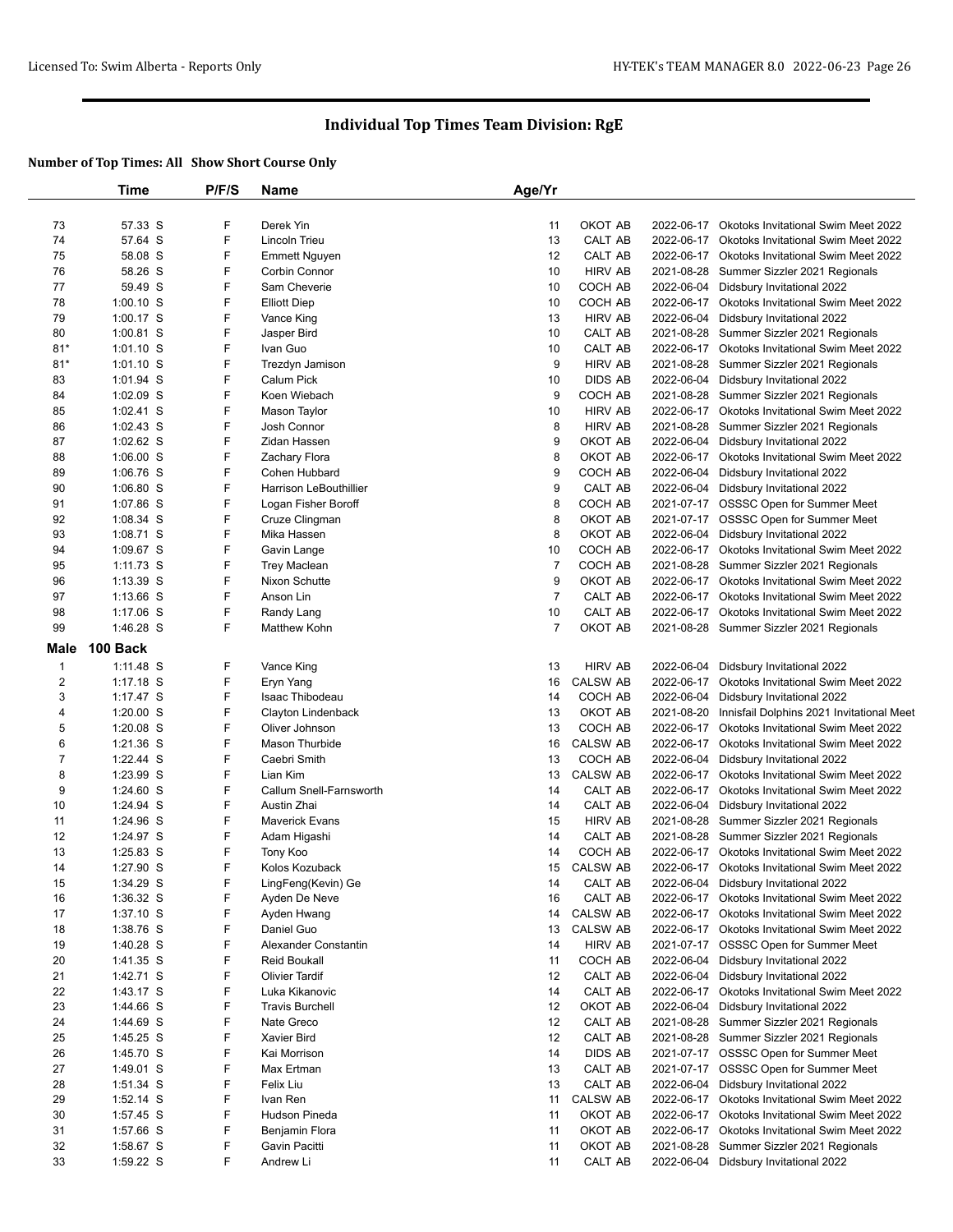|                | Time      | P/F/S | <b>Name</b>                  | Age/Yr         |                 |            |                                                |
|----------------|-----------|-------|------------------------------|----------------|-----------------|------------|------------------------------------------------|
|                |           |       |                              |                |                 |            |                                                |
| 34             | 1:59.59 S | F     | Luke Birkenstock             | 13             | OKOT AB         |            | 2022-06-17 Okotoks Invitational Swim Meet 2022 |
| 35             | 2:04.47 S | F     | Sohan Gandhu                 | 11             | <b>CALSW AB</b> | 2022-06-17 | Okotoks Invitational Swim Meet 2022            |
| 36             | 2:11.93 S | F     | Lucas Schellenberg           | 13             | OKOT AB         | 2022-06-04 | Didsbury Invitational 2022                     |
| 37             | 2:16.27 S | F     | Caiden Bullough-Stevens      | 12             | <b>DIDS AB</b>  |            | 2022-06-04 Didsbury Invitational 2022          |
|                | 2:33.20 S | F     | James Cochran                | 12             | <b>DIDS AB</b>  |            |                                                |
| 38             |           |       |                              |                |                 | 2021-07-17 | OSSSC Open for Summer Meet                     |
| 39             | 2:39.34 S | F     | Jasper Bird                  | 10             | CALT AB         |            | 2021-07-17 OSSSC Open for Summer Meet          |
| Male           | 25 Breast |       |                              |                |                 |            |                                                |
| $\mathbf{1}$   | 22.38 S   | F     | Bernie Du                    | 13             | OKOT AB         | 2021-07-17 | OSSSC Open for Summer Meet                     |
| $\overline{2}$ | 24.30 S   | F     | Xavier Bird                  | 12             | CALT AB         |            | 2021-08-28 Summer Sizzler 2021 Regionals       |
| 3              | 24.34 S   | F     | Evan Thibodeau               | 10             | COCH AB         |            | 2021-07-17 OSSSC Open for Summer Meet          |
| 4              | 25.88 S   | F     | Luke Baldwin                 | 9              | OKOT AB         |            | 2022-06-17 Okotoks Invitational Swim Meet 2022 |
| 5              | 26.09 S   | F     | Felix Liu                    | 12             | CALT AB         |            | 2021-08-28 Summer Sizzler 2021 Regionals       |
| 6              | 26.54 S   | F     | Christian Constantin         | 10             | <b>HIRV AB</b>  |            | 2021-07-17 OSSSC Open for Summer Meet          |
| $\overline{7}$ | 27.01 S   | F     | Mason Taylor                 | 10             | <b>HIRV AB</b>  |            | 2022-06-17 Okotoks Invitational Swim Meet 2022 |
| 8              | 27.92 S   | F     | Spencer Ngo                  | 9              | CALT AB         |            | 2022-06-17 Okotoks Invitational Swim Meet 2022 |
|                |           |       |                              |                |                 |            |                                                |
| 9              | 28.38 S   | F     | Logan Fisher Boroff          | 9              | COCH AB         | 2022-06-17 | Okotoks Invitational Swim Meet 2022            |
| 10             | 29.29 S   | F     | Jerome Ling                  | 8              | OKOT AB         | 2021-08-28 | Summer Sizzler 2021 Regionals                  |
| 11             | 29.49 S   | F     | Kaveer Gandhu                | 9              | <b>CALSW AB</b> |            | 2022-06-04 Didsbury Invitational 2022          |
| 12             | 30.17 S   | F     | <b>Justin Wang</b>           | 10             | <b>CALSW AB</b> | 2022-06-17 | Okotoks Invitational Swim Meet 2022            |
| 13             | 30.63 S   | F     | Cruze Clingman               | 8              | OKOT AB         |            | 2021-07-17 OSSSC Open for Summer Meet          |
| 14             | 33.18 S   | F     | <b>Nikhil Ulmer</b>          | 10             | COCH AB         |            | 2021-08-13 Alpha to Omega Mini Meet            |
| 15             | 33.39 S   | F     | Jasper Bird                  | 10             | CALT AB         |            | 2021-08-28 Summer Sizzler 2021 Regionals       |
| 16             | 33.56 S   | F     | <b>Ryder Boukall</b>         | 8              | COCH AB         |            | 2021-07-17 OSSSC Open for Summer Meet          |
| 17             | 34.02 S   | F     | Omar Haffar                  | $\overline{7}$ | COCH AB         |            | 2021-07-17 OSSSC Open for Summer Meet          |
| 18             | 34.16 S   | F     | Koen Wiebach                 | 9              | COCH AB         |            | 2021-08-13 Alpha to Omega Mini Meet            |
| 19             | 36.87 S   | F     | Archer Pederson              | $\overline{7}$ | CALT AB         | 2021-08-28 | Summer Sizzler 2021 Regionals                  |
| 20             | 36.98 S   | F     | Gavin Lange                  | 10             | COCH AB         |            | 2022-06-17 Okotoks Invitational Swim Meet 2022 |
| 21             | 37.50 S   | F     | <b>Dantae Cives</b>          | 9              | OKOT AB         |            | 2022-06-17 Okotoks Invitational Swim Meet 2022 |
| 22             | 37.68 S   | F     | Simon Freeland               | 9              | OKOT AB         |            | 2021-08-28 Summer Sizzler 2021 Regionals       |
| 23             | 41.96 S   | F     | Nathan Laarman               | 6              | CALT AB         |            | 2021-08-28 Summer Sizzler 2021 Regionals       |
| 24             | 43.01 S   | F     | Matthew Kohn                 | $\overline{7}$ | OKOT AB         |            | 2021-08-28 Summer Sizzler 2021 Regionals       |
| 25             | 44.49 S   | F     | Cooper Esler                 | 8              | OKOT AB         |            | 2021-08-28 Summer Sizzler 2021 Regionals       |
| 26             | 44.84 S   | F     | Wesley Nguyen                | 10             | CALT AB         |            | 2022-06-17 Okotoks Invitational Swim Meet 2022 |
| 27             | 47.50 S   | F     | Abulele Mtshabe              | 8              | OKOT AB         |            | 2021-08-28 Summer Sizzler 2021 Regionals       |
| 28             | 49.40 S   | F     | Van Hocking                  | 6              | OKOT AB         |            | 2021-07-17 OSSSC Open for Summer Meet          |
| 29             | 52.31 S   | F     |                              | $\overline{7}$ | COCH AB         |            |                                                |
|                |           | F     | <b>Trey Maclean</b>          |                |                 | 2021-08-28 | Summer Sizzler 2021 Regionals                  |
| 30             | 58.54 S   |       | Reece England                | 9              | OKOT AB         |            | 2021-08-28 Summer Sizzler 2021 Regionals       |
| Male           | 50 Breast |       |                              |                |                 |            |                                                |
| $\mathbf 1$    | 33.87 S   | F     | Robert Hoang                 | 15             | CALT AB         |            | 2021-08-28 Summer Sizzler 2021 Regionals       |
| $\overline{2}$ | 35.88 S   | F     | Max Kruger                   | 17             | COCH AB         | 2021-08-13 | Alpha to Omega Mini Meet                       |
| 3              | 36.44 S   | F     | <b>Brent Bester</b>          | 26             | <b>CALSW AB</b> |            | 2022-06-04 Didsbury Invitational 2022          |
| 4              | 36.68 S   | F     | <b>Fred Dilger</b>           | 17             | <b>CALSW AB</b> |            | 2022-06-17 Okotoks Invitational Swim Meet 2022 |
| 5              | 38.71 S   | F     | Aaron Swedlo                 | 14             | COCH AB         |            | 2021-07-17 OSSSC Open for Summer Meet          |
| 6              | 38.94 S   | F     | Justin Hoang                 | 15             | CALT AB         |            | 2021-08-28 Summer Sizzler 2021 Regionals       |
| $\overline{7}$ | 39.11 S   | F     | Kevin Ryley MacIntyre        | 15             | <b>HIRV AB</b>  |            | 2021-08-28 Summer Sizzler 2021 Regionals       |
| 8              | 39.32 S   | F     | Aaron Xiao                   | 12             | COCH AB         |            | 2022-06-17 Okotoks Invitational Swim Meet 2022 |
| 9              | 39.47 S   | F     |                              |                | CALT AB         |            | 2021-08-28 Summer Sizzler 2021 Regionals       |
|                |           | F     | Adam Higashi                 | 14             |                 |            |                                                |
| 10             | 39.67 S   |       | Kelvin Zhou                  | 16             | CALT AB         |            | 2021-08-28 Summer Sizzler 2021 Regionals       |
| 11             | 40.38 S   | F     | Jeffery Li                   | 14             | <b>CALSW AB</b> | 2022-06-17 | Okotoks Invitational Swim Meet 2022            |
| 12             | 40.39 S   | F     | Isaac Thibodeau              | 14             | COCH AB         | 2022-06-04 | Didsbury Invitational 2022                     |
| 13             | 40.47 S   | F     | Max Du                       | 14             | <b>CALSW AB</b> |            | 2022-06-04 Didsbury Invitational 2022          |
| 14             | 40.97 S   | F     | <b>Travis Lester-Olivier</b> | 13             | COCH AB         |            | 2021-07-17 OSSSC Open for Summer Meet          |
| 15             | 41.00 S   | F     | Jimmy Yuan                   | 13             | CALT AB         | 2022-06-17 | Okotoks Invitational Swim Meet 2022            |
| 16             | 41.45 S   | F     | Caebri Smith                 | 13             | COCH AB         | 2022-06-04 | Didsbury Invitational 2022                     |
| $17*$          | 41.52 S   | F     | Ben Barclay                  | 15             | COCH AB         | 2021-08-13 | Alpha to Omega Mini Meet                       |
| $17*$          | 41.52 S   | F     | Stephen Li                   | 14             | <b>CALSW AB</b> |            | 2022-06-17 Okotoks Invitational Swim Meet 2022 |
| 19             | 41.57 S   | F     | Keegan Wong                  | 13             | <b>CALSW AB</b> |            | 2022-06-04 Didsbury Invitational 2022          |
| 20             | 43.02 S   | F     | Tony Koo                     | 13             | COCH AB         |            | 2021-07-17 OSSSC Open for Summer Meet          |
| 21             | 43.94 S   | F     | Reuben Maennchen             | 15             | <b>DIDS AB</b>  | 2022-06-04 | Didsbury Invitational 2022                     |
| 22             | 44.12 S   | F     | Mychael Lindenback           | 13             | OKOT AB         |            | 2021-08-28 Summer Sizzler 2021 Regionals       |
|                |           |       |                              |                |                 |            |                                                |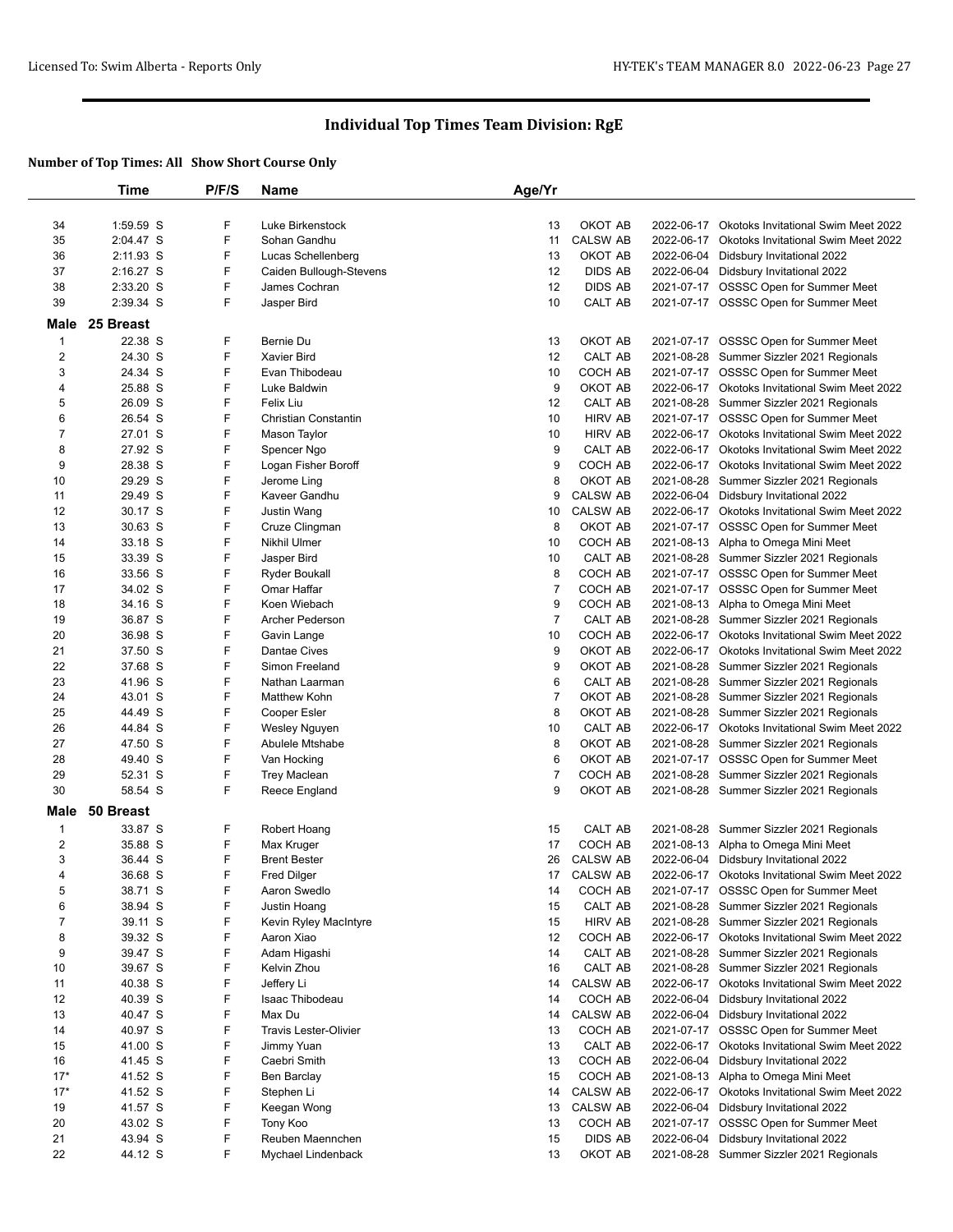|                | Time        | P/F/S | Name                             | Age/Yr |                 |            |                                                      |
|----------------|-------------|-------|----------------------------------|--------|-----------------|------------|------------------------------------------------------|
|                |             |       |                                  |        |                 |            |                                                      |
| 23             | 44.50 S     | F     | <b>Troy Bester</b>               | 14     | <b>CALSW AB</b> |            | 2022-06-17 Okotoks Invitational Swim Meet 2022       |
| 24             | 44.76 S     | F     | Austin Zhai                      | 14     | <b>CALT AB</b>  |            | 2022-06-17 Okotoks Invitational Swim Meet 2022       |
| 25             | 45.48 S     | F     | LingFeng(Kevin) Ge               | 14     | CALT AB         |            | 2022-06-17 Okotoks Invitational Swim Meet 2022       |
| 26             | 45.56 S     | F     | Nate Greco                       | 13     | CALT AB         |            | 2022-06-17 Okotoks Invitational Swim Meet 2022       |
| 27             | 46.46 S     | F     | Bernie Du                        | 13     | OKOT AB         | 2021-08-20 | Innisfail Dolphins 2021 Invitational Meet            |
| 28             | 48.14 S     | F     | Kai Morrison                     | 15     | <b>DIDS AB</b>  |            | 2022-06-04 Didsbury Invitational 2022                |
| 29             | 48.44 S     | F     | Ryan Hefferan                    | 12     | OKOT AB         |            | 2021-07-17 OSSSC Open for Summer Meet                |
| 30             | 48.52 S     | F     | Lincoln Stotz                    | 12     | <b>CALSW AB</b> |            | 2022-06-17 Okotoks Invitational Swim Meet 2022       |
| 31             | 48.55 S     | F     | Hayden Taylor                    | 12     | <b>HIRV AB</b>  |            | 2022-06-17 Okotoks Invitational Swim Meet 2022       |
| 32             | 50.11 S     | F     | Alan Wang                        | 12     | CALT AB         |            | 2022-06-17 Okotoks Invitational Swim Meet 2022       |
| 33             | 50.53 S     | F     | <b>Xavier Bird</b>               | 12     | CALT AB         |            | 2021-08-28 Summer Sizzler 2021 Regionals             |
| 34             | 53.18 S     | F     | <b>Olivier Tardif</b>            | 11     | CALT AB         |            | 2021-07-17 OSSSC Open for Summer Meet                |
| 35             | 53.52 S     | F     | Felix Liu                        | 13     | CALT AB         | 2022-06-04 | Didsbury Invitational 2022                           |
| 36             | 54.33 S     | F     | <b>Reid Boukall</b>              | 11     | COCH AB         | 2022-06-04 | Didsbury Invitational 2022                           |
| 37             | 54.83 S     | F     | Evan Thibodeau                   | 11     | COCH AB         |            | 2022-06-04 Didsbury Invitational 2022                |
| 38             | 55.06 S     | F     | Max Ertman                       | 13     | CALT AB         |            | 2021-07-17 OSSSC Open for Summer Meet                |
| 39             | 55.72 S     | F     | Ivan Ren                         | 11     | <b>CALSW AB</b> |            | 2022-06-17 Okotoks Invitational Swim Meet 2022       |
| 40             | 56.45 S     | F     | Mason Chen                       | 11     | <b>CALSW AB</b> |            | 2022-06-17 Okotoks Invitational Swim Meet 2022       |
| 41             | 58.59 S     | F     | Dylan Chou                       | 11     | <b>CALSW AB</b> |            | 2022-06-17 Okotoks Invitational Swim Meet 2022       |
| 42             | 58.85 S     | F     | <b>Emmett Nguyen</b>             | 12     | CALT AB         |            | 2022-06-17 Okotoks Invitational Swim Meet 2022       |
| 43             | 59.10 S     | F     | Evan Li                          | 12     | <b>CALT AB</b>  |            | 2022-06-17 Okotoks Invitational Swim Meet 2022       |
| 44             | 59.60 S     | F     | Cole Ronning                     | 11     | OKOT AB         |            | 2021-07-17 OSSSC Open for Summer Meet                |
| 45             | $1:00.12$ S | F     | Daniel Guo                       | 13     | <b>CALSW AB</b> |            | 2022-06-04 Didsbury Invitational 2022                |
| 46             | $1:00.99$ S | F     | Aven Wiebach                     | 12     | COCH AB         |            | 2022-06-17 Okotoks Invitational Swim Meet 2022       |
| 47             | 1:02.24 S   | F     | Christian Constantin             | 10     | <b>HIRV AB</b>  |            | 2021-08-28 Summer Sizzler 2021 Regionals             |
| 48             | $1:03.39$ S | F     | Gavin Pacitti                    | 11     | OKOT AB         |            | 2021-07-17 OSSSC Open for Summer Meet                |
| 49             | $1:03.42$ S | F     |                                  | 11     | OKOT AB         |            | 2021-07-17 OSSSC Open for Summer Meet                |
|                |             | F     | Callum Ronning<br>Alexander Broz | 11     | COCH AB         |            |                                                      |
| 50             | $1:05.14$ S | F     |                                  |        |                 |            | 2021-08-13 Alpha to Omega Mini Meet                  |
| 51             | 1:07.07 S   | F     | <b>Nikhil Ulmer</b>              | 11     | COCH AB         | 2022-06-04 | Didsbury Invitational 2022                           |
| 52             | 1:07.57 S   |       | Logan Fisher Boroff              | 9      | COCH AB         |            | 2022-06-04 Didsbury Invitational 2022                |
| 53             | 1:07.94 S   | F     | Jasper Bird                      | 11     | CALT AB         |            | 2022-06-17 Okotoks Invitational Swim Meet 2022       |
| 54             | 1:08.88 S   | F     | Ethan Yang                       | 11     | <b>CALSW AB</b> |            | 2022-06-17 Okotoks Invitational Swim Meet 2022       |
| 55             | $1:15.03$ S | F     | Sam Cheverie                     | 10     | COCH AB         |            | 2022-06-17 Okotoks Invitational Swim Meet 2022       |
| 56             | $1:19.43$ S | F     | Erra Foster                      | 12     | <b>DIDS AB</b>  |            | 2022-06-04 Didsbury Invitational 2022                |
| 57             | 1:57.35 S   | F     | Jason Arbib_PSPI                 | 14     | OKOT AB         |            | 2022-06-17 Okotoks Invitational Swim Meet 2022       |
| Male           | 100 Breast  |       |                                  |        |                 |            |                                                      |
| $\mathbf{1}$   | 1:21.97 S   | F     | Max Kruger                       | 17     | COCH AB         |            | 2021-08-28 Summer Sizzler 2021 Regionals             |
| $\overline{2}$ | $1:22.44$ S | F     | Aaron Swedlo                     | 14     | COCH AB         |            | 2021-08-13 Alpha to Omega Mini Meet                  |
| 3              | $1:25.85$ S | F     | Kevin Ryley MacIntyre            | 16     | <b>HIRV AB</b>  |            | 2022-06-17 Okotoks Invitational Swim Meet 2022       |
| 4              | 1:26.66 S   | F     | Adam Higashi                     | 14     | CALT AB         |            | 2021-08-28 Summer Sizzler 2021 Regionals             |
| 5              | $1:26.69$ S | F     | Isaac Thibodeau                  | 14     | COCH AB         |            | 2022-06-17 Okotoks Invitational Swim Meet 2022       |
| 6              | $1:26.85$ S | F     | Max Song                         | 16     | CALT AB         |            | 2022-06-17 Okotoks Invitational Swim Meet 2022       |
| 7              | 1:27.28 S   | F     | Tony Koo                         | 13     | COCH AB         |            | 2021-08-13 Alpha to Omega Mini Meet                  |
| 8              | 1:29.34 S   | F     | Keegan Wong                      |        | 13 CALSW AB     |            | 2022-06-17 Okotoks Invitational Swim Meet 2022       |
| 9              | 1:29.89 S   | F     | Owen Thurbide                    | 17     | <b>CALSW AB</b> |            | 2022-06-17 Okotoks Invitational Swim Meet 2022       |
| 10             | $1:30.44$ S | F     | Ayden Hwang                      | 14     | <b>CALSW AB</b> |            | 2022-06-17 Okotoks Invitational Swim Meet 2022       |
| 11             | 1:33.65 S   | F     | <b>Troy Bester</b>               | 14     | <b>CALSW AB</b> |            | 2022-06-17 Okotoks Invitational Swim Meet 2022       |
| 12             | 1:35.41 S   | F     | Eryn Yang                        | 16     | <b>CALSW AB</b> |            | 2022-06-17 Okotoks Invitational Swim Meet 2022       |
| 13             | 1:37.82 S   | F     | Mychael Lindenback               | 13     | OKOT AB         |            | 2021-08-28 Summer Sizzler 2021 Regionals             |
| 14             | 1:40.32 S   | F     | Caebri Smith                     | 12     | COCH AB         |            | 2021-08-13 Alpha to Omega Mini Meet                  |
| 15             | 1:40.34 S   | F     | Oliver Johnson                   | 12     | COCH AB         |            | 2021-08-13 Alpha to Omega Mini Meet                  |
| 16             | 1:45.34 S   | F     | Bernie Du                        | 13     | OKOT AB         |            | 2021-08-28 Summer Sizzler 2021 Regionals             |
| 17             | 1:45.50 S   | F     | Felix Liu                        | 13     | CALT AB         |            | 2022-06-17 Okotoks Invitational Swim Meet 2022       |
| 18             | 1:46.94 S   | F     | Ryan Mullen                      | 13     | OKOT AB         | 2021-08-20 | Innisfail Dolphins 2021 Invitational Meet            |
| 19             | 1:47.32 S   | F     | <b>Olivier Tardif</b>            | 11     | CALT AB         |            | 2021-08-28 Summer Sizzler 2021 Regionals             |
| 20             | 1:47.57 S   | F     | Hayden Taylor                    | 12     | <b>HIRV AB</b>  |            | 2022-06-17 Okotoks Invitational Swim Meet 2022       |
| 21             | $1:51.19$ S | F     | Nate Greco                       | 12     | CALT AB         |            | 2021-08-28 Summer Sizzler 2021 Regionals             |
| 22             | $2:03.16$ S | F     | Evan Thibodeau                   | 11     | COCH AB         |            | 2022-06-17 Okotoks Invitational Swim Meet 2022       |
| 23             | $2:06.53$ S | F     | Ayden De Neve                    | 15     | CALT AB         |            | 2021-08-28 Summer Sizzler 2021 Regionals             |
|                |             | F     |                                  |        |                 |            |                                                      |
| 24             | 2:24.83 S   |       | Gavin Pacitti                    | 11     | OKOT AB         |            | 2021-08-20 Innisfail Dolphins 2021 Invitational Meet |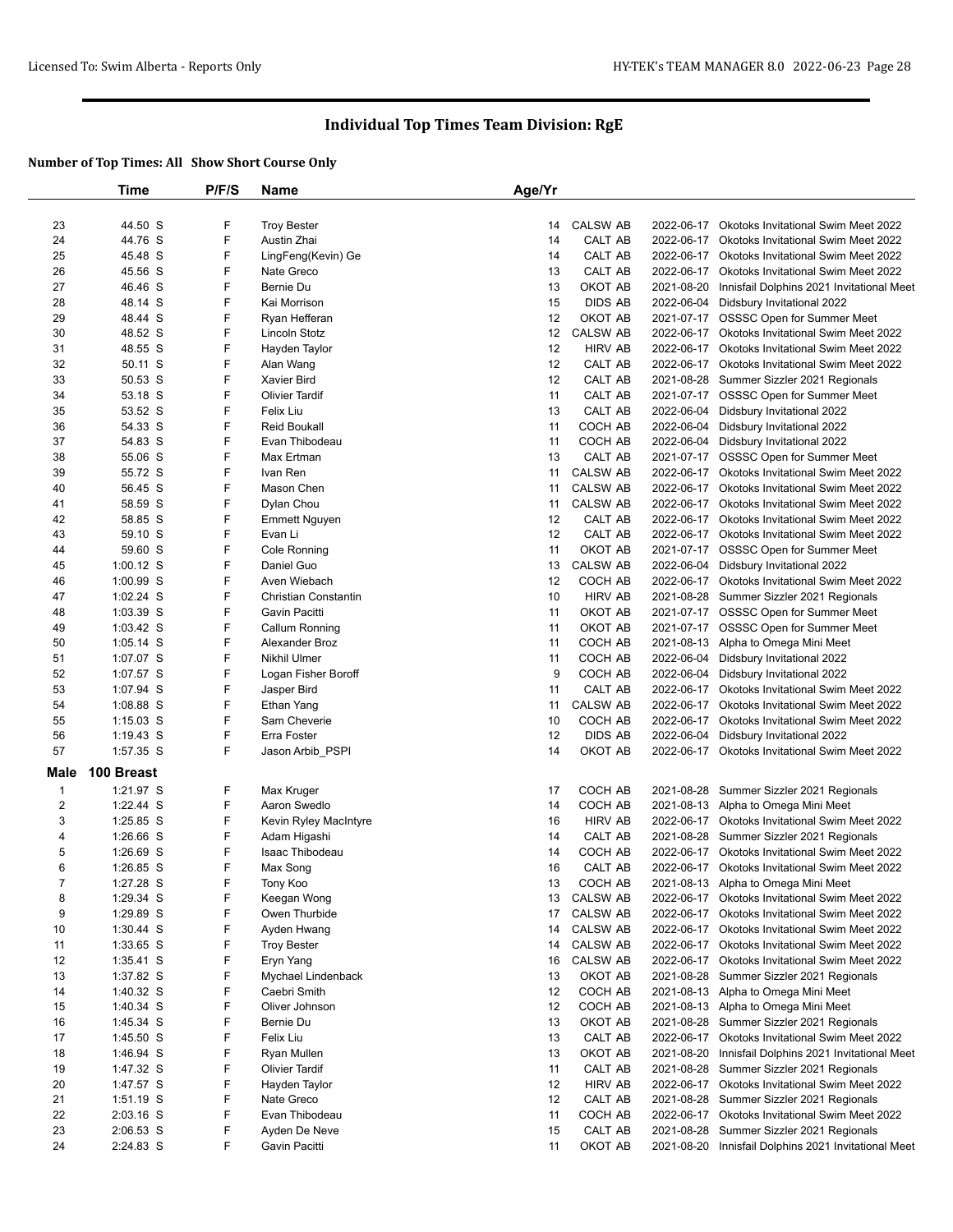|                         | <b>Time</b>    | P/F/S  | Name                     | Age/Yr |                 |            |                                                |
|-------------------------|----------------|--------|--------------------------|--------|-----------------|------------|------------------------------------------------|
|                         |                |        |                          |        |                 |            |                                                |
|                         | Male 25 Fly    |        |                          |        |                 |            |                                                |
| 1                       | 22.30 S        | F      | Jimmy Yuan               | 12     | CALT AB         | 2021-08-28 | Summer Sizzler 2021 Regionals                  |
| 2                       | 22.43 S        | F      | <b>Reid Boukall</b>      | 10     | COCH AB         |            | 2021-08-13 Alpha to Omega Mini Meet            |
| 3                       | 23.75 S        | F      | Sam Cheverie             | 10     | COCH AB         |            | 2022-06-17 Okotoks Invitational Swim Meet 2022 |
| 4                       | 26.38 S        | F      | Jerome Ling              | 8      | OKOT AB         | 2021-08-20 | Innisfail Dolphins 2021 Invitational Meet      |
| 5                       | 26.42 S        | F      | Nikolas De Neve          | 12     | CALT AB         |            | 2021-08-28 Summer Sizzler 2021 Regionals       |
| 6                       | 27.40 S        | F      | Alexander Broz           | 11     | COCH AB         |            | 2021-07-17 OSSSC Open for Summer Meet          |
| 7                       | 27.67 S        | F      | Murray Wilson            | 10     | CALT AB         |            | 2022-06-04 Didsbury Invitational 2022          |
| 8                       | 28.74 S        | F      | Luke Baldwin             | 9      | OKOT AB         | 2022-06-17 | Okotoks Invitational Swim Meet 2022            |
| 9                       | 29.40 S        | F      | Logan Fisher Boroff      | 9      | COCH AB         |            | 2022-06-04 Didsbury Invitational 2022          |
| 10                      | 31.81 S        | F      | Koen Wiebach             | 9      | COCH AB         |            | 2021-08-13 Alpha to Omega Mini Meet            |
| 11                      | 32.46 S        | F      | Nikhil Ulmer             | 10     | COCH AB         | 2021-08-13 | Alpha to Omega Mini Meet                       |
| 12                      | 36.97 S        | F      | Ivan Guo                 | 10     | CALT AB         |            | 2022-06-17 Okotoks Invitational Swim Meet 2022 |
| 13                      | 38.40 S        | F      | Gavin Lange              | 9      | COCH AB         |            | 2021-08-13 Alpha to Omega Mini Meet            |
| Male                    | <b>50 Fly</b>  |        |                          |        |                 |            |                                                |
| 1                       | 29.29 S        | F      | Max Kruger               | 17     | COCH AB         |            | 2021-08-13 Alpha to Omega Mini Meet            |
| $\overline{\mathbf{c}}$ | 30.05 S        | F      | Aaron Xiao               | 12     | COCH AB         |            | 2022-06-17 Okotoks Invitational Swim Meet 2022 |
| 3                       | 30.94 S        | F      | Ben Barclay              | 15     | COCH AB         |            | 2021-08-13 Alpha to Omega Mini Meet            |
| 4                       | 31.65 S        | F      | Luke Bester              | 21     | <b>CALSW AB</b> |            | 2022-06-17 Okotoks Invitational Swim Meet 2022 |
| 5                       | 31.91 S        | F      | Oliver Johnson           | 13     | COCH AB         |            | 2022-06-17 Okotoks Invitational Swim Meet 2022 |
| 6                       | 32.10 S        | F      | Elias Fitzsimmons        | 14     | COCH AB         |            | 2022-06-04 Didsbury Invitational 2022          |
| $\overline{7}$          | 32.34 S        | F      | Justin Hoang             | 15     | CALT AB         | 2021-08-28 | Summer Sizzler 2021 Regionals                  |
| 8                       | 32.51 S        | F      | Robert Hoang             | 15     | <b>CALT AB</b>  |            | 2021-08-28 Summer Sizzler 2021 Regionals       |
| 9                       | 32.69 S        | F      | Aaron Swedlo             | 14     | COCH AB         |            | 2021-07-17 OSSSC Open for Summer Meet          |
| 10                      | 33.06 S        | F      | Will Rowan               | 14     | <b>CALSW AB</b> |            | 2022-06-17 Okotoks Invitational Swim Meet 2022 |
| 11                      | 34.24 S        | F      | <b>Bryson Hammer</b>     | 17     | COCH AB         |            | 2021-08-13 Alpha to Omega Mini Meet            |
| 12                      | 34.74 S        | F      | Kelvin Zhou              | 16     | CALT AB         |            | 2021-08-28 Summer Sizzler 2021 Regionals       |
| 13                      | 35.33 S        | F      | Keegan Wong              | 13     | <b>CALSW AB</b> |            | 2022-06-17 Okotoks Invitational Swim Meet 2022 |
| 14                      | 35.49 S        | F      | Isaac Thibodeau          | 14     | COCH AB         | 2022-06-17 | Okotoks Invitational Swim Meet 2022            |
| 15                      | 35.79 S        | F      | Kevin Ryley MacIntyre    | 15     | <b>HIRV AB</b>  |            | 2021-08-28 Summer Sizzler 2021 Regionals       |
| 16                      | 35.95 S        | F      | Tony Koo                 | 13     | COCH AB         |            | 2021-08-13 Alpha to Omega Mini Meet            |
| 17                      | 36.11 S        | F      | Clayton Lindenback       | 13     | OKOT AB         | 2021-08-20 | Innisfail Dolphins 2021 Invitational Meet      |
| 18                      | 36.90 S        | F      | <b>Maverick Evans</b>    | 15     | <b>HIRV AB</b>  | 2021-08-28 | Summer Sizzler 2021 Regionals                  |
| 19                      | 38.70 S        | F      | Mychael Lindenback       | 13     | OKOT AB         | 2021-08-28 | Summer Sizzler 2021 Regionals                  |
| 20                      | 38.83 S        | F      | Reuben Maennchen         | 15     | <b>DIDS AB</b>  | 2022-06-04 | Didsbury Invitational 2022                     |
| 21                      | 39.03 S        | F      | Ryan Mullen              | 13     | OKOT AB         | 2021-08-20 | Innisfail Dolphins 2021 Invitational Meet      |
| 22                      | 40.76 S        | F      | Alexander Constantin     | 14     | <b>HIRV AB</b>  |            | 2021-08-28 Summer Sizzler 2021 Regionals       |
| 23                      | 40.98 S        | F      | Jimmy Yuan               | 13     | CALT AB         | 2022-06-17 | <b>Okotoks Invitational Swim Meet 2022</b>     |
| 24                      | 44.40 S        | F      | Caebri Smith             | 12     | COCH AB         |            | 2021-07-17 OSSSC Open for Summer Meet          |
| 25                      | 46.11 S        | F      | Kai Morrison             | 15     | <b>DIDS AB</b>  |            | 2022-06-04 Didsbury Invitational 2022          |
| 26                      | 49.58 S        | F      | Brendan Bullough-Stevens | 13     | DIDS AB         |            | 2022-06-17 Okotoks Invitational Swim Meet 2022 |
| 27                      | 50.55 S        | F      | Nate Greco               | 12     | CALT AB         |            | 2021-08-28 Summer Sizzler 2021 Regionals       |
| 28                      | 51.00 S        | F      | Mason Fazio              | 12     | CALT AB         |            | 2022-06-17 Okotoks Invitational Swim Meet 2022 |
| 29                      | 1:02.95 S      | F      | Gavin Pacitti            | 11     | OKOT AB         |            | 2021-08-28 Summer Sizzler 2021 Regionals       |
| 30                      | $1:07.18$ S    | F<br>F | Erra Foster              | 12     | <b>DIDS AB</b>  |            | 2022-06-04 Didsbury Invitational 2022          |
| 31                      | $1:08.33$ S    |        | Nikolas De Neve          | 13     | CALT AB         |            | 2022-06-17 Okotoks Invitational Swim Meet 2022 |
| Male                    | <b>100 Fly</b> |        |                          |        |                 |            |                                                |
| $\mathbf{1}$            | $1:13.63$ S    | F      | Elias Fitzsimmons        | 14     | COCH AB         |            | 2022-06-17 Okotoks Invitational Swim Meet 2022 |
| $\overline{\mathbf{c}}$ | $1:15.40$ S    | F      | Luke Bester              | 21     | <b>CALSW AB</b> | 2022-06-17 | <b>Okotoks Invitational Swim Meet 2022</b>     |
| 3                       | 1:15.47 $S$    | F      | Max Kruger               | 17     | COCH AB         |            | 2021-08-28 Summer Sizzler 2021 Regionals       |
| 4                       | 1:25.47 S      | F      | Clayton Lindenback       | 13     | OKOT AB         | 2021-08-20 | Innisfail Dolphins 2021 Invitational Meet      |
| 5                       | $1:31.27$ S    | F      | Mychael Lindenback       | 13     | OKOT AB         |            | 2021-08-28 Summer Sizzler 2021 Regionals       |
| Male                    | 100 IM         |        |                          |        |                 |            |                                                |
| $\mathbf{1}$            | 1:08.88 S      | F      | Max Kruger               | 17     | COCH AB         |            | 2021-08-13 Alpha to Omega Mini Meet            |
| $\overline{2}$          | 1:12.88 S      | F      | Robert Hoang             | 15     | CALT AB         |            | 2021-08-28 Summer Sizzler 2021 Regionals       |
| 3                       | $1:13.94$ S    | F      | Ben Barclay              | 15     | COCH AB         |            | 2021-08-13 Alpha to Omega Mini Meet            |
| 4                       | 1:14.44 $S$    | F      | Elias Fitzsimmons        | 14     | COCH AB         | 2022-06-04 | Didsbury Invitational 2022                     |
| 5                       | $1:14.66$ S    | F      | Aaron Swedlo             | 14     | COCH AB         | 2021-08-28 | Summer Sizzler 2021 Regionals                  |
| 6                       | $1:15.89$ S    | F      | Keegan Wong              | 13     | CALSW AB        |            | 2022-06-04 Didsbury Invitational 2022          |